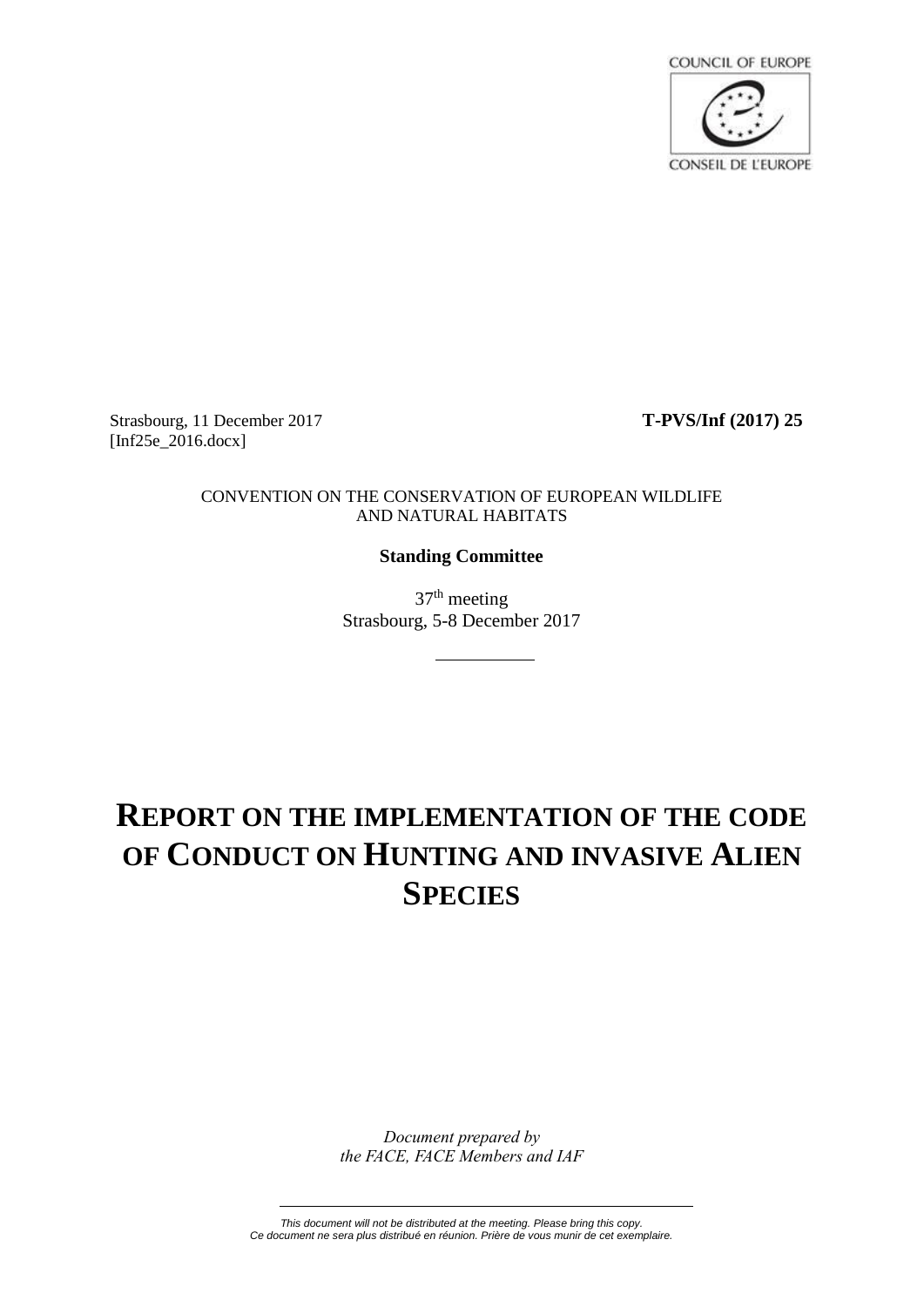# **2017 REPORT ON THE IMPLEMENTATION OF THE CODE OF CONDUCT ON HUNTING AND INVASIVE ALIEN SPECIES**

by FACE, FACE Members and IAF

Report compiled by:

Monia Anane and on behalf of Federation of Associations for Hunting and Conservation of the EU (FACE) and its Members

& Adrian Lombard on behalf of International Association for Falconry and the Conservation of Birds of Prey (IAF)

FACE and IAF especially acknowledge Dan Burgar Kuželički for his work done for the first Report.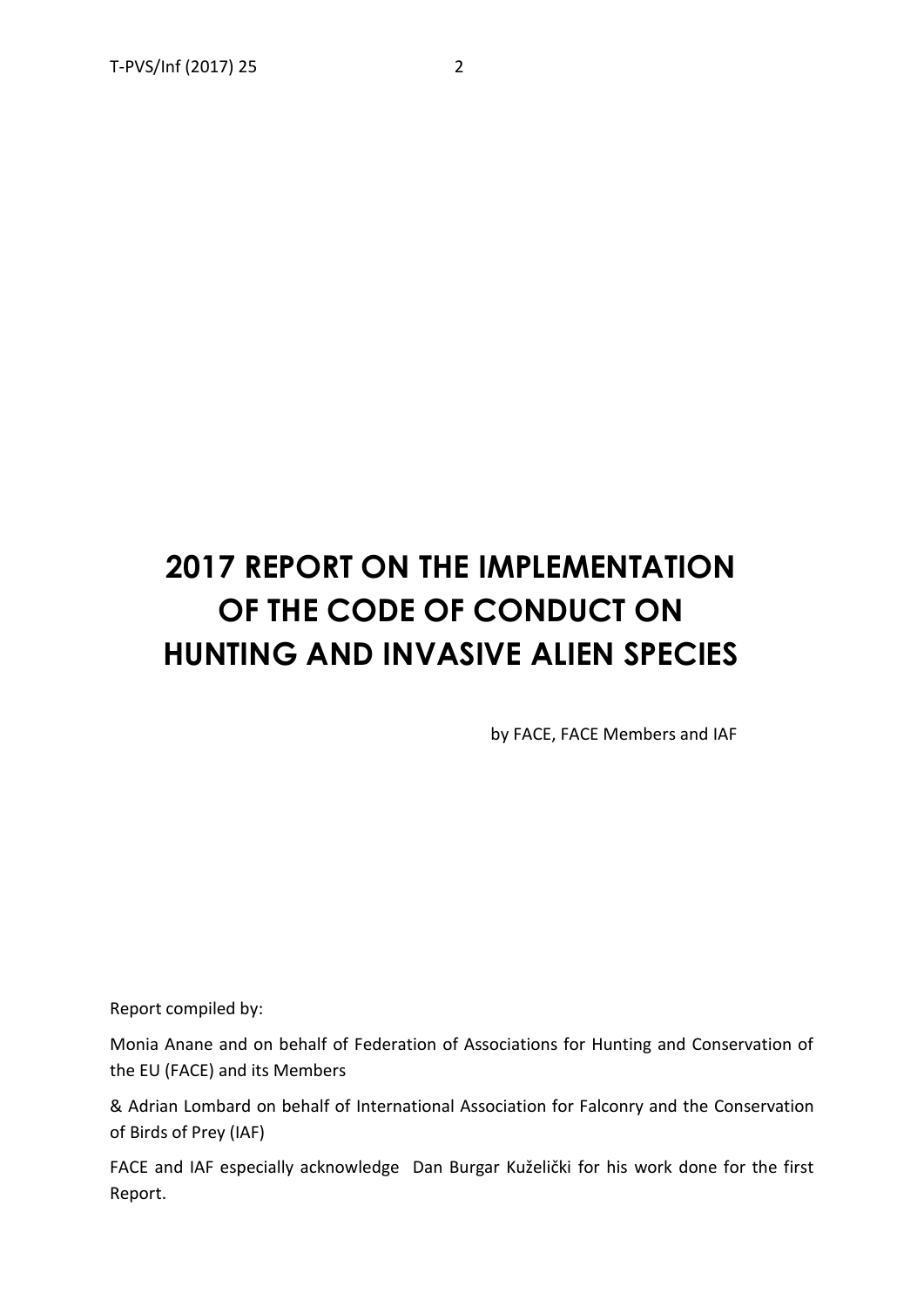# **TABLE OF CONTENTS**

| 1. |  |  |
|----|--|--|
| 2. |  |  |
| 3. |  |  |
| 4. |  |  |
| 5. |  |  |
| 6. |  |  |
| 7. |  |  |
| 8. |  |  |
| 9. |  |  |
|    |  |  |
|    |  |  |
|    |  |  |
|    |  |  |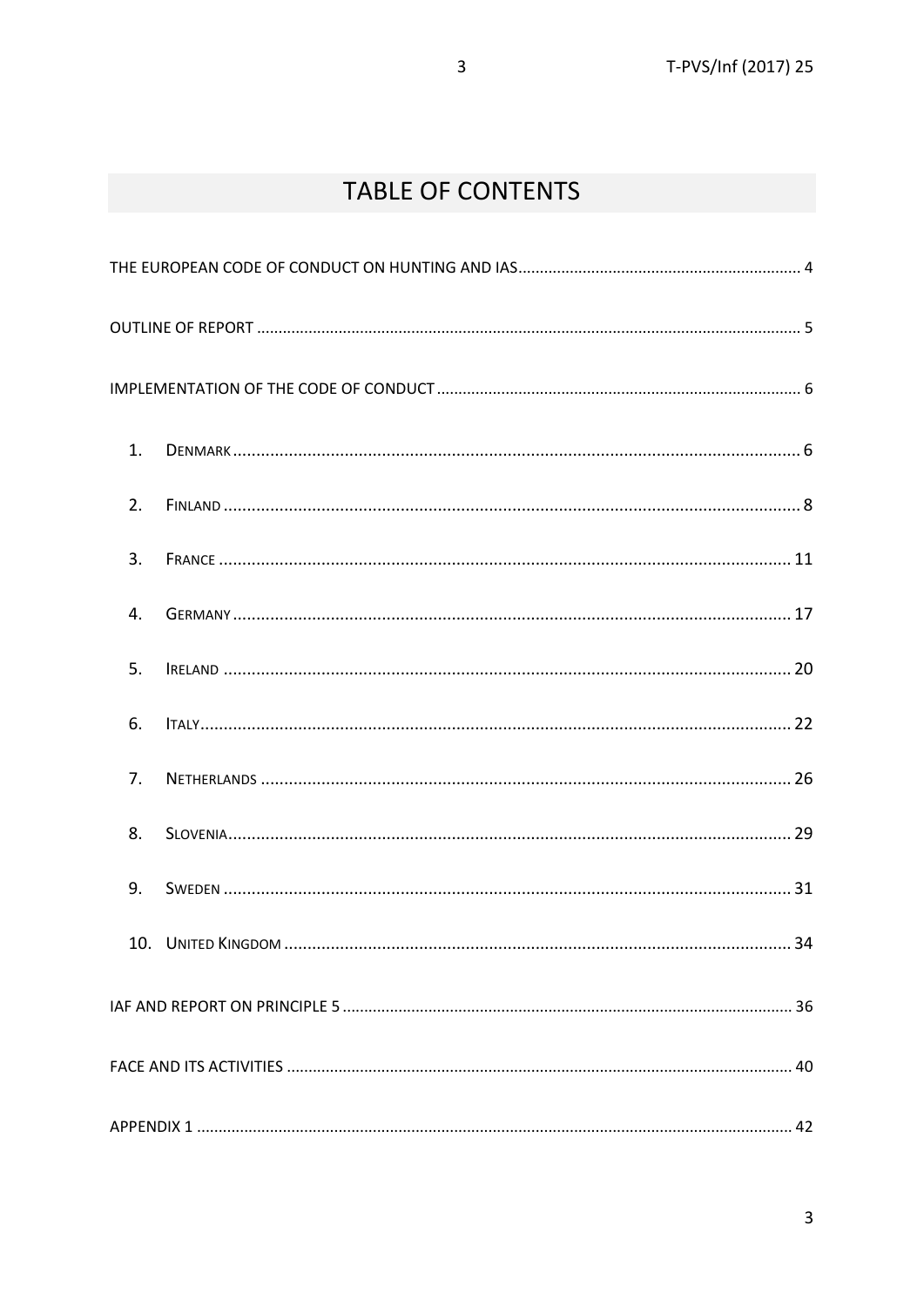## <span id="page-3-0"></span>THE EUROPEAN CODE OF CONDUCT ON HUNTING AND IAS

European hunters play an important role in managing invasive alien species (IAS). At the same time, it is important that hunting is not a pathway for the introduction of IAS into Europe. To avoid this, hunters must pay special attention when, for example, restocking or when engaged in certain animal-aided hunting.

To help hunters and hunting associations avoid introducing or spreading IAS,  $FACE<sup>1</sup>$ contributed to the development the Code of Conduct on Hunting and Invasive Alien Species  $(IAS)^2$ , adopted at the 33<sup>rd</sup> Standing Committee of the Bern Convention in December 2013. This Code of Conduct presents 7 Principles that hunters and hunting associations should follow to contribute to the European Strategy on IAS and the 2020 EU Biodiversity Strategy. Respecting these principles would lead to improving the sustainability of hunting by getting involved in IAS reduction and prevention.

#### The 7 Principles:

**.** 

- 1. Avoid the intentional and unintentional release of new invasive alien game species;
- 2. Avoid intentional and unintentional introduction and spread of invasive alien plants for game food and shelter;
- 3. Use alien species for restocking only if non-invasive or introduced in ancient historic times;
- 4. Select sources for restocking from populations with appropriate genetic and disease management;
- 5. Practice animal-aided hunting minimizing the risk of escapes and of impacting native species;
- 6. Consider eradication and control as essential management tools to tackle IAS and support their implementation also when targeting game species;
- 7. Collaborate on monitoring and surveillance programmes on IAS.

<sup>&</sup>lt;sup>1</sup> The Federation of Associations for Hunting and Conservation of the EU – [www.face.eu](http://www.face.eu/)

<sup>&</sup>lt;sup>2</sup>[http://www.face.eu/sites/default/files/attachments/inf20ecorr\\_2013\\_code\\_of\\_conduct\\_hunting\\_ias\\_final.pdf](http://www.face.eu/sites/default/files/attachments/inf20ecorr_2013_code_of_conduct_hunting_ias_final.pdf)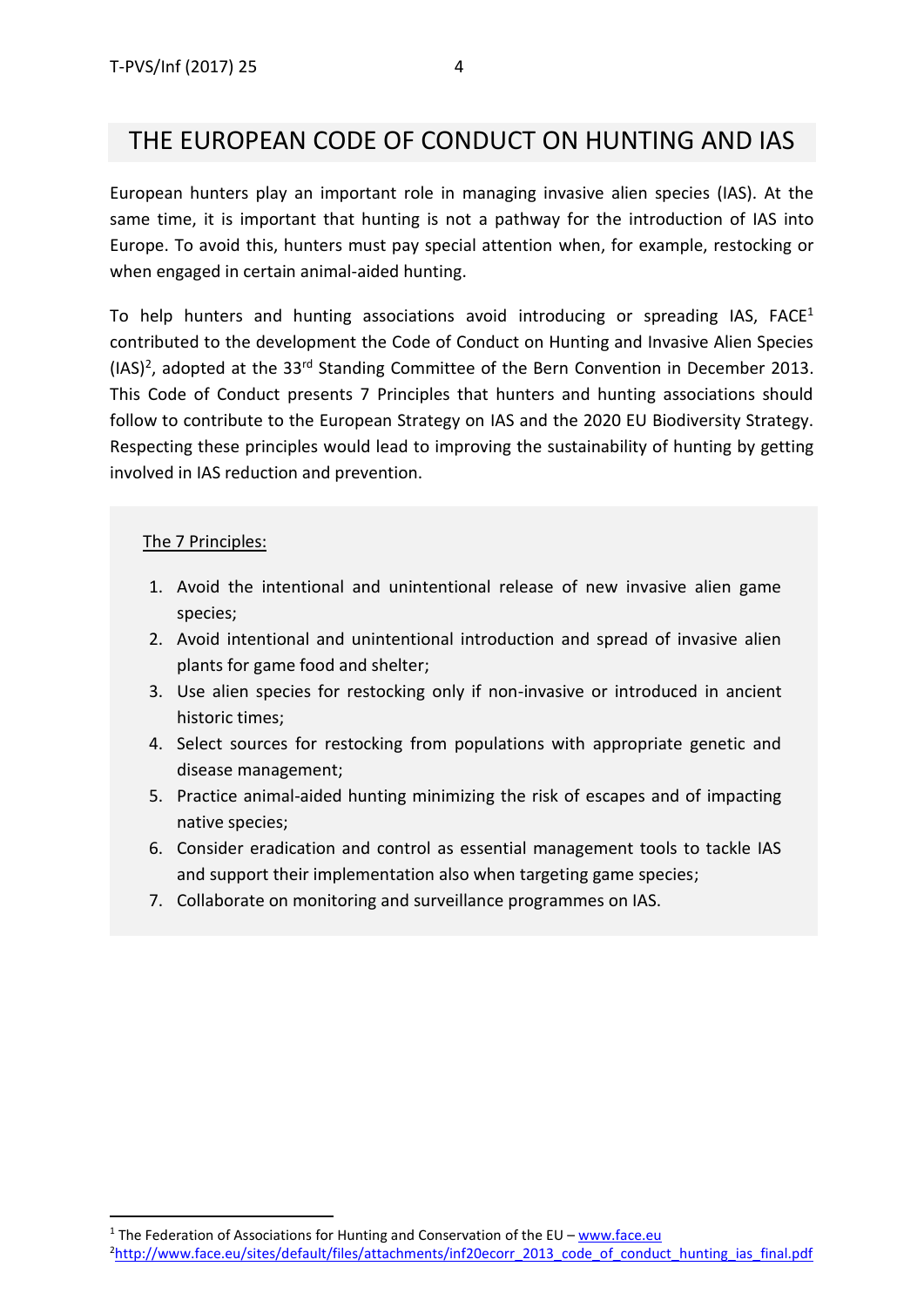# OUTLINE OF REPORT

<span id="page-4-0"></span>After the adoption of the Code of Conduct on Hunting and IAS, an initiative was formed by FACE and IAF<sup>1</sup> to frequently publish a report on activities undertaken by hunting associations around Europe to combat IAS.

This report discusses a range of practical solutions set up in various European countries (Parties of the Bern Convention) in line with the 7 principles. Hence, this document offers concrete examples of action taken to meet the requirements mentioned under each of the seven Principles mentioned in the Code of Conduct. Through this report, FACE and IAF show that both organisations and their members are considering this topic as being highly importance as IAS constitute a risk to wildlife and biodiversity.

This is the second implementation report on the Code of Conduct on Hunting and IAS, based on data gathered in 2016 by FACE and FACE Members. It contains information from 10 European countries: Denmark, Finland, France, Germany, Ireland, Italy, the Netherlands, Slovenia, Sweden and United Kingdom. This represents a more comprehensive assessment than the first implementation report, which was based on data gathered from six countries in 2014.

In this report, Principle 5, which extensively deals with falconry, has a detailed section provided by IAF.

**.** 

<sup>&</sup>lt;sup>1</sup> International Association for Falconry and Conservation of Birds of Prey - [www.iaf.org](http://www.iaf.org/)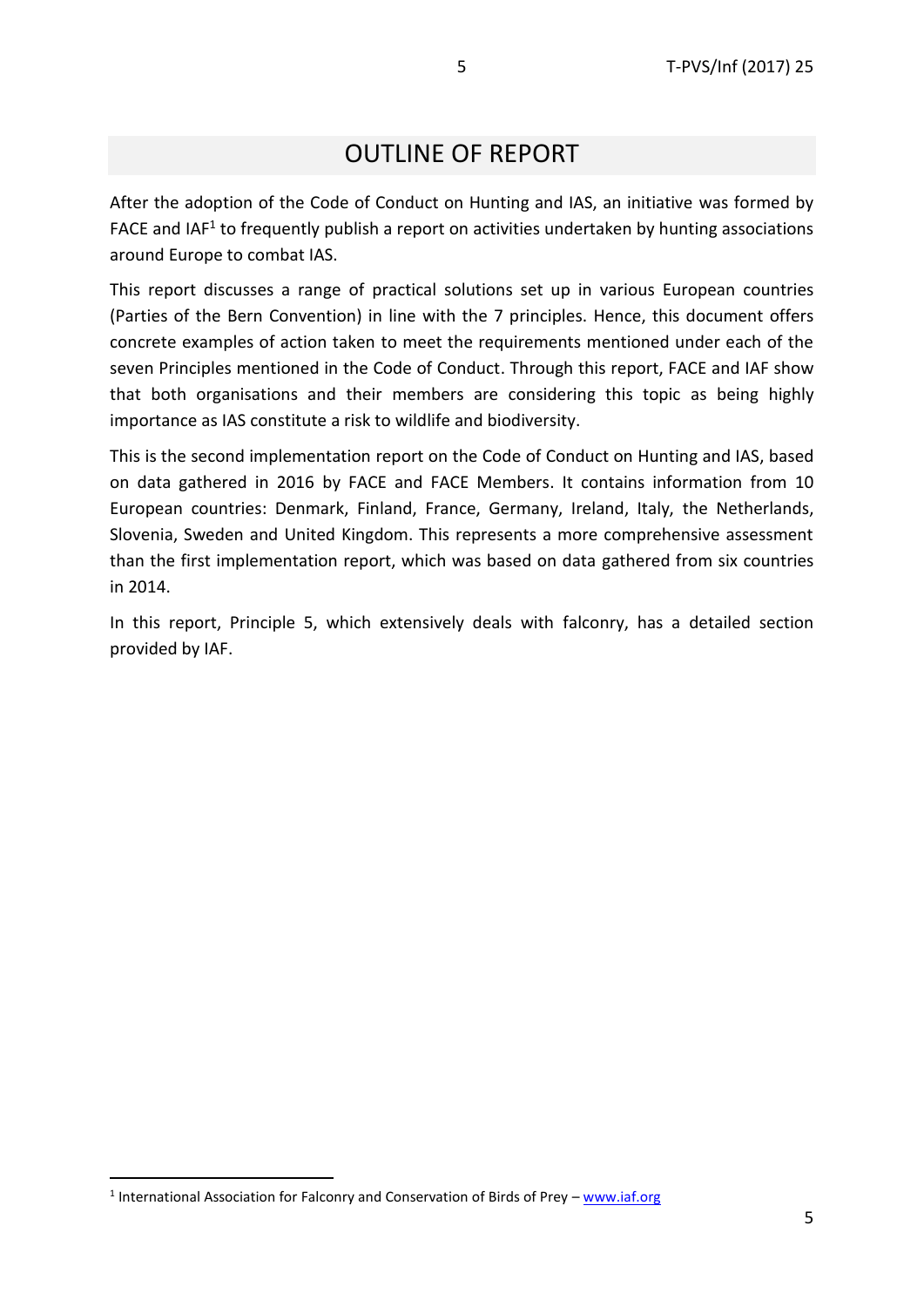## <span id="page-5-0"></span>IMPLEMENTATION OF THE CODE OF CONDUCT

### 1. DENMARK

#### <span id="page-5-1"></span>**General overview**

A national action plan regarding the prevention of introduction and spread of invasive alien species and the control or eradication of such species was adopted in 2009. A revision of the action plan is due in 2016.

Apart from this plan, no general strategy for handling IAS exists. Only very limited funding is available for eradication projects.

INVASIVE ALIEN MAMMALS AND BIRDS IN DENMARK:

| Mammals                                                                                                                                                                                                                                     | <b>Birds</b>                                                                                                                                   |
|---------------------------------------------------------------------------------------------------------------------------------------------------------------------------------------------------------------------------------------------|------------------------------------------------------------------------------------------------------------------------------------------------|
| American Mink – Neovison vison<br>Brown Rat - Rattus norvegicus<br>Coypu - Myocastor coypus<br>European Rabbit - Oryctolagus cuniculus<br>Muskrat - Ondatra zibethicus<br>Raccoon - Procyon lotor<br>Raccoon Dog - Nyctereutes procyonoides | Black Swan $-$ Cygnus atratus<br>Canada Goose - Branta canadensis<br>Egyptian Goose – Alopochen aegyptiacus<br>Ruddy Duck - Oxyura jamaicensis |

### **Principle 1: Avoid the intentional and unintentional release of new invasive alien game species**

Except for Common Pheasant (*Phasianus colchicus*), it is illegal to release non-native species (including game species).

### **Principle 2: Avoid intentional and unintentional introduction and spread of invasive alien plants for game food and shelter**

The Danish Agrifish Agency has made an official list of plants illegal to plant or spread in Denmark. Additionally, a list of unwanted species (such as the Beach Rose - *Rosa rugosa*) exists.

### **Principle 3: Use alien species for restocking only if non-invasive or introduced in ancient historic times**

In Denmark, it is only legal to restock Common Pheasant (*Phasianus colchicus*), Grey Partridge (*Perdix perdix*) and Mallard (*Anas platyrhynchos*).

**Principle 4: Select sources for restocking from populations with appropriate genetic and disease management**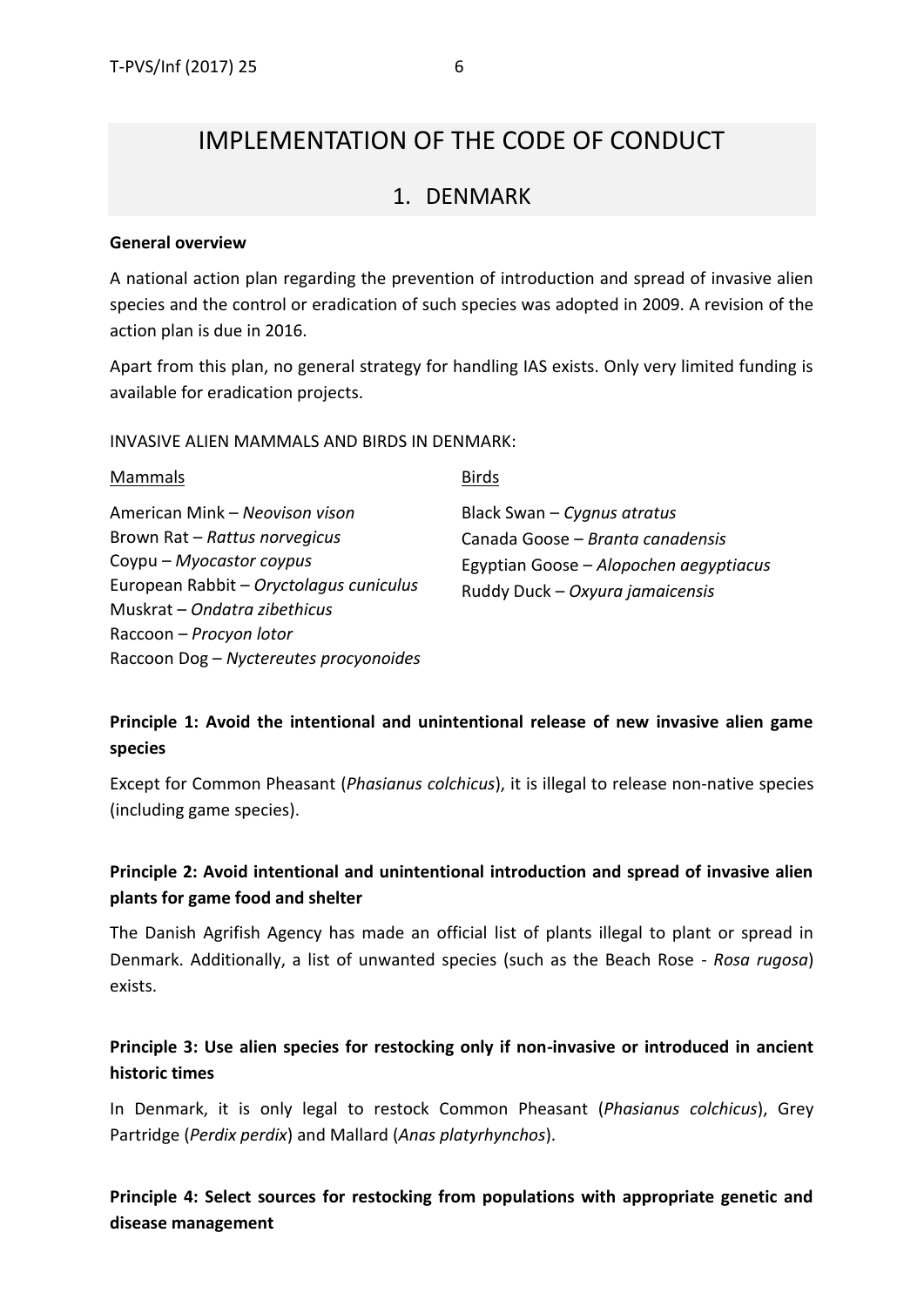This topic has received a very limited focus until now, but attention to the importance of these matters is now potentially increasing.

### **Principle 5: Practice animal-aided hunting minimizing the risk of escapes and of impacting native species**

Hunting dogs are the only animals used for hunting in Denmark.

### **Principle 6: Consider eradication and control as essential management tools to tackle IAS and support their implementation also when targeting game species**

The Raccoon Dog Project involves 25 hunters devoting their spare time to catch and kill Raccoon Dogs. The Danish Hunters' Association is coordinating the project, and some funding is provided by The Danish Nature Agency. The project is to some degree inhibiting the spread of Raccoon Dog in Denmark, but it is not fully successful. Another project exists on the management the American Mink population and is run by the Danish Nature Agency. Results on this species are yet to be seen. Both species are probably still increasing in numbers.

There is no focus on invasive bird species, and there is no general strategy (yet) on how to counter demands on early detection of IAS such as Raccoon.

#### **Principle 7: Collaborate in monitoring and surveillance programmes on IAS**

In 2016, the Danish Hunters' Association (along with colleagues in Sweden and Finland) is planned a new international project focusing on monitoring and eradicating IAS through use of the hunters' trail cameras.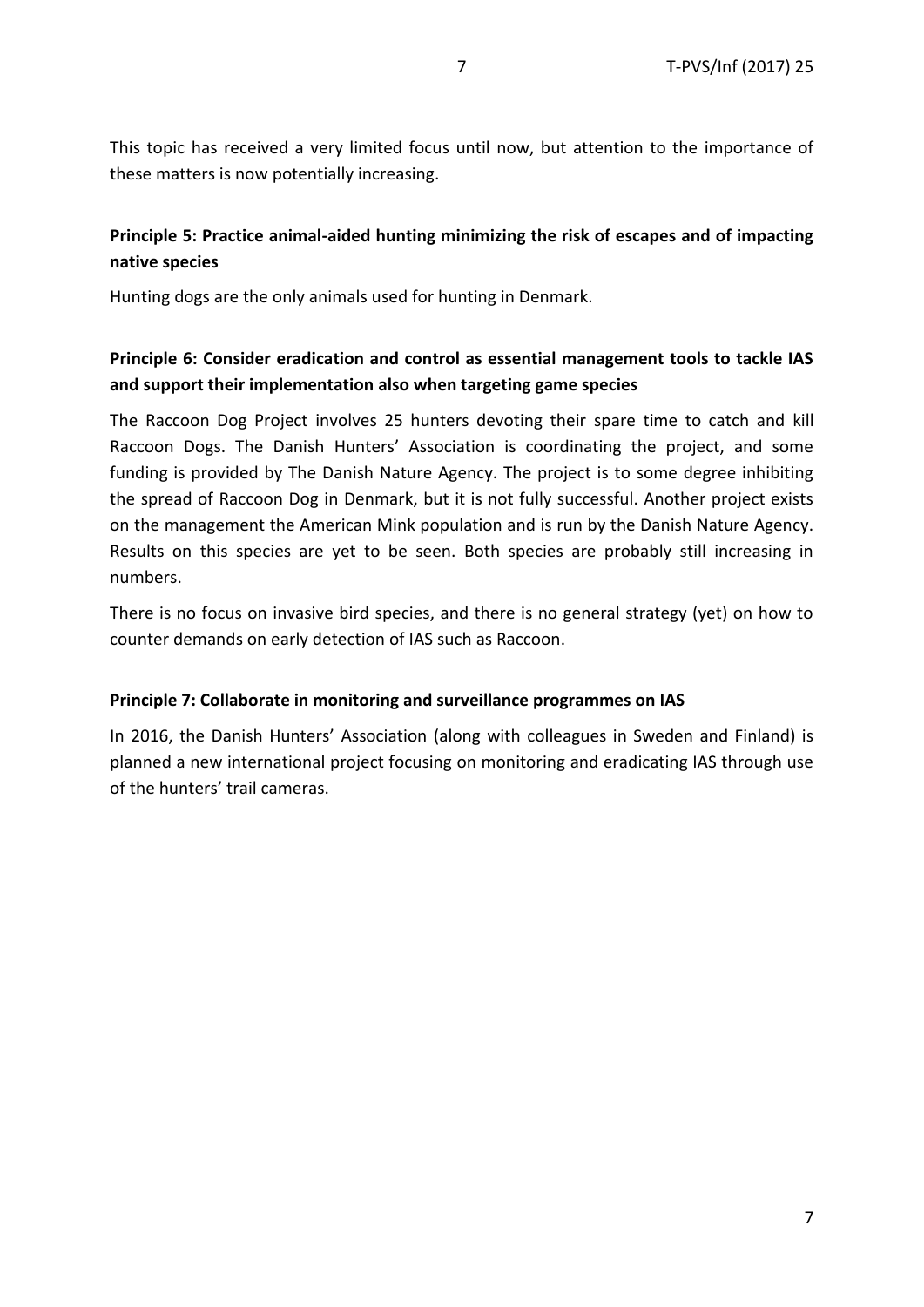### 2. FINLAND

#### <span id="page-7-0"></span>**General overview**

Finland's National Strategy on Invasive Alien Species was completed in April 2012. The purpose of the strategy is to prevent damages and risks caused by invasive alien species and to improve the sustainable use of natural resources for livelihoods and well-being of the society and people. The strategy was adopted by government resolution on March 15, 2012. The proposal for Finland's National Strategy on Invasive Alien Species was prepared in a comprehensive working group and with additional experts, involving more than 100 people.

#### INVASIVE ALIEN MAMMALS AND BIRDS IN FINLAND:

#### Mammals

American Mink - *Neovison vison*  Brown Rat - *Rattus norvegicus* Domestic Cat (only when feral) - *Felis silvestris catus* European Rabbit - *Oryctolagus cuniculus* North American Beaver - *Castor canadensis* Raccoon Dog - *Nyctereutes procyonoides*

### **Principle 1: Avoid the intentional and unintentional release of new invasive alien game species**

Both legal and illegal introductions are covered in Finnish legislation (primarily Hunting Act, Veterinary Diseases Act, Animal Protection Act and The Nature Conservation Act).

In the case of huntable alien species or alien mammal or bird species, the permission to import or introduce them is given by the Finnish Wildlife Agency (evidence is based on assessment). (Hunting Act, Article 42).

The Nature Conservation Act prohibits the introduction of non-native animals and plants (those not mentioned in the Hunting Act).

### **Principle 2: Avoid intentional and unintentional introduction and spread of invasive alien plants for game food and shelter**

Mainly native plant species are used for feeding game animals in Finland. When non-native species are used, they are not allowed to be introduced outside built-up areas or fields. (Nature Conservation Act, article 43)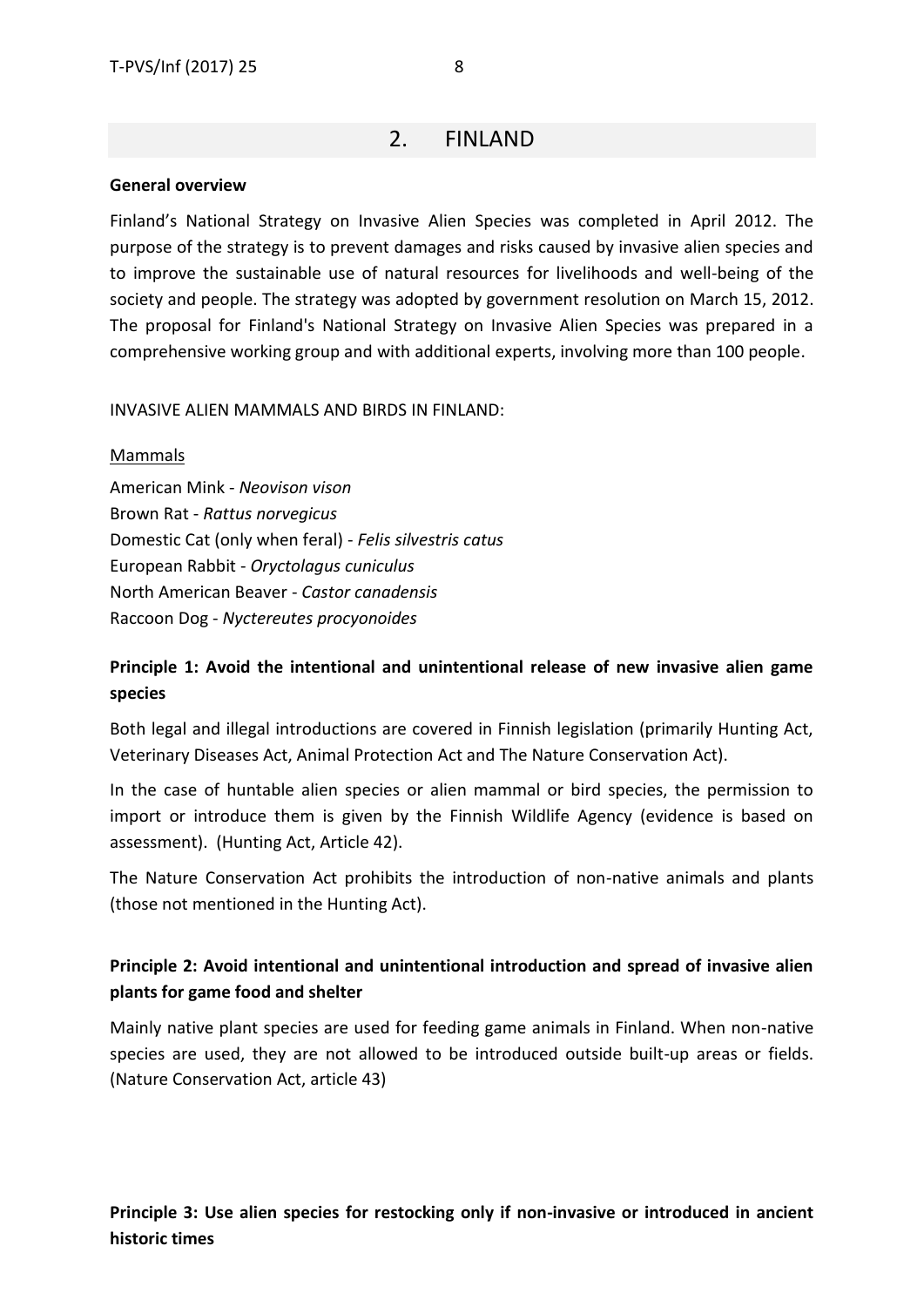The Hunting Act allows restocking of native game species and the introduction or stocking of native and non-native species as long as it is performed in accordance with veterinary and nature conservation legislation.

### **Principle 5: Practice animal-aided hunting minimizing the risk of escapes and of impacting native species**

Animal-aided hunting (excluding hunting with dogs) is very minimal in Finland. There is practically no falconry and ferrets are only used in small scale for solving wild rabbit problems (European Rabbit - *Oryctolagus cuniculus*) in Helsinki metropolitan area.

### **Principle 6: Consider eradication and control as essential management tools to tackle IAS and support their implementation also when targeting game species**

It is important to educate hunters so that they are aware of the negative influence and consequences of introducing invasive alien species.

The Finnish Hunters' Association and Finnish Wildlife Agency have spread information on IAS and their eradication (especially American Mink and Raccoon Dog) in magazines and online. The Finnish Hunters' Association carried out an educational project (Invasive Alien Predator Project) for hunters a couple of years ago. In Finland, many hunting clubs organise American Mink and Raccoon dog eradication competitions for their members and some of the clubs give monetary compensation for every killed American Mink or Raccoon dog.

Finnish Wildlife Agency co-ordinated an EU LIFE+ project called "Management of invasive Raccoon Dogs (*Nyctereutes procyonoides*) in the north-European countries (MIRDINEC)" in 2010-2013.

Invasive alien species, such as the Raccoon Dog (*Nyctereutes procyonoides*) and the American Mink (*Neovison vison*), which have a negative impact on other species, can be removed immediately (hunting season of alien species lasts all year round). The Finnish Wildlife Agency created a management plan for the Raccoon Dog in 2011.

Finland's National Strategy on Invasive Alien Species calls for the immediate removal of the non-native species, especially invasive ones. According to the strategy, the North American Beaver (*Castor canadensis*) should be eradicated from Western Lapland in 2013–2016 and the Raccoon dog (*Nyctereutes procyonoides*) from Western archipelago (Vaasa region) to prevent them from spreading to Sweden and Norway.

#### **Principle 7: Collaborate in monitoring and surveillance programmes on IAS**

Hunters can participate in voluntarily courses and training sessions, and the information they gain ensures a solid knowledge base about the environment, natural processes, as well as the species and their behaviour. The Finnish Hunters' Association and Finnish Wildlife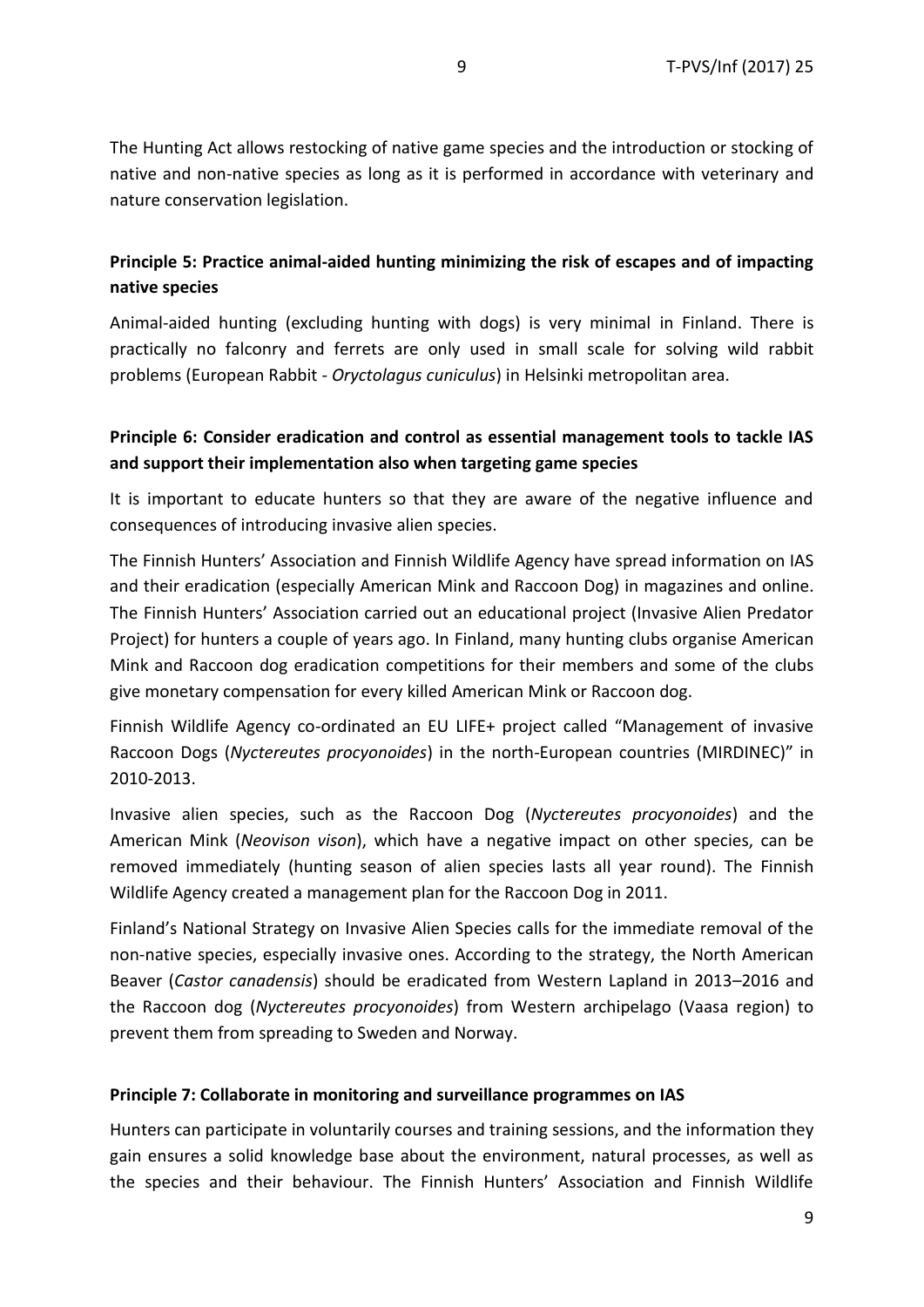Every year, Finnish hunters participate in game counts and game monitoring. During these counts, species not previously observed are often found. Hunters also spend countless hours walking in the forests and surrounding areas and engage in biodiversity work. So, possible changes are quickly noticeable.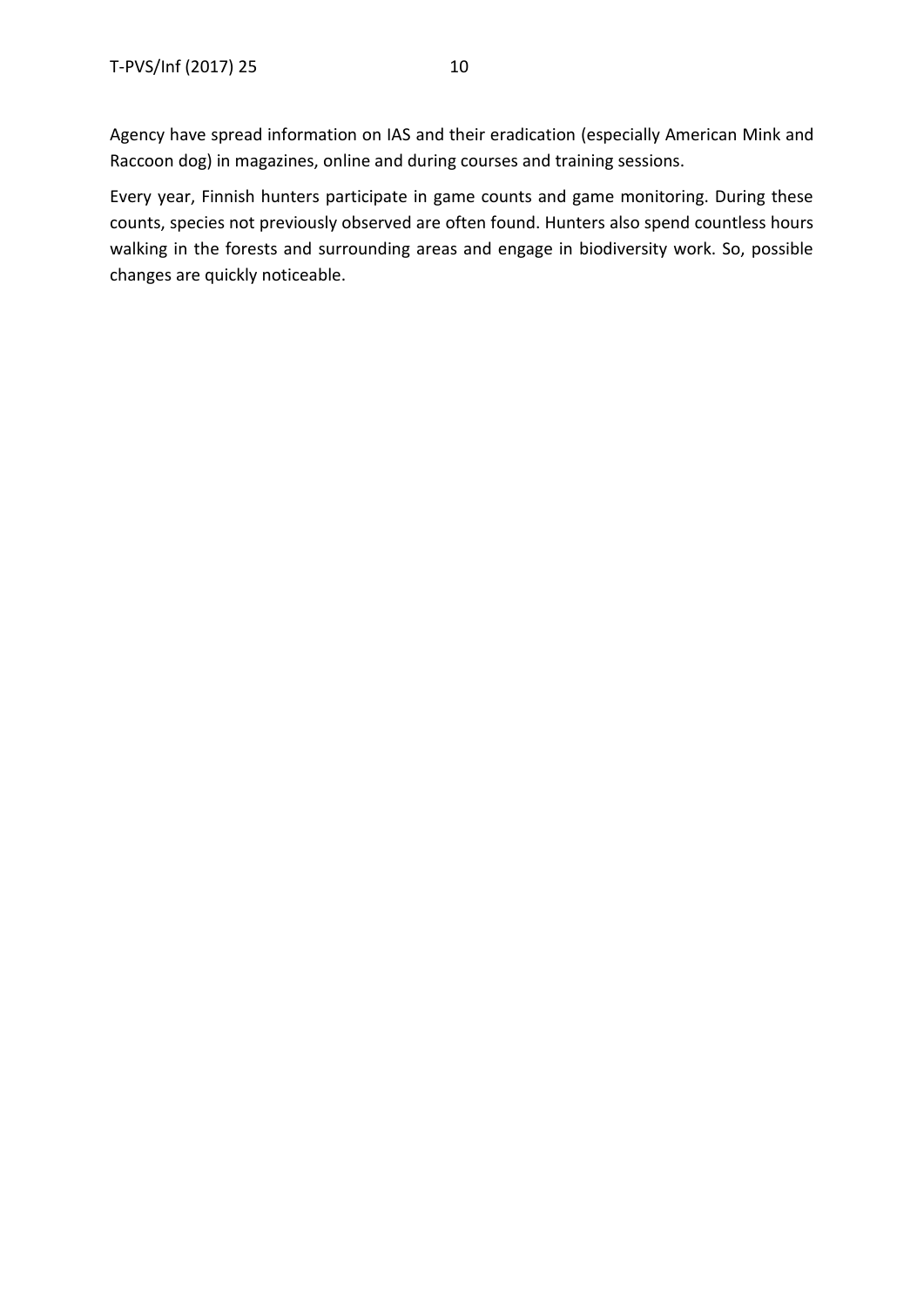### 3. FRANCE

#### <span id="page-10-0"></span>**General overview**

In France, huntable species are limited and defined by the Ministerial Order/Decree of 26 June 1987 establishing the list of game species whose hunting is permitted. Since 2 September 2016, a ministerial ruling has listed non-native species that can be hunted in France as part of management measures to eradicate, control or to confine their populations. This list includes Canada Goose (*Branta canadensis*), Raccoon Dog (*Nyctereutes procyonoides*), Coypu (*Myocastor coypus*), Muskrat (*Ondatra zibethicus*), Raccoon (*Procyon lotor*) and American Mink (*Neovison vison*).

INVASIVE ALIEN MAMMALS AND BIRDS IN FRANCE:

#### Mammals:

| American Mink - Neovison vison              |  |  |  |  |
|---------------------------------------------|--|--|--|--|
| Brown Rat - Rattus norvegicus               |  |  |  |  |
| Corsican Hare – Lepus corsicanus            |  |  |  |  |
| Coypu - Myocastor coypus                    |  |  |  |  |
| Fallow Deer - Dama dama                     |  |  |  |  |
| Granada Hare - Lepus granatensis            |  |  |  |  |
| Muskrat - Ondatra zibethicus                |  |  |  |  |
| Pallas's Squirrel - Callosciurus erythraeus |  |  |  |  |
| Raccoon - Procyon lotor                     |  |  |  |  |
| Raccoon Dog - Nyctereutes procyonoides      |  |  |  |  |
| Red-necked Wallaby - Macropus               |  |  |  |  |
| rufogriseus                                 |  |  |  |  |
| Siberian Chipmunk - Tamias sibiricus        |  |  |  |  |
| Sika Deer – Cervus nippon                   |  |  |  |  |

#### Birds:

African Sacred Ibis – *Threskiornis aethiopicus* Canada Goose – *Branta canadensis* Chilean Flamingo – *Phoenicopterus chilensis* Indian Silverbill – *Lonchura malabarica* Mandarin Duck – *Aix galericulata* Northern Bobwhite – *Colinus virginianus* Red-billed Leiothrix – Leiothrix lutea Reeves's Pheasant – *Syrmaticus reevesii* Rose-Ringed Parakeet – *Psittacula krameri* Ruddy Duck – *Oxyura jamaicensis*

### **Principle 1: Avoid intentional and unintentional releases of new invasive alien game species**

The introduction of alien game species was fashionable post-war in France and in the years that followed for the Northern Bobwhite (*Colinus virginianus*), California Quail (*Callipepla californica*), Cottontail Rabbit (*Sylvilagus*), etc.), but this is no longer the case. The Ministerial Decree of 30 July 2010 forms the list of species of vertebrate animals prohibited from introducing in France. The legislation (see article L411-3 of the Environmental Code) prohibits the introduction of alien species in the natural environment and no derogation for this regulation is possible for hunting purposes.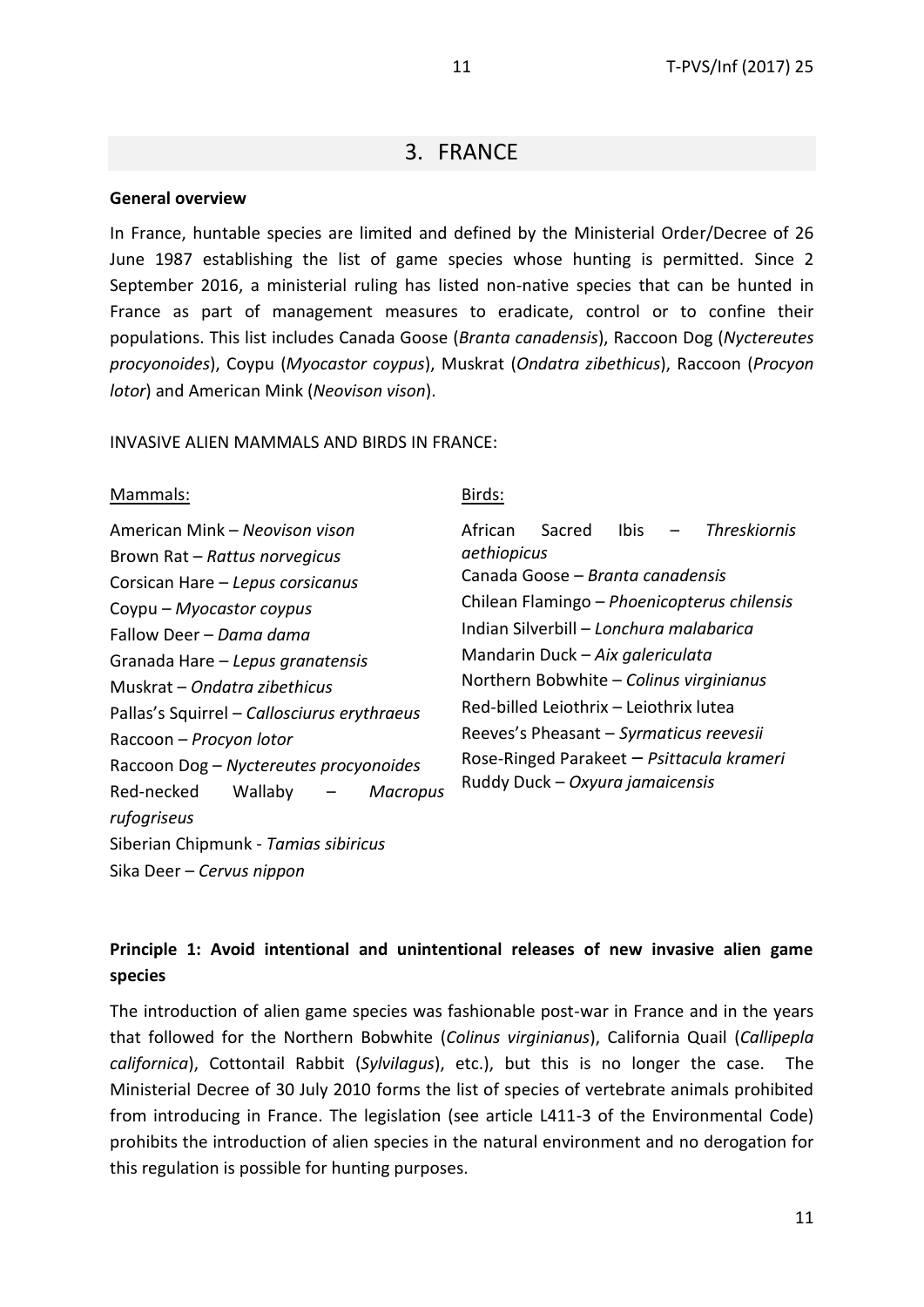Regarding the live decoys used for waterfowl hunting for instance, only huntable species can be used with a prohibition concerning using alien species. In addition, in case of use of hybrid decoys, and to prevent their escape in the natural environment, pinioning of every live decoy is mandatory. Moreover, the legislation defines the procedures to identify and trace the decoys used for waterfowling.

Breeding conditions of non-domestic animals' species as raptors used for falconry or other animal species that could be used as decoys are defined in the Ministerial Decree of 10 August 2004. Those conditions include keeping of records, marking of animals, and specific measures for the birds used for falconry. This Decree foresees the administrative and technical measures for each species.

Recently, the law of the  $9<sup>th</sup>$  August 2016 for biodiversity, nature and landscapes recovery creates a national file to ensure statistical and administrative follow-up of non-domestic animals kept in captivity (including birds of prey used for falconry). As a result of the implementation of this national file, a reporting regime could supersede the actual prior administrative authorisation necessary to the kept of raptors.

### **Principle 2: Avoid intentional and unintentional introduction and spread of invasive alien plants for game food and shelter**

Within the French "Agrifaune" programme, the agreement between the partners French National Hunters' Federation (FNC), National Agency for Hunting and Wildlife (ONCFS), National Federation of Agricultural Workers' Unions (FNSEA) and the Permanent Assembly of Chambers of Agriculture (APCA) was renewed for the period 2011-2016. This includes vegetative cover for intercrops as well as a label of those blends "Agrifaune interculture". IT states that the planting of hedgerows, bushes, game cover, fallow land for wildlife etc, if supervised by the Hunting Federations, should preferably be done with indigenous species, but some alien species might be used from time to time. Nevertheless, the use of all plant species included in the programme "Agrifaune" (e.g. Lacy Phacelia (*Phacelia Tanacetifolia*), Mustard Greens (*Brassica Juncea*) and Buckwheat (*Fagopyrum esculentum*)) is authorized in agriculture, forestry and fish farming.

The plant species blends recommended for buffer strips must meet the regulatory obligations of the Ministerial decree of 24 April 2015 relating to rules for good agricultural and environmental conditions. This Decree states in its annex IV the list of invasive species that cannot be used to cover buffer strips/wetlands. Furthermore, partnerships with botanical conservatories are currently under way to have access to blends of seeds of native plants.

At the regional level, the Hunting Federation of the Nord-Pas-de-Calais region developed a guide for marsh owners and managers in order to make them aware of IAS and provide them with management recommendations.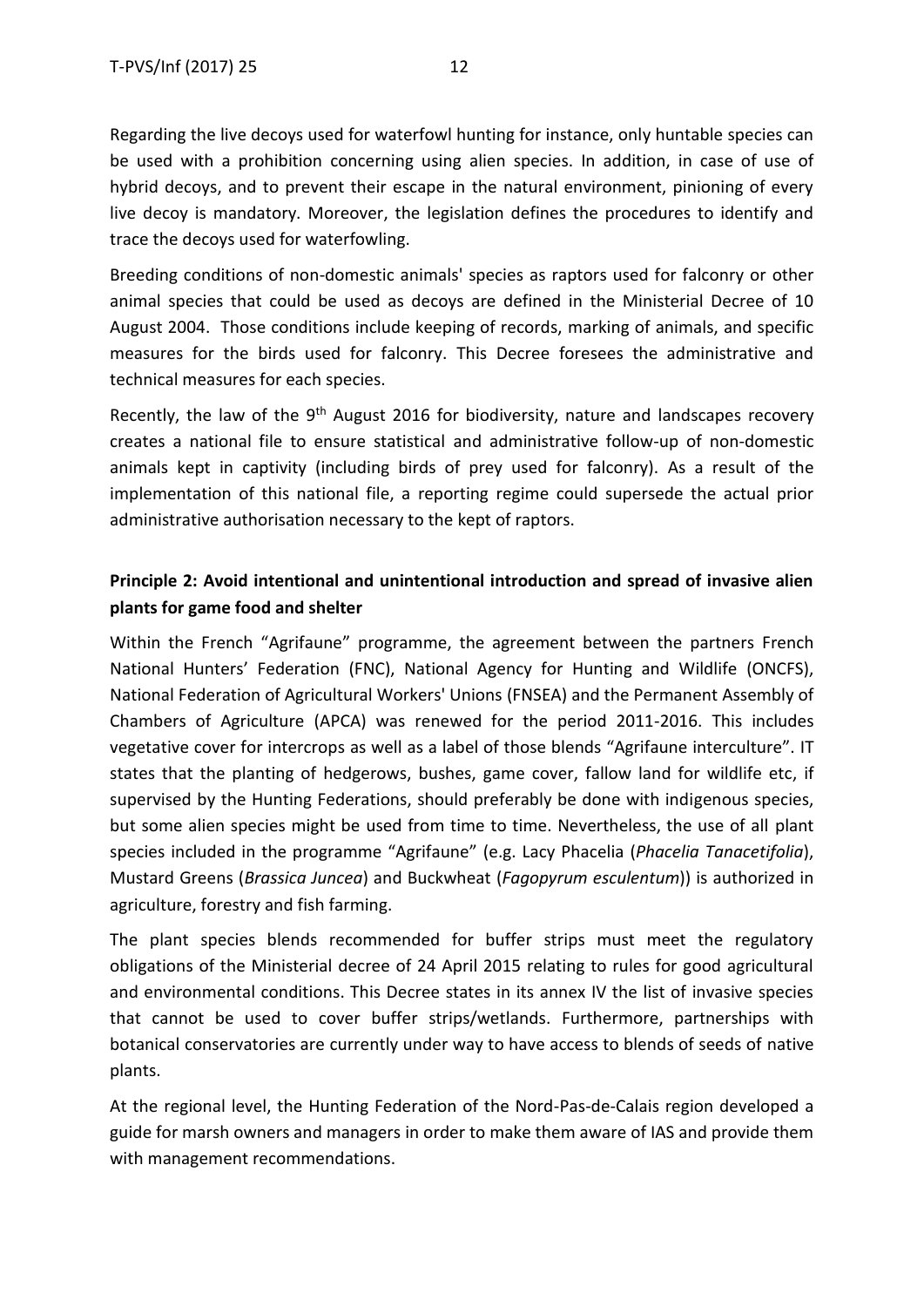#### **Principle 3: Use alien species for restocking only if non-invasive or introduced in ancient historic times**

Although domestic alien species whose breeding is authorised in France, e.g. the Japanese Quail (*Coturnix japonica*) and the Chukar partridge (*Alectoris chukar*), these cannot be hunted, and it is forbidden to introduce them for hunting purposes.

The Ministerial Decree of 30 July 2010 specifies the species which cannot be introduced, whether this introduction would be done through negligence or design. No derogation can be used for those species for hunting purposes. Exceptions exist for the Sika Deer (*Cervus Nippon*) and the Fallow Deer (*Dama dama*).

Every introduction must be foreseen within the hunting management regional scheme (see article L425-2 of the Environmental Code) developed by each departmental hunting Federation and must be authorized by department concerned. Besides, obligations regarding the marking and tracing of breeding animals are legally defined in the Ministerial Decree of 28 February 1962.

### **Principle 4: Select sources for restocking from populations with appropriate genetic and disease management**

Except for the rabbit and big game, whose introduction is subject to the authorisation of each department, restocking for hunting purposes with indigenous huntable species can take place without authorisation. However, most Hunting Federations have a policy to regulate the restocking practices, including advising on the origin and the biosecurity and health quality of used animals.

The release of game species originating from breeding establishments is strictly regulated by the Ministerial Decree of 12 May 2016, laying down the sanitary measures. This decree complements the Ministerial Decree of 28 February 1962 introducing obligations to mark and trace breeding animals belonging to game species introduced in the natural environment.

In order to preserve the natural local strain of Grey Partridge (*Perdix perdix*) of the Pas-de-Calais Department, the Hunting Federation has been developing since 2009 a Grey Partridge conservatory of natural local strain and has put in place a contractual agreement with hunting interest groups.

Both at national and departmental levels, actions are put in place in order to gradually remove the Chukar gene from the Red-legged Partridge bred in France for resettlement. This gene comes from former genetic crossbreeding between the Red-legged Partridge (*Alectoris rufa*) and the Chukar Partridge (*Alectoris chukar*) (considered as an alien species over the period 1960-1990).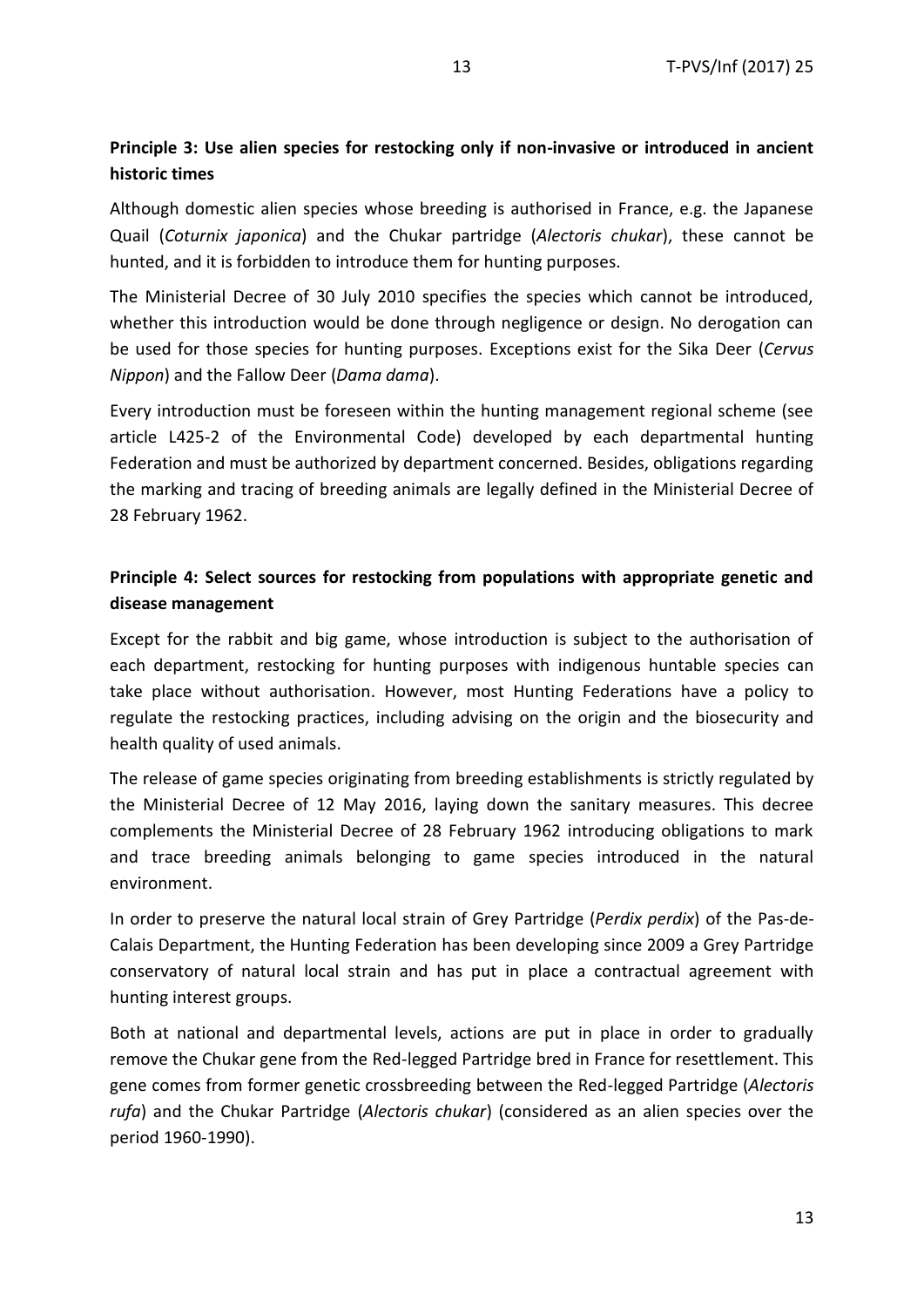### **Principle 5: Practice animal-aided hunting minimizing the risk of escapes and of impacting native species**

#### Falconry

In France, even though there are only few hundreds of falconers and very small number of birds of prey breeders, several actions are developed to minimise these risks:

- Only falconers (except for falconry shows), supervised by the 10<sup>th</sup> August 2014 ministerial ruling, may keep in detention and breed hunting birds of prey.
- Species used for hunting in France are on the ANFA (National Association for Falconers and Austringers) site. Some of the main ones are: Harris's hawk (*Parabuteo unicinctus*), Northern goshawk (*Accipiter gentilis*), Peregrine falcon (*Falco peregrinus*) and hybrids of falcons.
- The loss of birds of prey individuals is significantly reduced by progress and generalisation of telemetry and their obligatory tracking (chip).
- ONCFS (National Office for Hunting and Wild Fauna) manages a hunting birds of prey database.
- An internet alert network in case of birds of prey loss of theft was set up by ANFA. This association, member of IAF (International Association for Falconry), has adopted its code of conduct about IAS.

#### Decoys

When using live decoys with waterfowling only huntable species are allowed. Furthermore, to prevent escape of hybrid decoys into natural environment, cutting flight feathers is mandatory to limit the flight capacity<sup>1</sup>.

#### **Ferreting**

**.** 

The ferret is the domestic breed of the Polecat (*Mustela putorius*), thus it is part of the pets list of the  $11<sup>th</sup>$  August 2006 ruling, which allows individuals to possess it without particular authorisation, but they must submit it to the identification obligations of domestic carnivores (L212-10 of the Rural and Sea Fishing Code) and its inscription on the national file of domestic Carnivores Identification (1<sup>st</sup> August 2012 ministerial ruling, Environment Code).

According to the 1t of August 1986 ministerial ruling, for rabbit hunting or recovering, a ferret can be introduced into a rabbit warren to catch/flush its residents. The ferret is equipped with bells or a transmitter to locate it and avoid their escape.

### **Principle 6: Consider eradication and control as essential management tools to tackle IAS and support their implementation also when targeting game species**

French hunters are aware of the issue of Invasive Alien species, which is part of the hunting licence exam. They are also present in the field with trappers and in relation with their federation, many undertake IAS control actions: e.g. for the Coypu and the Muskrat for a

<sup>&</sup>lt;sup>1</sup> 4<sup>th</sup> of November 2003 ministerial ruling over use of duck call and decoys for hunting of birds of passage, waterfowl and some corvids and for the destruction of pest animals, Article 3 – Environment Code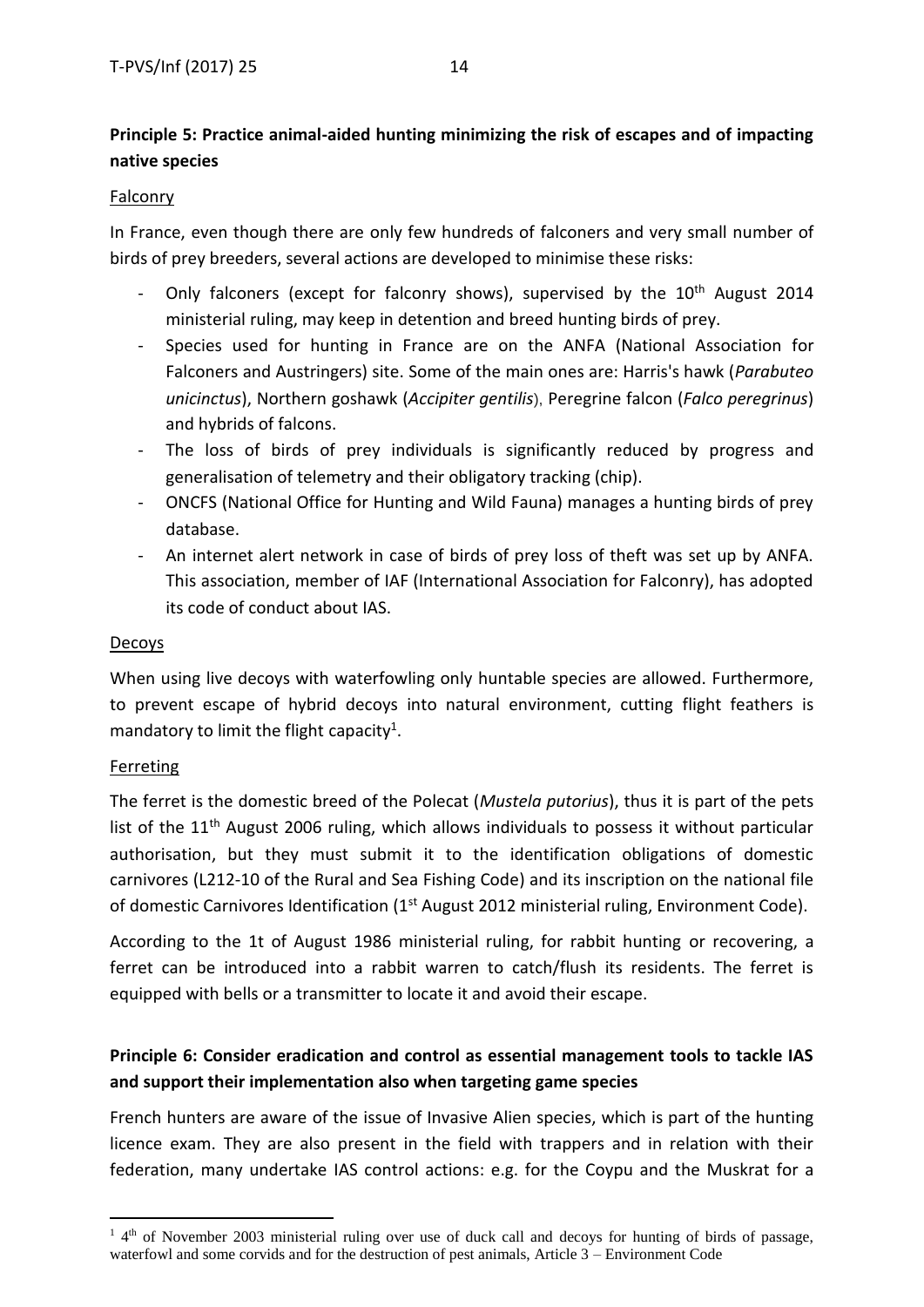long time, but also for the Raccoon, the Raccoon dog and, since 2012, the Canada goose. Since the  $2^{nd}$  of September 2016, a ministerial ruling has listed non-native species that can be hunted Metropolitan France, as part of management measures to eradicate, control or confine their population. This list includes Canada Goose, Raccoon Dog, Coypu, Muskrat, Raccoon and American Mink.

Hunters may also shoot, outside of the hunting period, those species according to the provision of the 30<sup>th</sup> June 2015 ministerial ruling. This annual ruling is corrected each year to take in account the distribution area of the European Mink (*Mustela lutreola*), Otter (*Lutra lutra*) and Beaver (*Castor fiber*) and to adapt trapping measures for the strict protection of those species.

Hunting federations organise training sessions for trappers and a guide on pest regulation is produced and actualised by the Hunting National Federation (FNC) at the national level to remind the IAS destruction modalities regulation.

Hunting departmental federations collect and deal with annual trapping data collection by the trappers. Furthermore, in 2015, the FNC developed an entry tool for trapping and capture data collection for the hunting departmental Federations.

Traps that are used have to be approved by the Authorities according to various criteria, such as animal suffering.

Since 2012, regional hunting federations collect Canadian Goose bag data and contribute through the collection of this data to national surveys. After 4 years of experiments and since the  $2^{nd}$  of September 2016, the Ecology Minister has for 3 years classified the Canadian Goose as huntable species to evaluate the hunting interest to eradicate it. It is even considering doing the same for other IAS as the Egyptian Goose.

Hunting federations also engage with their members for Invasive Alien plants controlling operations, in particular for wetlands. Some examples of hunting associations' actions related to combat IAS can be consulted on the following page:

<http://chasseurdefrance.com/cynactions/>

Hunters, led by ONCF (Hunting and Wildlife National Office), contribute to actions against IAS and other control actions for species listed below:

- For decades: Coypu and Muskrat
- Since 1994: Raccoon and Raccoon Dog
- Since 1996: Ruddy Duck
- Since 2005: American Mink
- Since 2007: Canadian Goose and African Sacred Ibis
- Since 2009: Egyptian Goose (*Alopochen aegyptiaca*)
- Since 2011: Black Swan (*Cygnus atratus*)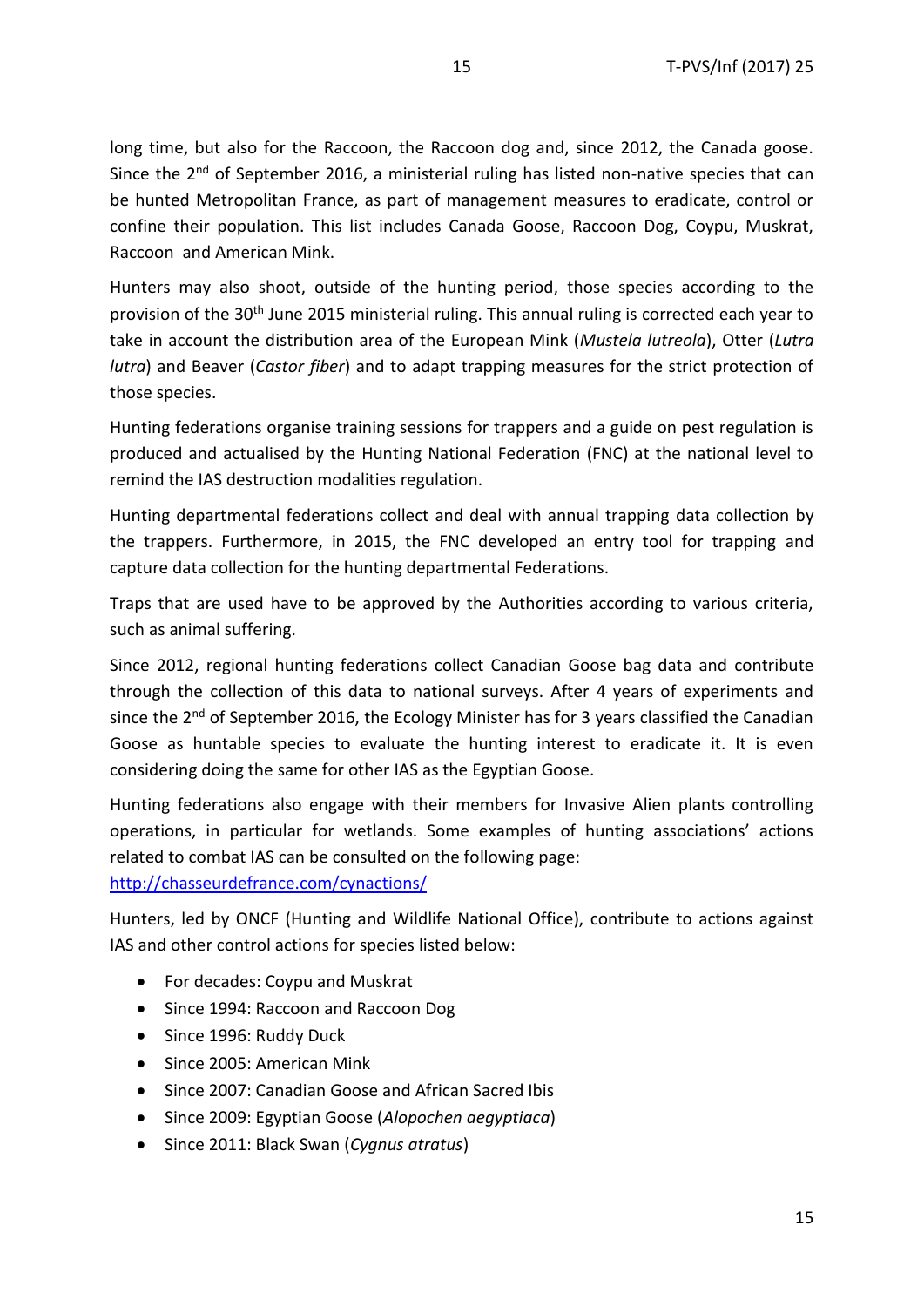#### **Principle 7: Collaborate in monitoring and surveillance programmes on IAS**

Hunting associations (ONCFS, FNC, FDC), with their professionals and their hunters, develop professional follow-up programs of IAS (Ruddy duck, Canadian Goose, Egyptian Goose, Black Swan, etc.) or contribute to other follow-up programs (American Mink for instance).

Each year, the National Federation of Hunting (FNC) invites the Departmental Federations of Hunting (FDCs) to take part of diverse national surveys about IAS.

Although these follow-ups mobilise FDCs' collaborators (departmental Interlocutors of ONCF, FNC and FDC networks), FNC have not had any databases of the answers of the surveys yet. These answers and its publications are exclusively monitored by ONCFS.

National/regional surveys or follow-ups organised by hunters' network are:

- Since 1983: "Fallow and Sika Deer"
- In 2008 and 2014: "Coypus and Muskrats"
- Since 2008 and continued in 2015 and 2016: "Canadian Goose Wintering and Nesting"
- In 2012: "Invasive Alien Plants"
- In 2012: "Loire Basin IAS"
- In 2013: "Raccoon and Raccoon Dog"
- In 2014, 2015 and 2016: "Ruddy Duck Wintering"
- In 2015 and 2016: Egyptian Goose Wintering"
- In 2015: "American Mink Distribution"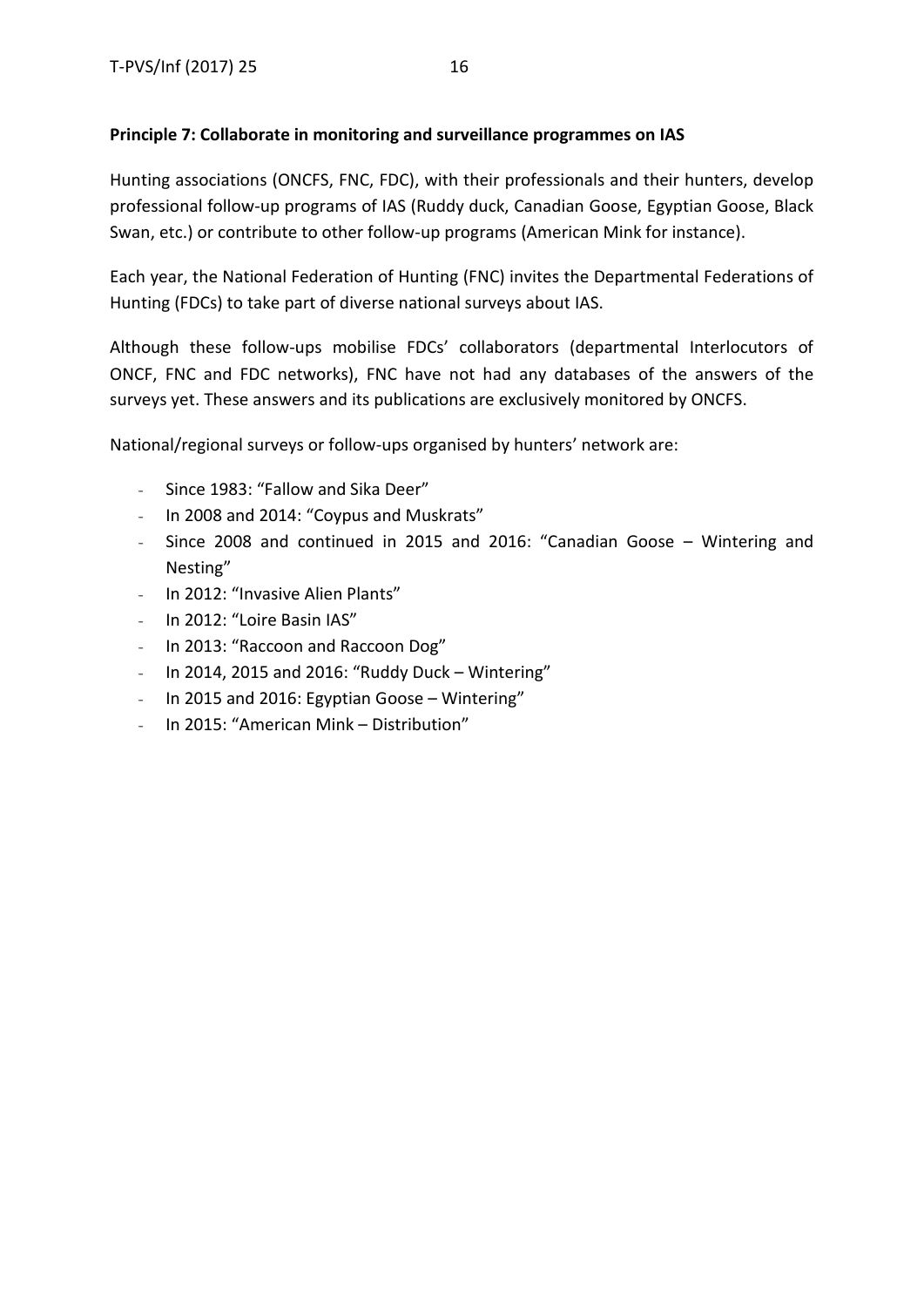### 4. GERMANY

#### <span id="page-16-0"></span>**General overview:**

In Germany, even though there is no official national list of IAS, 44 alien vertebrates are assessed to be established, 11 species of them are categorized as invasive and 18 species as potentially invasive:

➢ <http://www.bfn.de/fileadmin/MDB/documents/service/skript340.pdf>

With respect to non-native and invasive species national and federal authorities in Germany are obliged to start immediately suitable measurements for removing those species or prevent their distribution (federal law on nature protection). Generally a species is defined as invasive if it is a threat to the autochthonous biodiversity.

INVASIVE ALIEN MAMMALS AND BIRDS IN GERMANY:

Mammals:

Birds:

American Mink – *Neovison vison* Brown Rat – *Rattus norvegicus* Coypu – *Myocastor coypus* Muskrat – *Ondatra zibethicus* Raccoon – *Procyon lotor*

Chukar Partridge – *Alectoris chukar* Ruddy Duck – *Oxyura jamaicensis* Sacred Ibis – *Threskiornis aethiopicus*

### **Principle 1: Avoid intentional and unintentional releases of new invasive alien game species**

In Germany the releasing of native and alien species is regulated by the Federal Hunting Law (§ 28) and Federal Act for the Protection of Nature (§ 40). The content of the Federal Act for the Protection of Nature regarding alien species mainly reflects the package of measures expressed in the Convention on Biological Diversity (CBD).

Because of the possibility of an outbreak of fenced animals, game reserves are legally managed by the Animal Welfare Act (§2) and by the federal codes and guidelines. These guidelines are put in the Federal Act for the Protection of Nature.

Keeping and breeding of vertebrates is also controlled by the Federal Regulation for the Protection of Species (§ 7).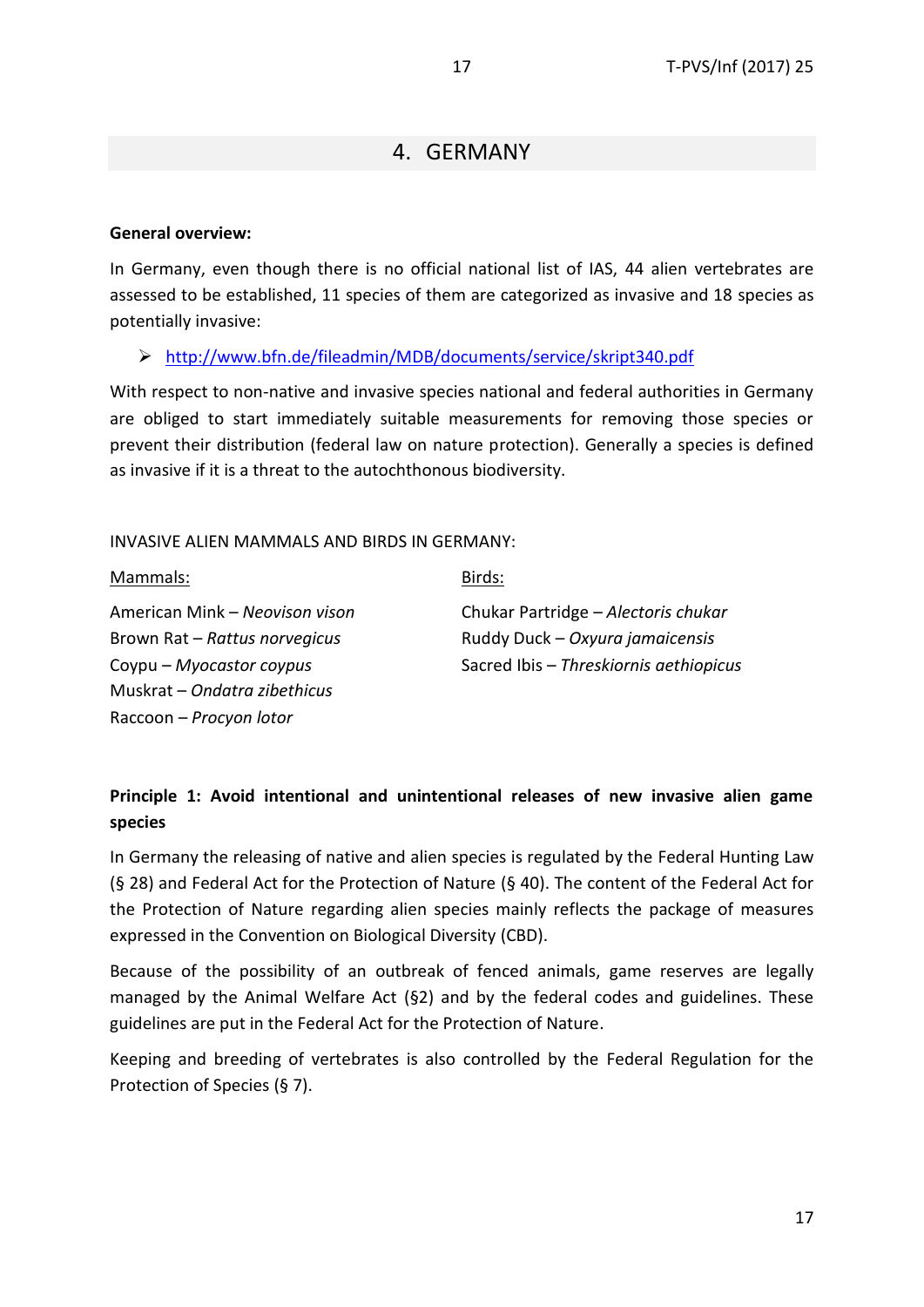### **Principle 2: Avoid intentional and unintentional introduction and spread of invasive alien plants for game food and shelter**

Since 2009, permission from the responsible authority is needed to yield alien plants. This act forbids the growing when a threat on native ecosystems, habitats or species is present. Planting in agriculture and forestry is excluded from this permission procedure.

Although there are recommendations to use native plants for habitat improvement for game species and species living in agricultural areas, various seed compositions which are offered for this purpose, contain alien plant species, such as Sunchoke (*Helianthus tuberosus*) or Phacelia (*Phacelia tanacetifolia*), for example.

### **Principle 3: Use alien species for restocking only if non-invasive or introduced in ancient historic times**

According to the Federal Hunting Law (§28 (2)), restocking or settlement of Wild Boar (*Sus scrofa*) and Rabbit (*Oryctolagus cuniculus*) is prohibited. Moreover, settlement of alien species needs a written permission of the responsible authority (§28 (3)). The federal states are authorised to permit or prohibit settlement and restocking of further animal species (§28  $(4).$ 

### **Principle 6: Consider eradication and control as essential management tools to tackle IAS and support their implementation also when targeting game species**

In Germany, the catalogue of game species includes alien species, which are not spread all over the country, such as Mouflon (*Ovis orientalis musimon*), Fallow Deer (*Dama dama*) and Sika Deer (C*ervus nippon*). Other alien species which are listed for hunting are prevalent in Germany, but in different population densities: Raccoon Dog (*Nyctereutes procyonoides*), Raccoon (*Procyon lotor*) and American Mink (*Neovison vison*). The last-mentioned species are considered to be invasive, because they are carnivorous and intensify the predation effect particularly on ground-nesting birds and relict populations of prey species. Nearly in all federal states Raccoon Dog, Raccoon and American Mink can be hunted year-round, except adult individuals raising pups. In areas where trapping is common and mainly in nature conservation projects, there is an intensified reduction of these alien species.

Nearly the whole area of Germany can be used for hunting and only hunters are authorised for trapping and killing Raccoon Dog, Raccoon and American Mink. This offers crucial preconditions for both control or eradication programs and monitoring systems.

#### **Principle 7: Collaborate in monitoring and surveillance programmes on IAS**

Based on their education, hunters are well placed to gather detailed information on IAS distribution and abundance. To obtain a hunting license requires training with defined lessons and an examination in theory and practice. Examination of the handling of weapons and in shooting must be passed successfully. Within the federal states, the contents of lessons are rather similar, but the number of lessons, which are needed to get the permit for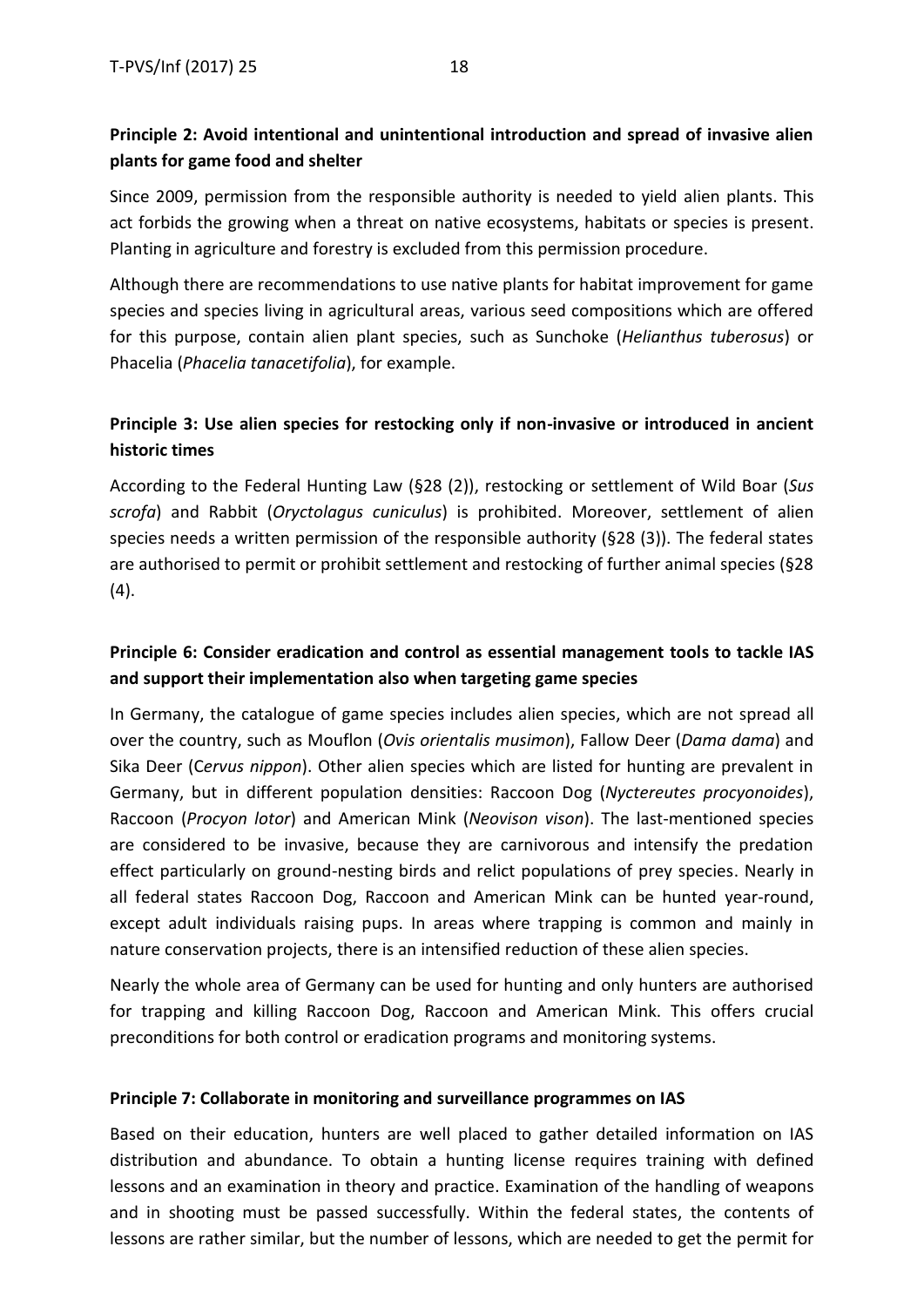the examination, differs. The lessons imply knowledge on the biology of game species, main features of ecology, legislation and animal health.

WILD-Monitoring, an initiative of the German Hunting Association (DJV), is a surveillance system that records data on the distribution and the abundance of Raccoon Dog, Raccoon and American Mink amongst other species. In reference areas, which are distributed all over Germany, hunters record these species in regular intervals with standardised methods. Many hunters participate for years in WILD-Monitoring system and have a lot of experience in recording of animal indicator species.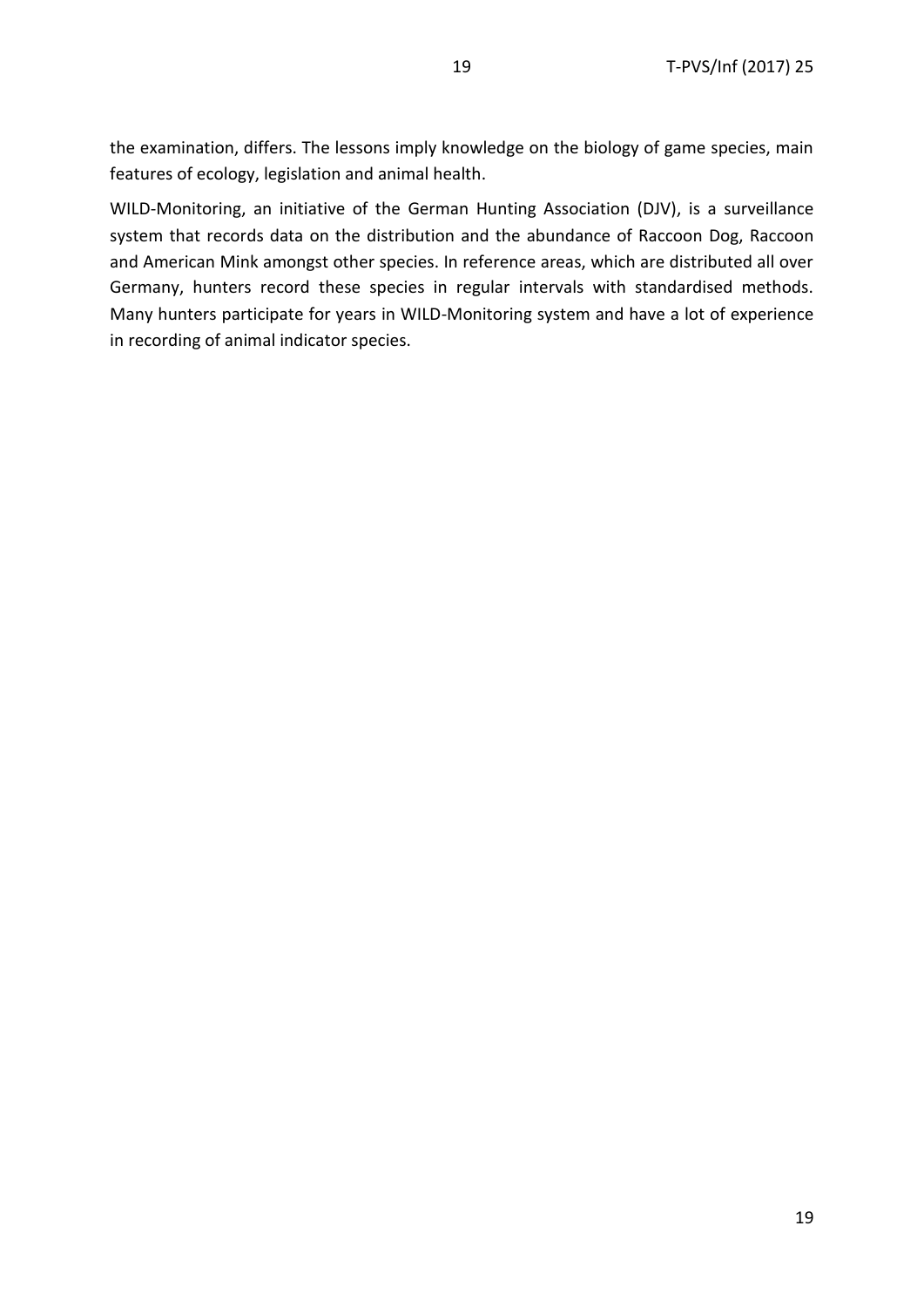### 5. IRELAND

#### <span id="page-19-0"></span>**General Overview:**

There is an evolving network of legislation operating in Ireland designed to prohibit the introduction and spread of non-native species. The most specific legislation dealing with IAS addresses the issues of import and export, possession and trade, introduction to the wild and control and eradication of IAS.

The main primary legislation relating to IAS in Ireland is the Wildlife (Amendment) Act of 2012. This legislation prohibits the introduction into the wild of any wild species without a license. The legislation also contains provisions for the control of IAS in Ireland. Under this legislation, the Minister can decide to prohibit the possession or introduction of wild species which pose a threat to native species. The Regulation on the Control of Importation of Wild Animals and Wild Birds (1989) also provides that the importation of live wild birds or animals is subject to a licence by the Minister.

In 2011, the Republic of Ireland's Actions for Biodiversity 2011-2016, Ireland's 2nd National Biodiversity Plan was launched with 7 objectives, 21 targets and multiple actions. Target 8 states that: Harmful invasive alien species are controlled and there is a reduced risk of spread of new species.

In September 2011, Ireland transposed the European Communities (Birds and Natural Habitats) Regulations 2011 into Irish law [S.I. No. 477 of 2011]. In this regard, two regulations that deal specifically with scheduled lists of species include:

- Regulation 49: Prohibition on introduction and dispersal of certain species
- Regulation 50: Prohibition on dealing in and keeping certain species (Regulation 50 is not yet in effect)

Some of the relevant species in Ireland:

INVASIVE ALIEN MAMMALS AND BIRDS SUBJECT TO REGULATIONS 49 AND 50 IN IRELAND RELEVANT TO HUNTERS:

#### Mammals:

American Mink – *Mustela vison* Brown Hare – *Lepus europaeus* Brown Rat – *Rattus norvegicus* Grey Squirrel – *Sciurus carolinensis* Muntjac Deer – *Muntiacus reevesi* Roe Deer – *Capreolus capreolus* Wild Boar – *Sus scrofa* Water Deer – *Hydropotes inermis*

#### Birds:

Canada Goose – *Branta canadensis* Greylag Goose – *Anser anser* Ruddy Duck – *Oxyura jamaicensis*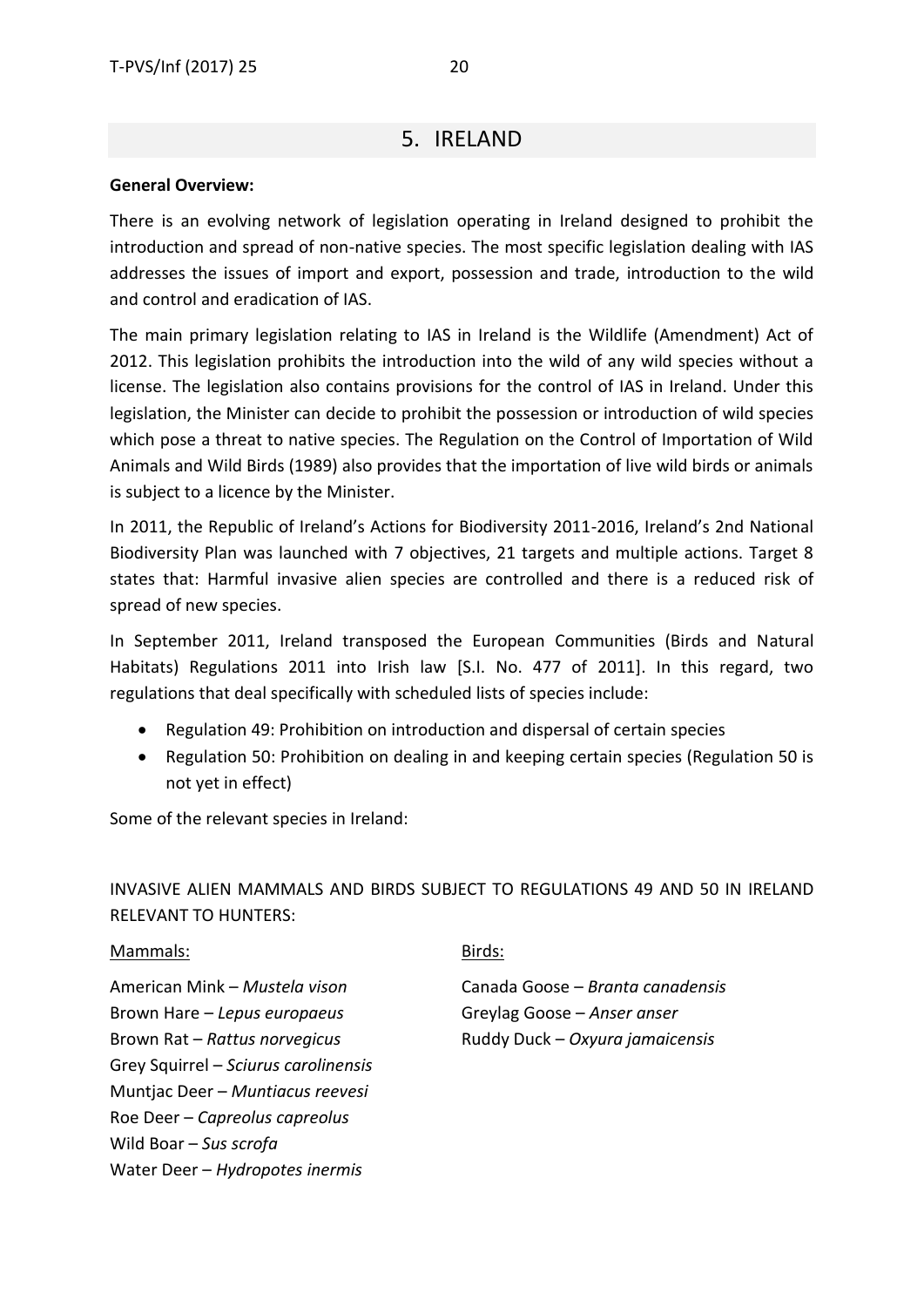### **Principle 6: Consider eradication and control as essential management tools to tackle IAS and support their implementation also when targeting game species**

One of the supporting objectives under target 8 of the Republic of Ireland's Actions for Biodiversity 2011-2016, Ireland's 2nd National Biodiversity Plan is:

• Continue and enhance measures for eradication, where feasible, control and containment of invasive alien species.

Several Irish Government Departments have financially supported the National Association of Regional Game Councils (NARGC), which is the main hunting association in Ireland, in its efforts to deal with certain IAS, mainly North American Mink and Grey Squirrel. These financial grants are typically invested into competitions that reward local NARGC hunting Clubs that trap/shoot the most species.

More recently, funding from the Irish Wildlife Ministry has allowed the NARGC, through its membership structure, to put a bounty in place for North American Mink.

#### **Principle 7: Collaborate in monitoring and surveillance programmes on IAS**

The NARGC spreads information to its members on IAS species and encourages their eradication (especially Mink and Grey Squirrel) in magazines, online, and at their courses/training sessions.

Every year, Irish hunters, through the NARGC structure, participate in the counting of hunted Minks and Grey Squirrels. These data have been provided to various academic institutions and Government Departments for research and monitoring purposes.

Irish hunters also spend countless hours in the countryside engaging in hunting and biodiversity work and have good knowledge of the populations of IAS. In this regard, hunters can provide valuable knowledge on population changes and new sightings regarding IAS.

In conjunction with Government Departments, the NARGC has also worked with its members regarding the control of Wild Boar, Muntjack Deer and Ruddy Duck.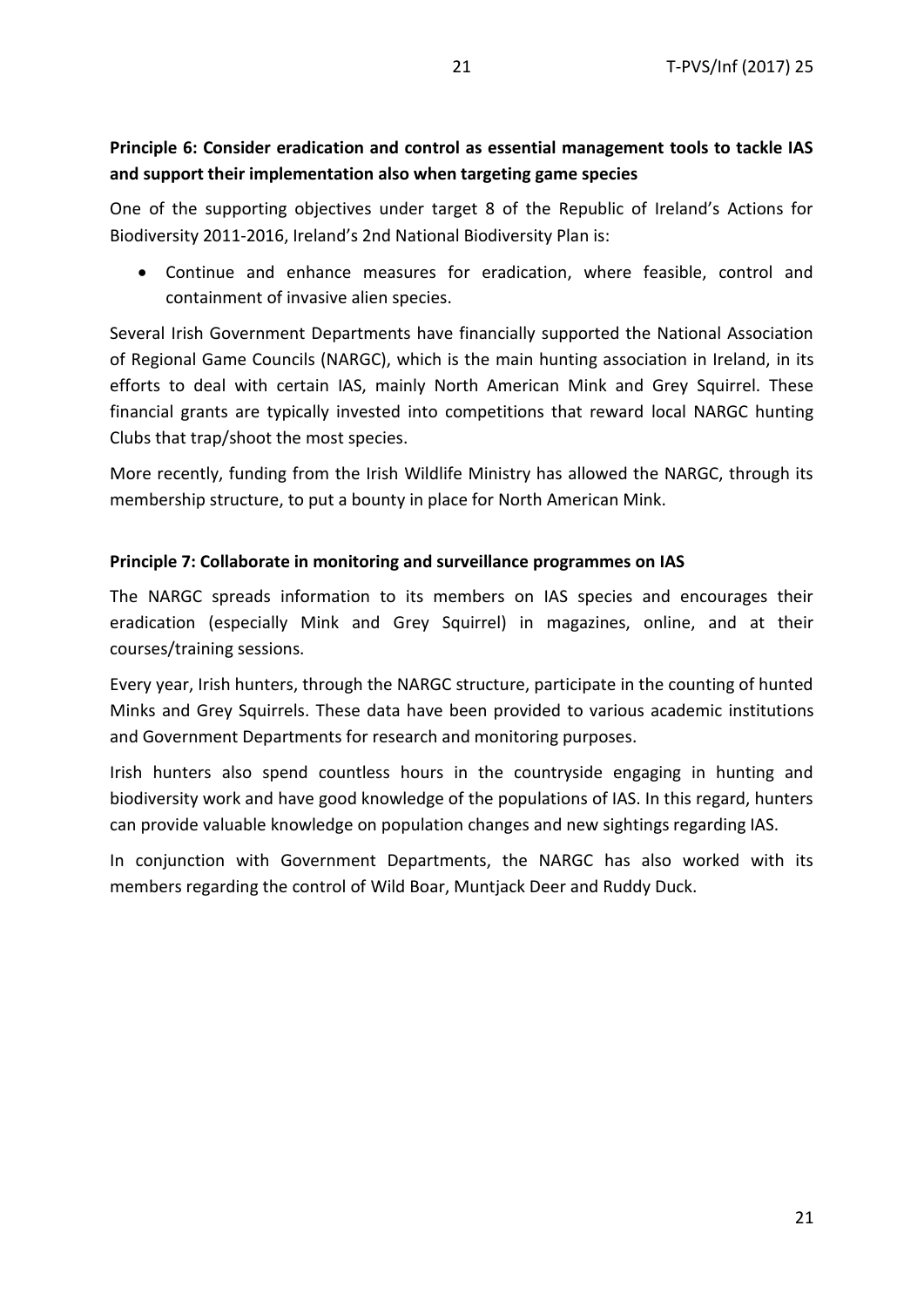#### <span id="page-21-0"></span>**General overview:**

To gain an understanding of the IAS situation in Italy, it is useful to have an idea of the diversity and numbers of species involved. For this purpose, the DAISIE website [\(www.europe-aliens.org\)](http://www.europe-aliens.org/) was consulted. It was developed as part of the 'Delivering Alien Invasive Species In Europe' (DAISIE) project funded by the sixth framework program of the European Commission. It provides a 'one-stop-shop' for information on biological invasions in Europe, delivered via an international team of leading [experts](http://www.europe-aliens.org/aboutDAISIE.do) in the field of biological invasions, latest technological developments in database design and display, and an extensive network of European [collaborators](http://www.europe-aliens.org/aboutDAISIE.do) and stakeholders.

Reliable, detailed information on the most invasive alien species in Europe is an essential tool for preventing their spread and impact, and for applying effective and appropriate control strategies.

INVASIVE ALIEN MAMMALS AND BIRDS IN ITALY:

#### Mammals

American Mink – *[Neovison](http://www.europe-aliens.org/speciesFactsheet.do?speciesId=900998) vison* Black Rat – *[Rattus](http://www.europe-aliens.org/speciesFactsheet.do?speciesId=52895) rattus* Brown Rat – *Rattus [snorvegicus](http://www.europe-aliens.org/speciesFactsheet.do?speciesId=52894)* Coypu – *[Myocastor](http://www.europe-aliens.org/speciesFactsheet.do?speciesId=52881) coypus* Eastern Cottontail Rabbit – *[Sylvilagus](http://www.europe-aliens.org/speciesFactsheet.do?speciesId=52904) [floridanus](http://www.europe-aliens.org/speciesFactsheet.do?speciesId=52904)* Eastern Grey Squirrel – *Sciurus [carolinensis](http://www.europe-aliens.org/speciesFactsheet.do?speciesId=52901)* European Mouflon – *Ovis [orientalis](http://www.europe-aliens.org/speciesFactsheet.do?speciesId=901001)* European Rabbit – *[Oryctolagus](http://www.europe-aliens.org/speciesFactsheet.do?speciesId=901000) cuniculus* Finlayson's Squirrel – *[Callosciurus](http://www.europe-aliens.org/speciesFactsheet.do?speciesId=52826) finlaysonii* House Mouse – *Mus [musculus](http://www.europe-aliens.org/speciesFactsheet.do?speciesId=52877)* ) Oriental Tree Squirrel – *[Callosciurus](http://www.europe-aliens.org/speciesFactsheet.do?speciesId=900964) sp.* Siberian Chipmunk – *Tamias [sibiricus](http://www.europe-aliens.org/speciesFactsheet.do?speciesId=52906)*

#### Birds

African Sacred Ibis – *Threskiornis aethiopicus* Alexandrine Parakeet – *Psittacula eupatria* Ashy Throated Parrotbill – *Sinosuthora alphonsiana* Black Swan – *Cygnus atratus* Chukar Partridge – *Alectoris chukar* Erckels Francolin – *Pternistis erckelii* Japanese Quail – *Coturnix japonica* Monk Parakeet – *Myiopsitta monachus* Mute Swan – *Cygnus olor* Northern Bobwhite – *Colinus virginianus* Red Avadavat – *Amandava amandava*  Red-billed Leiothrix – *Leiothrix lutea* Rose-ringed Parakeet – *Psittacula krameri*  Turquoise-fronted Amazon – *Amazona aestiva* Village Weaver – *Ploceus cucullatus* Vinous-throated Parrotbill – *Sinosuthora webbiana*

An updated version of the list has been recently published online by the Italian Institute for Environmental Protection and Research (ISPRA), within the framework of the National Biodiversity Network database.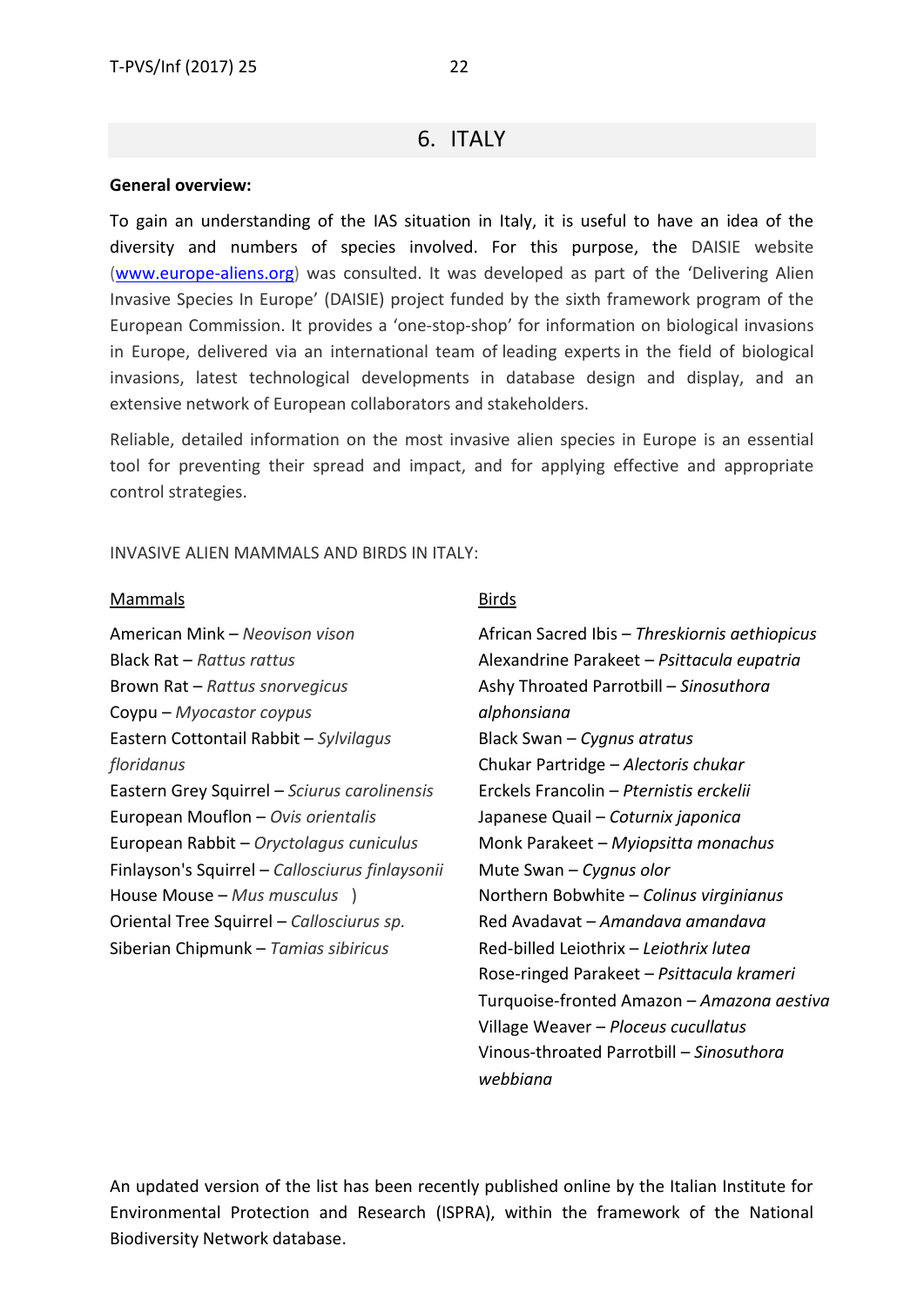### **Principle 1: Avoid intentional and unintentional releases of new invasive alien game species**

The Italian legal framework on the protection of homoeothermic<sup>1</sup> wild fauna and hunting prohibits the importation of alien species from abroad. In particular, Art. 20 (Introduction of wildlife from abroad), literally cites:

- 1- The introduction of wildlife from abroad, provided that it belongs to native species, can only be done for restocking and genetic improvement purposes.
- 2- An import permit may be issued only to companies that have adequate facilities and equipment for each species of wild animals, in order to have the appropriate legal guarantees for general controls, quarantines and any relevant health checks.
- 3- The authorizations for the activities referred to in paragraph 1 shall be issued by the Minister of Agriculture and Forestry on the advice of the National Institute for Wildlife, in compliance with the international conventions.

Article 19 of the same law regulates the control of species that cause damage, after positive advice from ISPRA; many provinces have entered into a technical protocol with ISPRA to perform control actions on invasive alien species (e.g. Cottontail Rabbit (*Lepus sylvaticus*), Coypu (*Myocastor coypus*), Eurasian Collared Dove (*Streptopelia decaocto*)).

By law, the control of invasive alien species is carried out by trained hunters. Training takes place through specific courses organized by the provincial administrations on an annual basis (some contents are: e.g. the species to be controlled, its distribution, specific legislation, use of weapons, different methods of wildlife control).

### **Principle 2: Avoid intentional and unintentional introduction and spread of invasive alien plants for game food and shelter**

Plant species used for environmental improvements (reforestation, fences, crops for wildlife, etc.) are usually native or referable to species normally found in fields as crops.

### **Principle 3: Use alien species for restocking only if non-invasive or introduced in ancient historic t**i**mes**

Restocking is done, in accordance with the law, only by reintroducing native species or those naturalized in historical times like the Pheasant (*Phasianus colchicus*). The regional and provincial hunting wildlife plans decides on the use of native species, to be released in both the territory open to hunting and in private estates.

**.** 

<sup>&</sup>lt;sup>1</sup> Animals having an almost constant body temperature.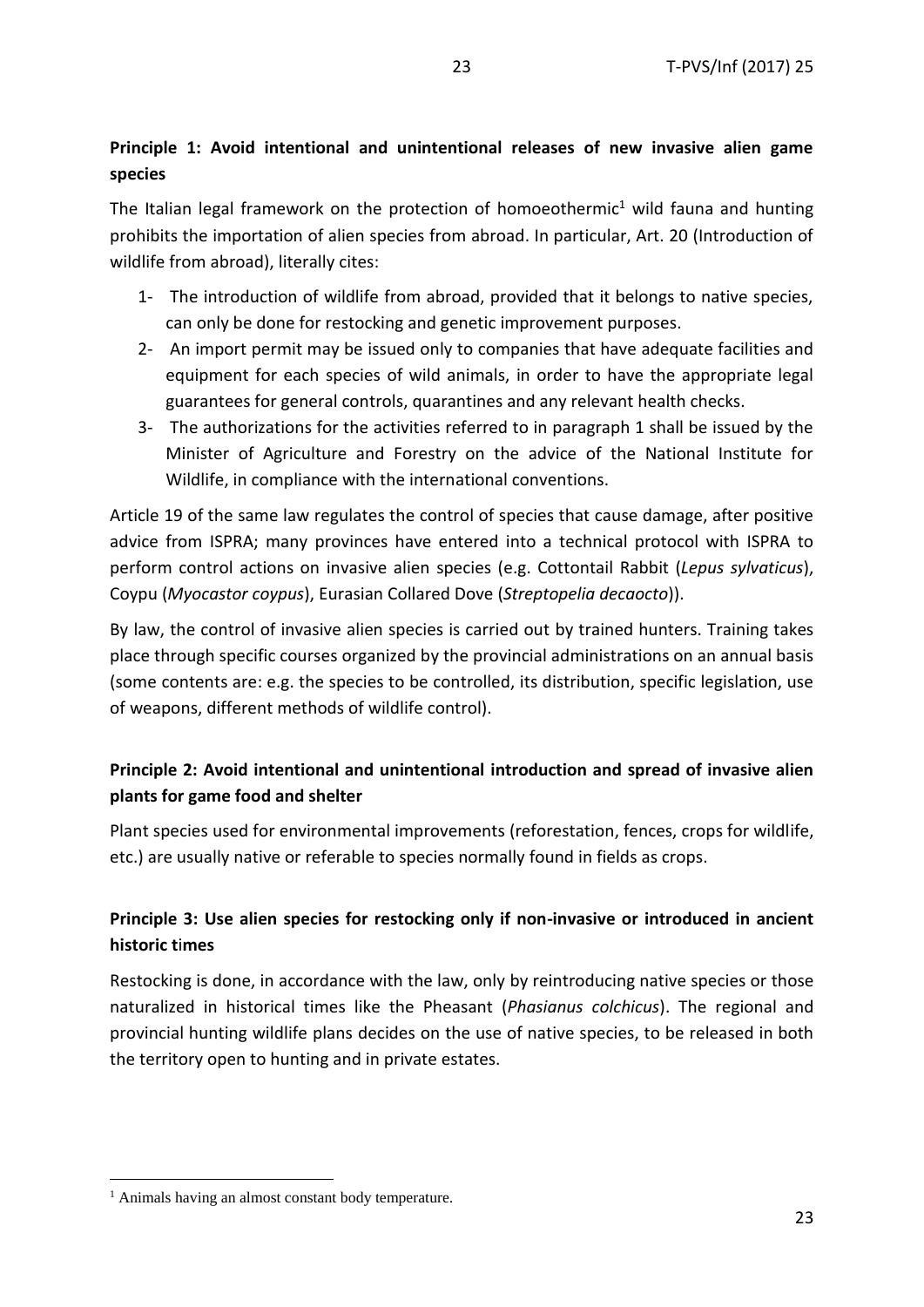### **Principle 4: Select sources for restocking from populations with appropriate genetic and disease management**

The legal framework on the protection of homoeothermic wild fauna and hunting (Article 10) as well as the regional laws and regulations take into account management plans that aim to encourage the natural reproduction of wild animals. But, some plans for wildlife introduction also exist through the capture of specimens from populations with surpluses in national and regional parks and other wildlife areas. These plans need approval from ISPRA that assesses the genetic compatibility of captured individuals and from the professional Agricultural Organisations that are part of the national technical Committee for hunting, through their regional structures.

In addition, Article 10, paragraph 7, under c) allows the provinces to establish public centres for the reproduction of wildlife, for the purpose of reconstitution of autochthonous populations.

### **Principle 6: Consider eradication and control as essential management tools to tackle IAS and support their implementation also when targeting game species**

Prevention can reduce new introductions, but when an invasive alien species is established in an area, it may be necessary to carry out active measures aiming for its eradication and/or control. When eradication is considered impracticable, control – in order to reduce the spread, abundance and density of the IAS to an acceptable level in the long term  $-$  may become necessary.

Alien ungulates species are regulated through hunting via selective plans for limitation or eradication of populations. In Italy, species such as European Mouflon and Fallow Deer (*Dama dama*) are preferably managed in areas not suitable for native species and through culling plans that maintain the population density acceptable for that territory. Translocations are only permitted after the approval of ISPRA, who normally does not deliver licenses to release non-native fauna.

Following the framework in the law on the protection of homoeothermic wild fauna and hunting, the Coypu is subject to population control. This aspect has been also described by specific ministerial guidelines and is included in the regional and provincial hunting plans.

The management of the Grey Squirrel is made according to the provisions set forth in the Action Plans (ISPRA and Ministry of Environment). The Cottontail Rabbit is directly managed by the Provinces, once they acquired the positive opinion of ISPRA.

#### **Principle 7: Collaborate in monitoring and surveillance programmes on IAS**

Hunters actively collaborate in the management of the environment, both in natural areas where hunting is not permitted and in areas where hunting is allowed. They also play a relevant role in the official monitoring operations carried out at the regional and local level. In these areas, the reporting and spatial identification of IAS become an integral part of the monitoring programs, including wildlife health monitoring programmes.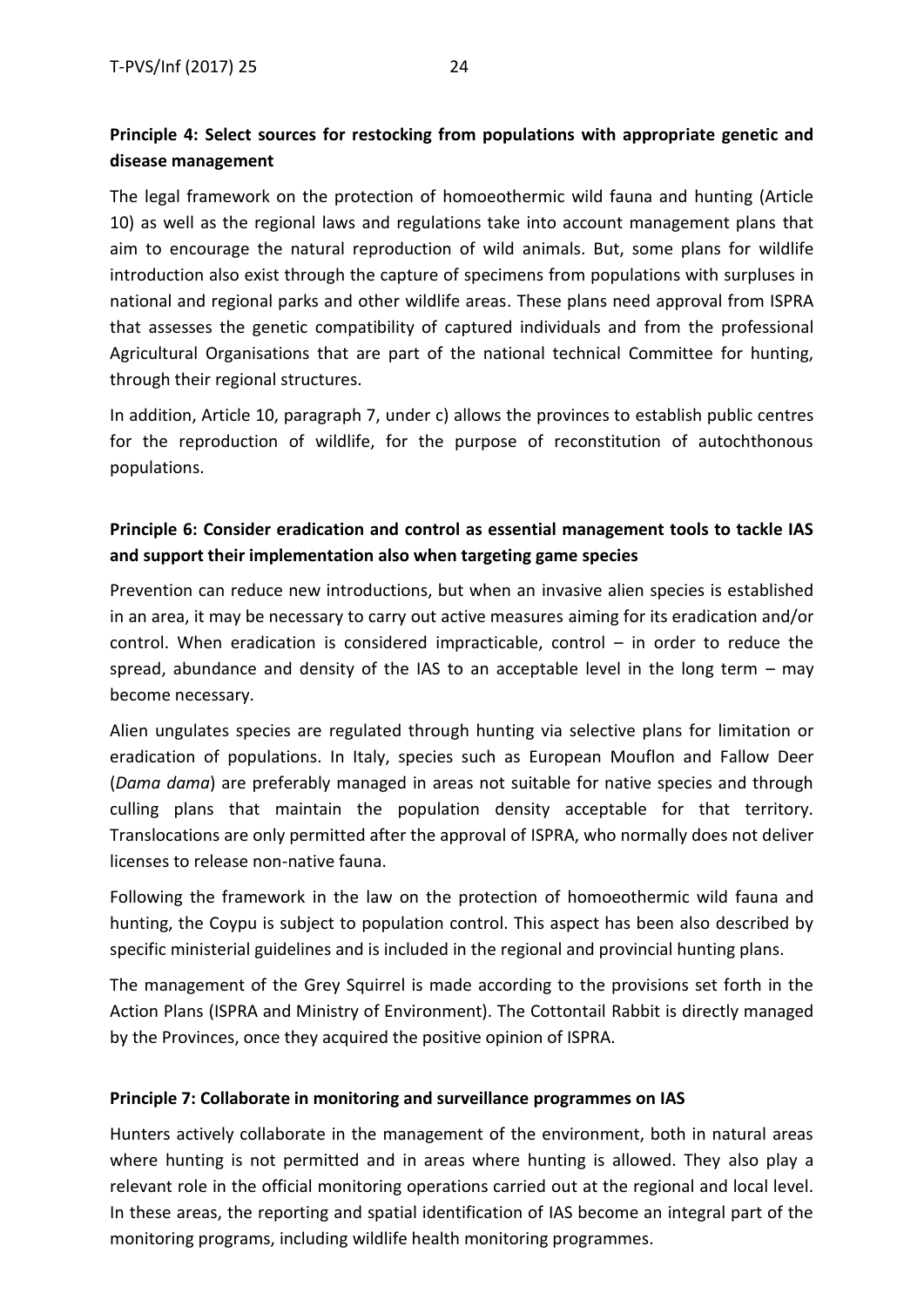Hunters play an active role in the wildlife monitoring system. Hence, they provide relevant data, not only for research, but also in terms of prevention for human health and, last but not least, in the early warning of IAS presence. On a broader point of view, even pathogen invasive alien invertebrate species need to be monitored, and even in this case hunters can an important role.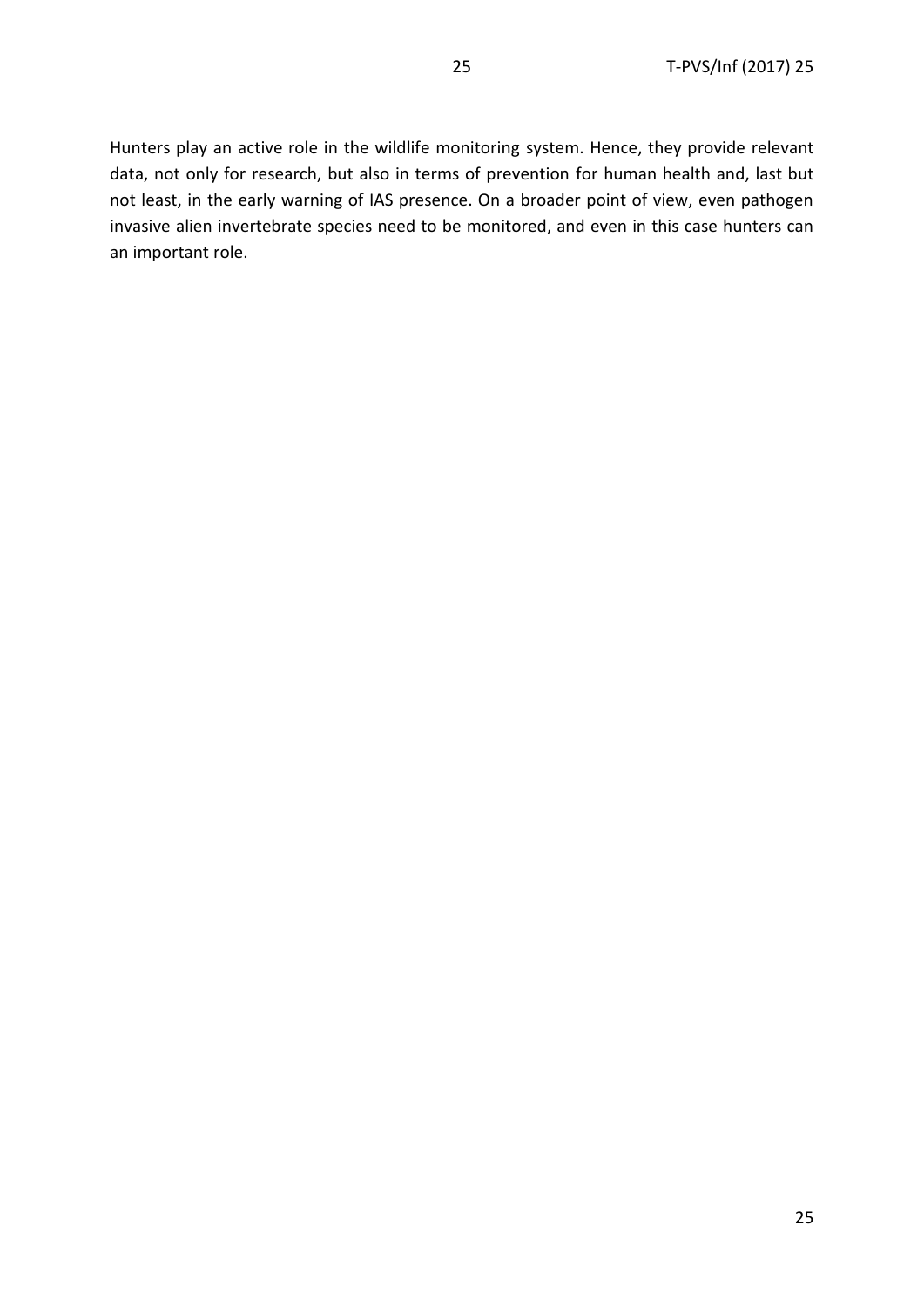### 7. NETHERLANDS

#### <span id="page-25-0"></span>**General overview:**

The Netherlands have a national governmental Invasive Aliens team that is an independent Agency within the Ministry of Economic Affairs<sup>1</sup>. This Agency develops, in collaboration with hunters, risk assessments on IAS and measures based on these assessments.

#### INVASIVE ALIEN MAMMALS AND BIRDS IN THE NETHERLANDS:

| Mammals:                                     | Birds:                                    |
|----------------------------------------------|-------------------------------------------|
| American Mink – Neovision vison              | African Sacred Ibis - Threskiornis        |
| American Red Squirrel - Tamiasciurus         | aethiopicus                               |
| hudsonicus                                   | Bar-headed Goose – Anser indicus          |
| Coypu – Myocastor coypus                     | Canada Goose – Branta canadensis          |
| Eastern Gray Squirrel - Sciurus carolinensis | Egyptian Goose – Alopochen aegyptiacus    |
| Fox Squirrel - Sciurus niger                 | House Crow - Corvus splendens             |
| Japanese Squirrel - Sciurus lis              | Monk Parakeet - Myiopsitta monachus       |
| Muskrat – Ondatra zibethicus                 | Rose-ringed Parakeet - Psittacula krameri |
| North American Beaver - Castor canadensis    | Ruddy Duck - Oxyura jamaicensis           |
| Pallas's Squirrel - Callosciurus erythraeus  | Vinous-throated Parrotbill - Paradoxornis |
| Reeves' Muntjac - Muntiacus reevesi          | webbianus                                 |
| Sika Deer - Cervus nippon                    |                                           |
| Striped Skunk - Mephitis mephitis            |                                           |

### **Principle 1: Avoid intentional and unintentional releases of new invasive alien game species**

Introduction of invasive alien species is illegal by the National Flora and Fauna Act, according to national Dutch legislation.

While introduction of native animal and plant species is sometimes allowed after a proper assessment, releasing hunting species (native or not) isn't permitted.

Hunters are educated about the negative impacts and consequences of introduction of invasive alien species as part of their hunting license. The Royal Dutch Hunting Association also educates members through articles in their magazine about alien species and encourages members to monitor the presence and distribution of those species.

### **Principle 2: Avoid intentional and unintentional introduction and spread of invasive alien plants for game food and shelter**

In the Netherlands feeding of game is restricted:

**.** 

- Feeding for breeding purposes under natural circumstances is prohibited;

<sup>1</sup> <https://www.nvwa.nl/onderwerpen/invasieve-exoten/inhoud/team-invasieve-exoten>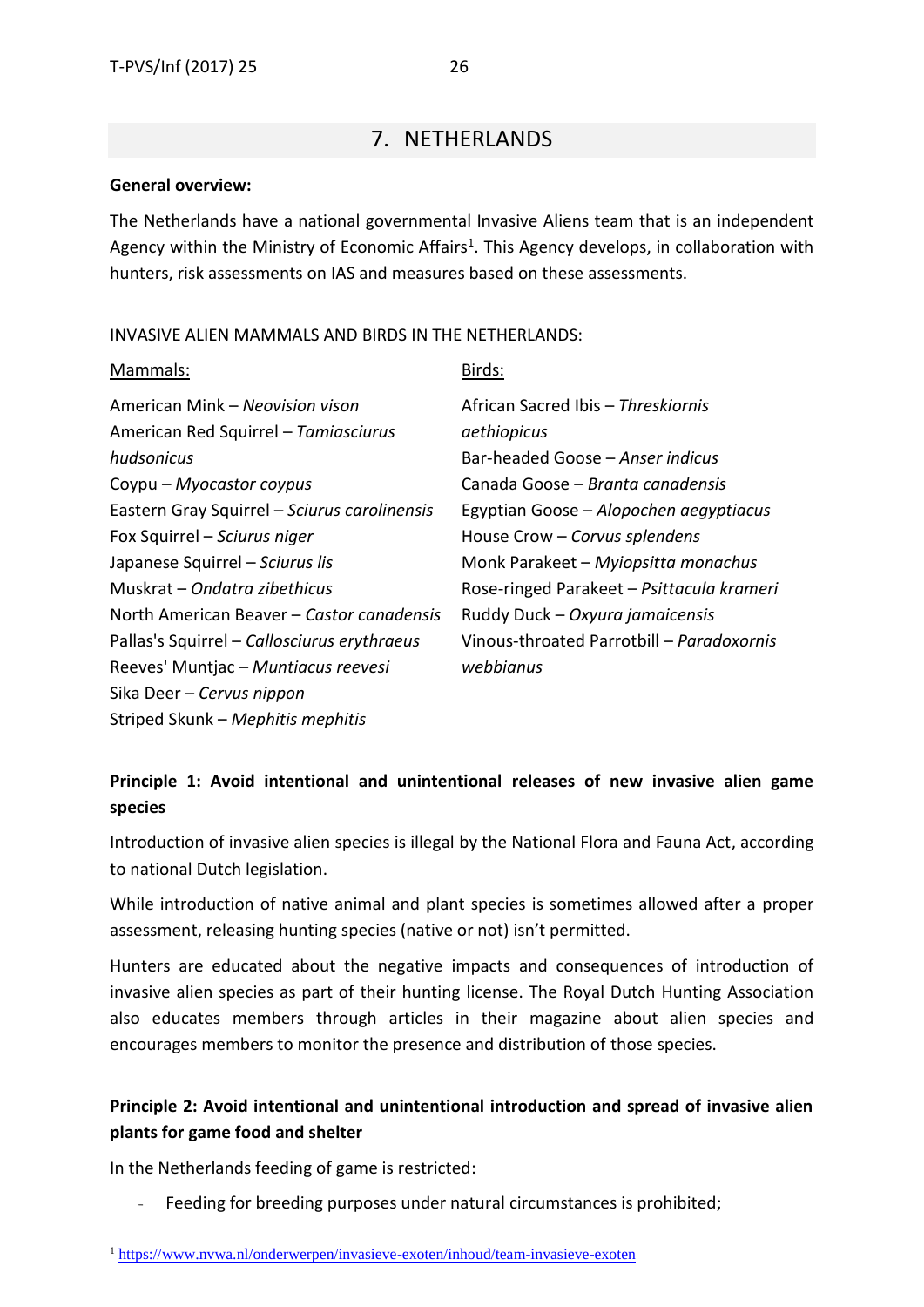- Feeding red deer, fallow deer and wild boar is allowed with some non-invasive agricultural crops during limited periods of the year.

Part of the hunting exam is a chapter about habitat management on biotope development in which hunters are encouraged to use native species and to put a focus on biodiversity.

Habitat restoration and nature development is stimulated and subsidized by the national and regional government. There are guidelines published for habitat restoration as part of this nature restoration program.

There are national and regional programmes to monitor the distribution of plant species and data is available in the National Database Flora and Fauna (NDFF) with a grid of 1x1 km.

There is a lot of education on habitat restoration. The National Forest Service breeds and sells trees and shrubs with native genetic sources and stimulates to use these species in plantations.

### **Principle 3: Use alien species for restocking only if non-invasive or introduced in ancient historic times**

Introduction and restocking of native and non-native game species is not allowed under the national Flora and Fauna Act. If introduction of native species is considered, there are strict conditions according to the national legislation and guidelines of the IUCN. In that case a monitoring program is part of restocking and introduction. Both introduction and restocking is a very rare activity.

### **Principle 4: Select sources for restocking from populations with appropriate genetic and disease management**

In current hunting practice, there is no restocking of populations.

### **Principle 6: Consider eradication and control as essential management tools to tackle IAS and support their implementation also when targeting game species**

Each hunter is educated as part of the hunting courses in biodiversity, the impact of invasive species and the role of hunters to protect biodiversity and the prevention of damage on ecosystems.

For some species like the Ruddy Duck (*Oxyura jamaicensis*) measures are taken to minimize populations. Regional projects are now scaled up to the national level in cooperation with the national organisation of bird preservation SOVON (NGO). Waterfowl monitoring is used to detect important sites.

For other species as the Muskrat (*Ondatra zibethicus*) there are national eradication programs in which hunters participate by, among others, sharing information about the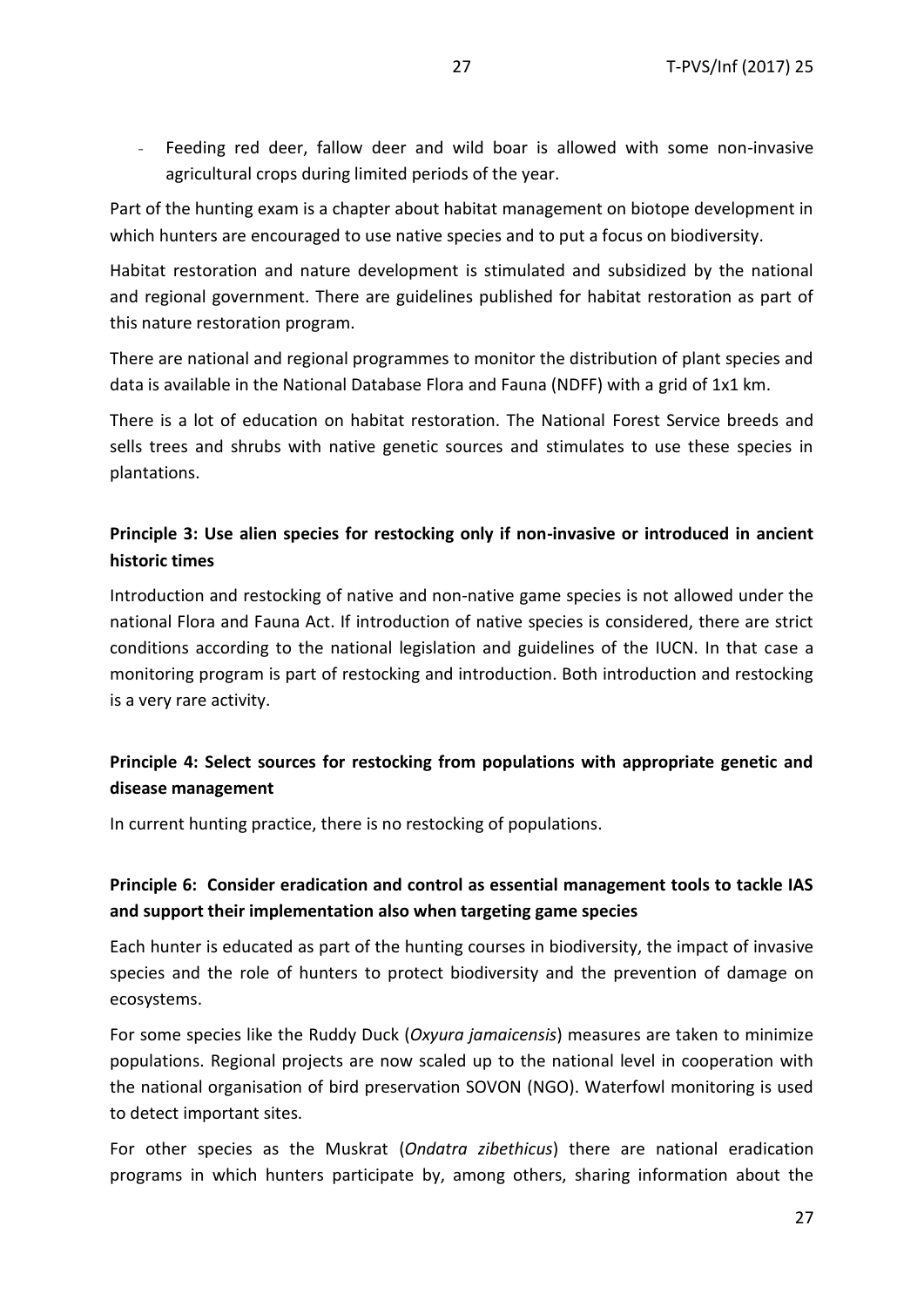distribution. In the Netherlands reducing the number of Muskrats would decrease the risk of flooding in polder areas.

There is a national IAS working group from the ministry of Economic Affairs that coordinates the risk assessment of alien species.

#### **Principle 7: Collaborate in monitoring and surveillance programmes on IAS**

Hunters in the Netherlands have their own monitoring program for hunting species and collaborate in national monitoring programmes on breeding and migrating birds and mammals. Invasive alien species are part of the monitoring. The open access database [www.waarnemingen.nl](http://www.waarnemingen.nl/) is used for occasional observations of (non-)alien species. National monitoring of alien species e.g. is the responsibility of different NGO and hunters contribute to these databases.

Hunting magazines are publishing about IAS, both with ecological information as trend analysis and maps to explain their status, distribution and population development. Education and information will contribute to the involvement of hunters in monitoring and taking measures to reduce the impact of IAS on biodiversity.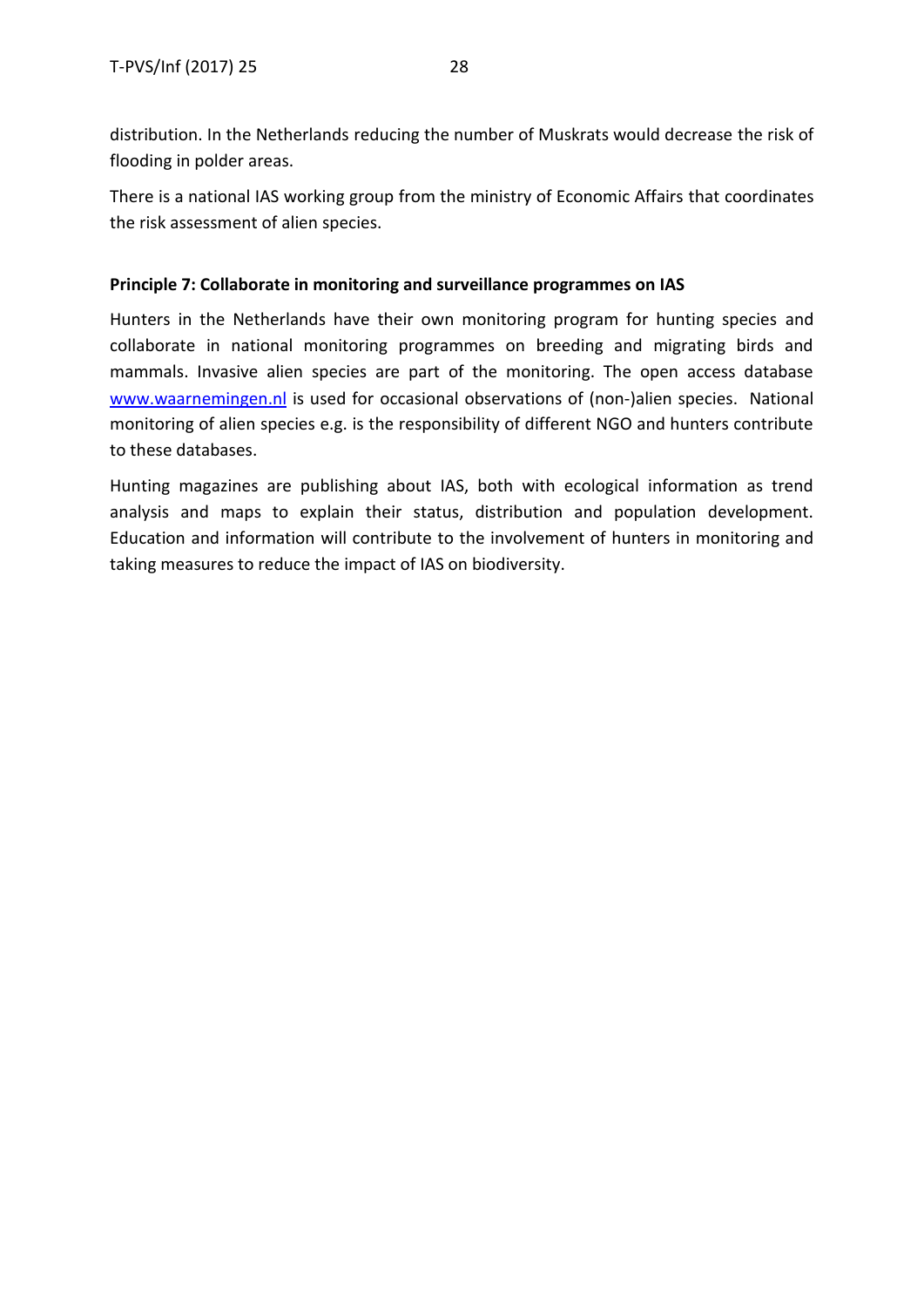### 8. SLOVENIA

#### <span id="page-28-0"></span>**General overview:**

INVASIVE ALIEN MAMMALS AND BIRDS IN SLOVENIA:

Mammals: Coypu – *Myocastor coypus* Eastern Grey Squirrel – *Sciurus carolinensis* Fallow Deer – *Dama dama* Fox Squirrel – *Sciurus niger* Pallas's Squirrel – *Callosciurus erythraeus* Raccoon – *Procyon lotor* Raccoon Dog – *Nyctereutes procyonoides* Siberian Chipmunk – *Tamias sibiricus* Birds: House Crow – *Corvus slendens*

#### **Principle 1: Avoid intentional and unintentional releases of new invasive alien game species**

Introductions of species are covered in Slovenian legislation (mainly in the Law for Hunting and Game as well as The Nature Conservation Act).

The Law on Hunting and Game prohibits keeping enclosed animals which in case of escape can influence the genetic pool of native animals (Article 50(5)).

Under the Nature Conservation Act, it is prohibited to introduce non-native animals and plants, without a proper assessment. In case of huntable animals the permission is given by the minister, based on an evidence-based assessment (Article 17). The same law also foresees in penalties in case of illegal introduction of non-native species, or a person is breeding native or non-native species without permission (Article 160).

Hunters are educated about the impacts of introduction of invasive alien species, which is part of the hunting exam.

### **Principle 2: Avoid intentional and unintentional introduction and spread of invasive alien plants for game food and shelter**

Since 2014, it is not allowed to use alien plants for feeding game. See the Annual Hunting Management Plan:

[http://www.mko.gov.si/fileadmin/mko.gov.si/pageuploads/podrocja/Lovstvo/Primorsko\\_LU](http://www.mko.gov.si/fileadmin/mko.gov.si/pageuploads/podrocja/Lovstvo/Primorsko_LUO_2014.pdf) [O\\_2014.pdf](http://www.mko.gov.si/fileadmin/mko.gov.si/pageuploads/podrocja/Lovstvo/Primorsko_LUO_2014.pdf)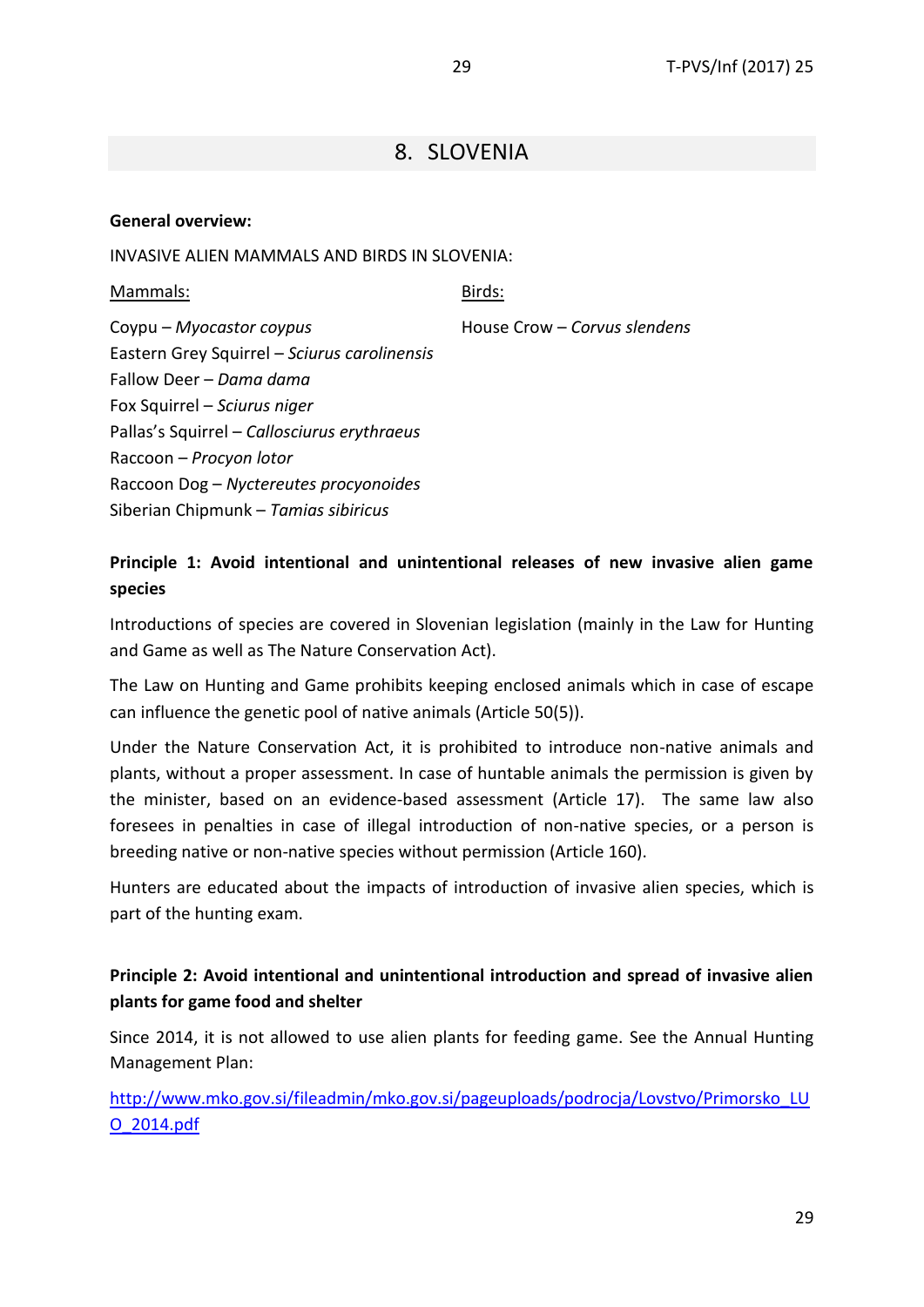### **Principle 3: Use alien species for restocking only if non-invasive or introduced in ancient historic times**

The Law on Hunting and Game allows restocking of native game species and introduction or stocking of native and non-native species, when it is done under the hunting plans, and having regard for veterinary and nature conservation legislation (Article 40).

Restocking of animals must be monitored and controlled (Art 18, The Nature Conservation Act).

Hunting plans are addressing the introduction and restocking of animals very briefly, as it is not a common activity in Slovenia to use restocking (only in rare cases). In case of Common Pheasant (*Phasianus colchicus*), restocking is only allowed in cases where they are meant for revitalisation of the population.

### **Principle 6: Consider eradication and control as essential management tools to tackle IAS and support their implementation also when targeting game species**

From hunting management plans, it can be concluded that alien species, such as Fallow Deer (*Dama dama*) and Mouflon (*Ovis ammon musimon*) appear in Slovenia. However they reside in a few areas, where they are kept and their spread is monitored and regulated. They are not allowed to spread into other areas. Other alien species such as Alpine Marmot (*Marmota marmot*), Coypu (*Myocastor coypus*) and Muskrat (*Ondatra zibethicus*) are spreading, but measures are in place to stop the spread and to try to remove the species.

Hunting management plans addresses the non-native species, especially invasive ones with immediate removal. Invasive alien species that have a negative impact on other species, such as Raccoon Dog (*Nyctereutes procyonoides*) (which is appearing sporadically), can be removed immediately while the hunting seasons for the species is open.

#### **Principle 7: Collaborate in monitoring and surveillance programmes on IAS**

To get the hunting licence in Slovenia, a person first obtains the status of apprentice and has to spend one-year-long training with the goal to obtain practical knowledge. To each apprentice is assigned a mentor, who teaches him ethics, manners, environment and hunting practices. 60 hours of theoretical classes are part of the training, to be allowed to partake in the final exam. A hunter can also obtain a title of "Hunting warden", if he has 5 years' experience and passes additional 100 hours of thorough theoretical classes. Currently around 15% of all Slovenian hunters have the title of "Hunting warden".

Through those systematic courses and trainings, hunters acquire citizen-science skills and solid knowledge about environment, natural processes, species and their behaviour.

Hunters spend many hours in the forests and surrounding areas. They can also participate in counting of the species. Those activities allow them to quickly notice any changes. This is for example how Raccoon Dog specimens have been observed in the past.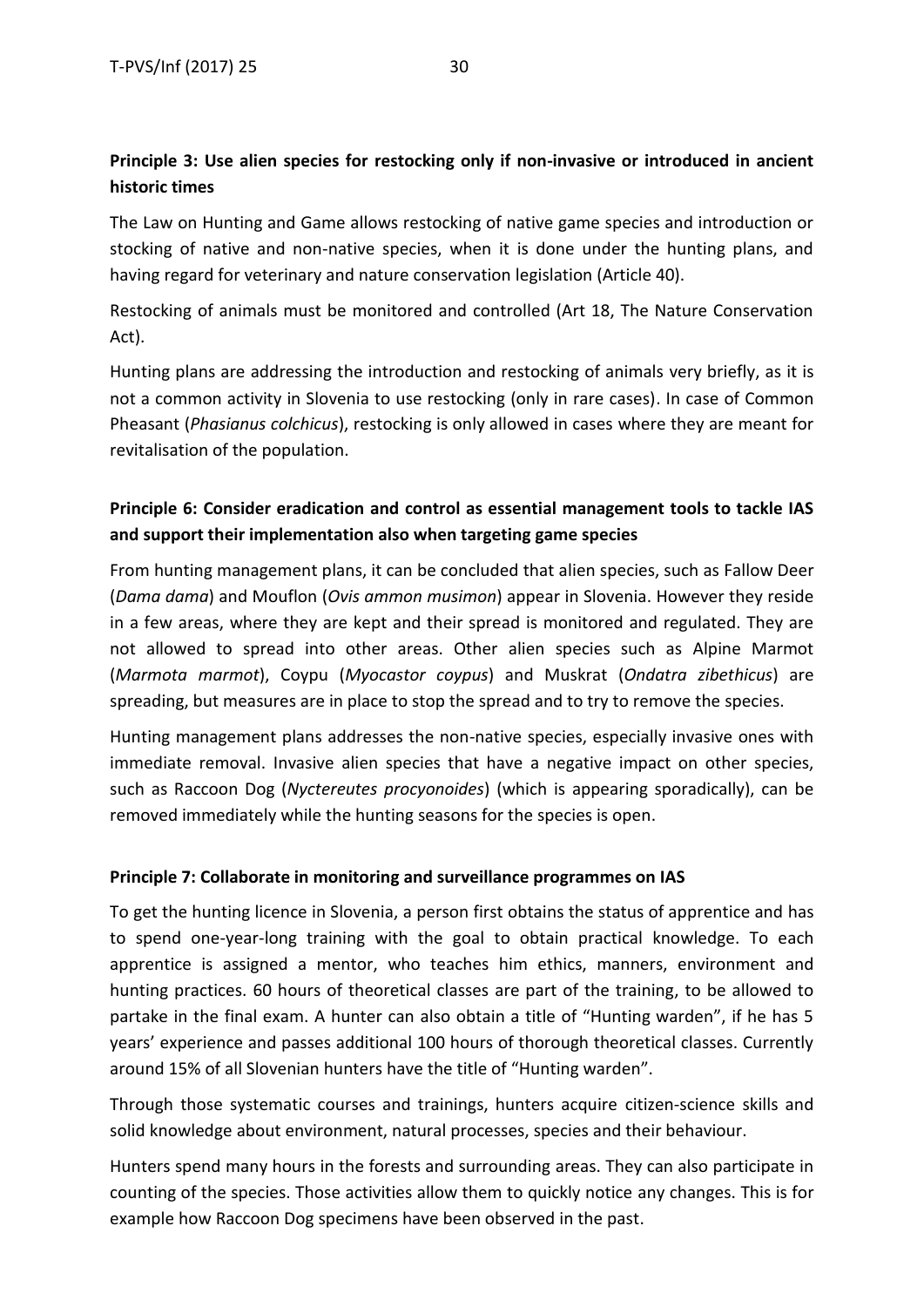### 9. SWEDEN

#### <span id="page-30-0"></span>**General overview:**

A national strategy and action plan to establish a system to manage the import, movement and release of alien species and genotypes was completed in 2008. The objective of the strategy and action plan is to stop the human spread of non-native organisms in Swedish ecosystems. These organisms harm biological diversity, ecosystem function, socioeconomic/cultural values and/or human health. The work was coordinated by the Swedish Environmental Protection Agency and involved relevant Swedish authorities and organisations in a comprehensive working group.

In 2014, the national strategy was revised to fit the new EU-regulation (EU) No 1143/2014 of the European Parliament and of the Council of 22 October 2014 on the prevention and management of the introduction and spread of invasive alien species. Until 2008 about 2000 alien species have been reported in Sweden. Of these, 1461 species have established as reproducing populations, 462 species are casual, and it is uncertain whether the other 77 species have established as reproducing populations.

#### INVASIVE MAMMALS AND BIRDS IN SWEDEN:

Birds:

American Mink – *Neovison vison* Brown Rat – *Rattus norvegicus* European Rabbit – *Oryctolagus cuniculus* Muskrat – *Ondatra zibethicus* Raccoon Dog – *Nyctereutes procyonoides* Canada Goose – *Branta canadensis* Common Pigeon – *Columba livia*

### **Principle 1: Avoid the intentional and unintentional release of new invasive alien game species**

According to the Swedish Regulation (1994: 1830) on the import of live animals,it is forbidden to import alien species that may contribute to the spread of infectious or hereditary diseases in animals, or damage native fauna.

In the Swedish Hunting Regulation (1987: 905), there is a general ban on the release of wild animals. Notwithstanding the provision in the Hunting regulation, Grey Partridge (*Perdrix perdrix*), Common Pheasant (*Phasianus colchicus*) and Mallard (*Anas platyrhynchos*) may however be released after permission by the landowner if the species is or has been naturally occurring in the area.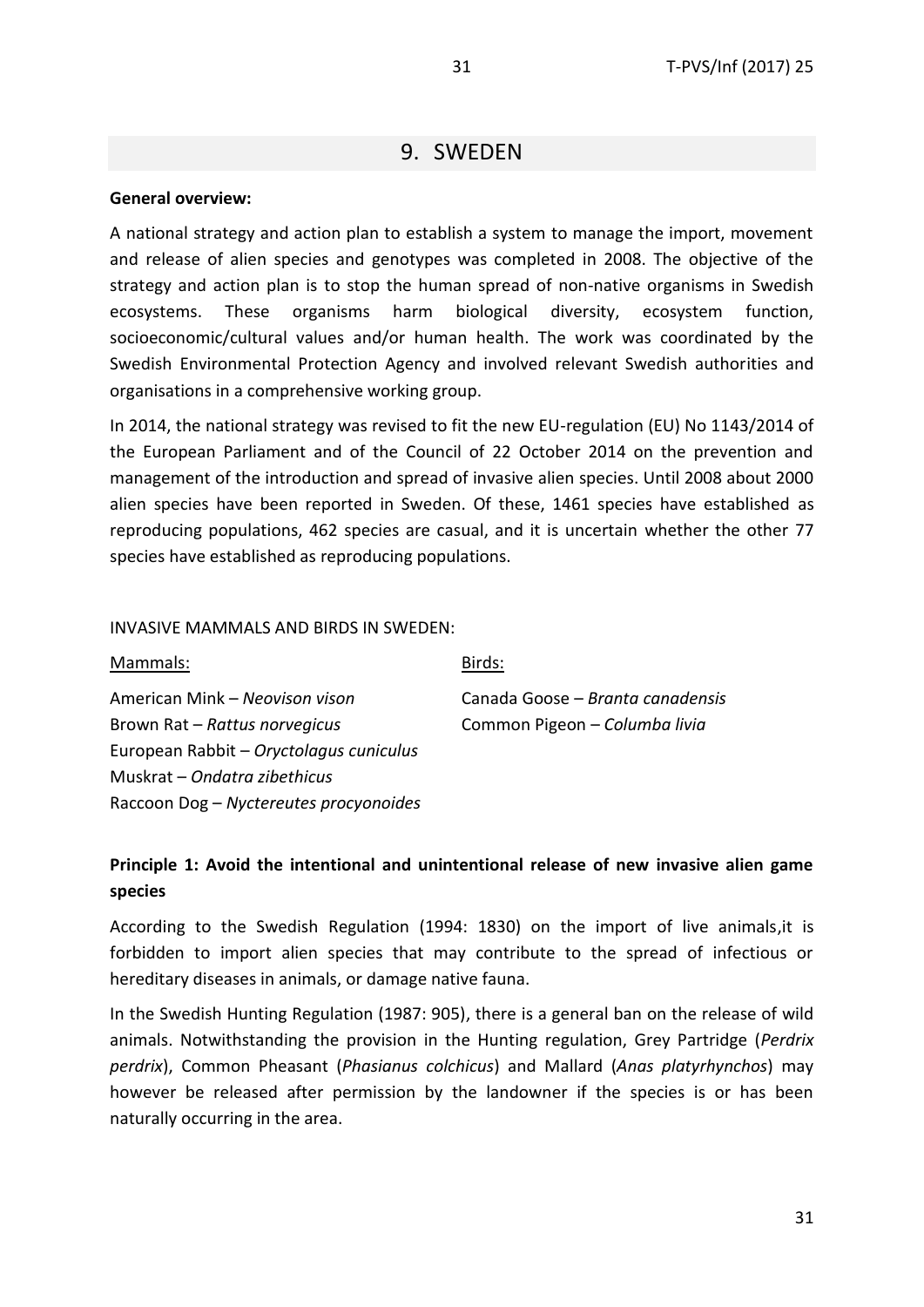### **Principle 2: Avoid intentional and unintentional introduction and spread of invasive alien plants for game food and shelter**

The Swedish Association for Hunting and Wildlife Management (SAHWM) recommends to primarily use native species.

### **Principle 3: Use alien species for restocking only if non-invasive or introduced in ancient historic times**

The Common Pheasant is the only alien species that can be legally restocked in Sweden. The species was introduced to Sweden as a game species in the nineteenth century. SAHWM has, together with several other stakeholder organizations, jointly developed ethical guidelines for breeding, release and hunting of stocked birds.

### **Principle 4: Select source for restocking from populations with appropriate genetic and disease management**

SAHWM has, together with several other stakeholder organizations, jointly developed ethical guidelines for breeding, releasing and hunting of stocked birds. These guidelines are continuously revised.

### **Principle 5: Practice animal-aided hunting minimizing the risk of escapes and of impacting native species**

Animal-aided hunting (excluding hunting with dogs) is very limited in Sweden. Falconry is forbidden in Sweden. Only ferrets are used on a small scale for hunting rabbits.

### **Principle 6: Consider eradication and control as essential management tools to tackle IAS and support their implementation also when targeting game species**

SAHWM was the coordinating beneficiary of an EU-LIFE+ project called "Management of invasive Raccoon Dogs (*Nyctereutes procyonoides*) in the north-European countries (MIRDINEC)" in 2010-2013. This project was chosen as one of the twelve 'Best' LIFE project in 2014. SAHWM has, since the LIFE-project, had a mission from the Swedish Environmental Protection Agency to monitor and minimise occurrence of Raccoon Dog and Raccoon (*Procyon lotor*) in Sweden. To conduct this mission SAHWM receives 8 000 000 SEK/year (approx. 815 000 €/Year).

It is important to educate hunters about the negative consequences of invasive alien species. SAHWM educates hunters on IAS both within the ongoing Raccoon Dog management project as well as within their regular education tasks. Information and project results are disseminated in hunting magazines and through general media such as newspapers, television and radio.

Local hunters are involved in this project by finding and eradicating Raccoon Dog and Raccoon. Before and during every hunting season local hunters are encouraged to report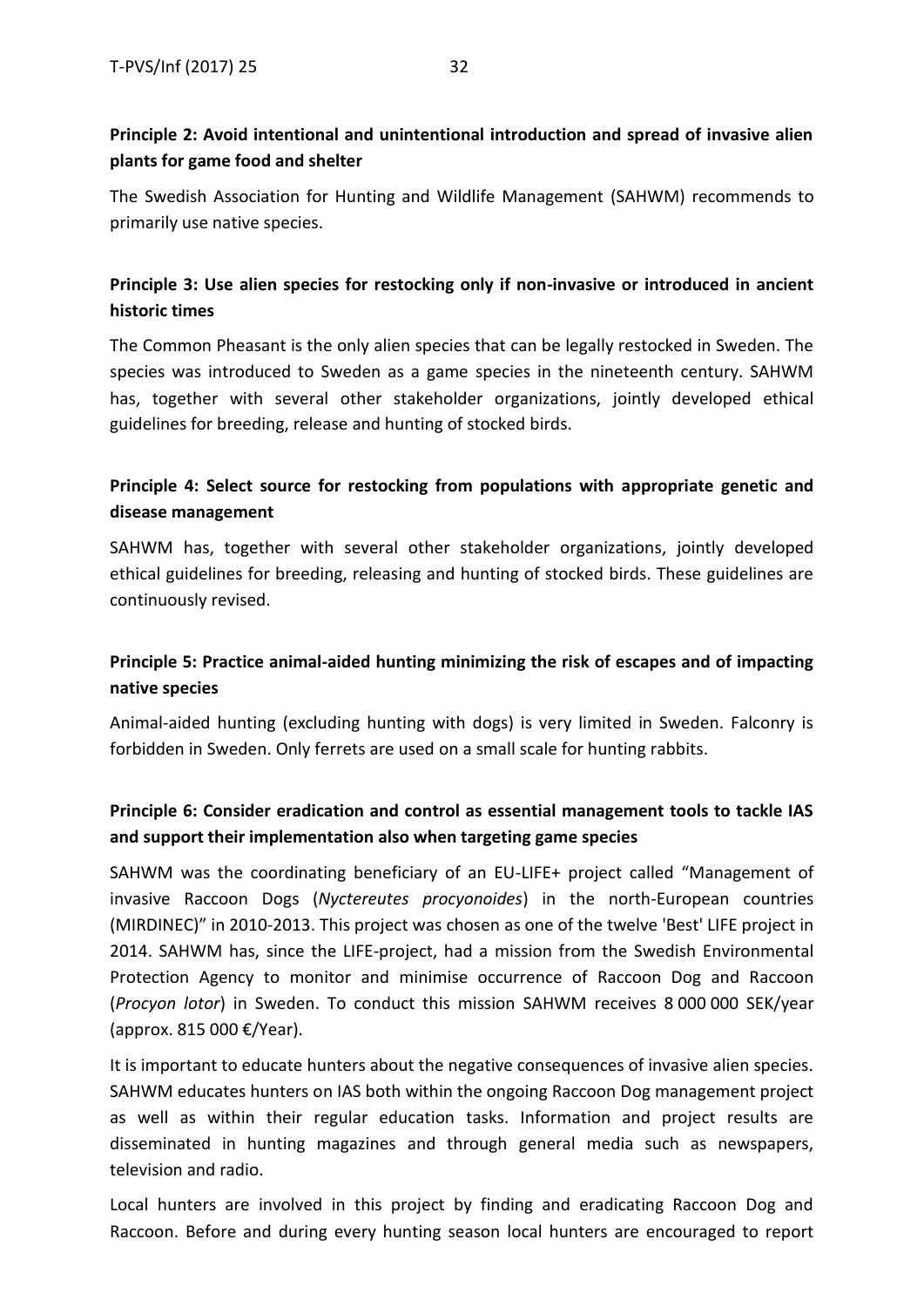and if possible kill invasive alien predators during their hunting for other species. Invasive alien predators can be killed at all times of the year. Especially the Raccoon Dog is easy to put at bay with moose- and bear dogs. In 2013, one Raccoon was confirmed in Sweden and later trapped by local hunter under supervision of the project. In 2014, the project culled 104 Raccoon Dogs, 28 of these were shot or trapped by local hunters. In 2015, the project culled 62 Raccoon Dogs, 18 of these were killed by local hunters. Swedish hunters are also involved in ongoing and previous American Mink (*Neovison vison*) eradication projects. This was initiated by the hunters themselves, governmental bodies and ornithologists.

#### **Principle 7: Collaborate in monitoring and surveillance programmes on IAS**

Swedish hunters regularly participate in monitoring programmes, some of which involve IAS. The Swedish hunters are continuously involved in the monitoring and early warning of Raccoon and Raccoon Dog by reporting their observations of the species to the management project lead by the SAHWM. The Raccoon Dog project itself use well over 300 trail cameras to find and monitor invasive alien predators. Hunters are also encouraged to send pictures of IAS from their trail cameras. When invasive alien predators are not monitored, managed and kept at low densities where they exist, it will negatively affect the native fauna and the spread of potential diseases.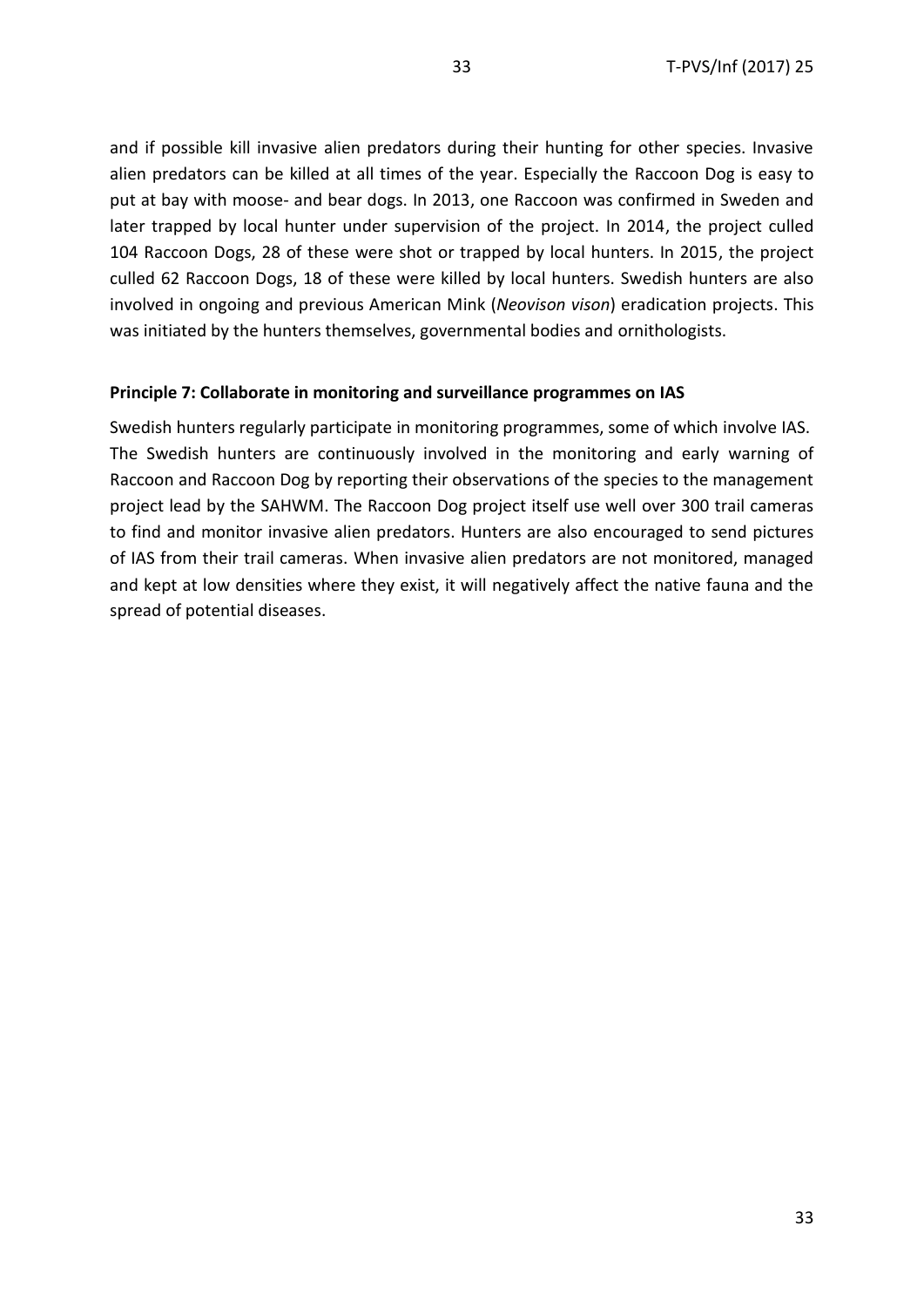### 10.UNITED KINGDOM

#### <span id="page-33-0"></span>**General overview:**

In 2005, the Great Britain Non-native Species Programme Board was established to deliver strategic consideration of the threat of invasive alien species across Britain.

The Non-native Species Secretariat was set up in March 2006. Its main duties are to support the actions and to undertake a work programme to meet the aims of the Programme Board. The Secretariat is the focal point for communication and coordination between the Programme Board, Working Groups and stakeholders. The Invasive Non-native Species Framework Strategy was launched in 2006 and updated in 2015. The Strategy sets out the high-level framework and details the key actions required to address the problems caused by invasive alien species.

Hunting and fishing organisations have been involved with the Non-native Species Secretariat since the beginning. In particular the British Association for Shooting and Conservation (BASC) has been involved with its stakeholder groups and working groups in addition to sharing the practical action it takes to deal with the impacts of IAS.

BASC has also assisted the UK government's Department for the Environment and rural Affairs on the EU IAS regulation, by being part of its stakeholder working group.

#### INVASIVE ALIEN MAMMALS AND BIRDS IN UK:

#### Mammals: American Mink – *Neovison vison* Chinese Water Deer – *Hydropotes inermis* Coatimundi – *Nasua nasua* Edible Dormouse – *Glis glis* Muntjac Deer – *Muntiacus reevesi* Siberian Chipmunk – *Tamias sibiricus* Sika Deer – *Cervus nippon* Birds: African Sacred Ibis – *Threskiornis aethiopicus* Bar-headed Goose – *Anser indicus* Black Swan – *Cygnus atratus* Canada Goose – *Branta Canadensis* Egyptian Goose – *Alopochen aegyptiacus* Emperor Goose – *Chen canagicus* Eurasian Eagle Owl – *Bubo bubo* Indian House Crow – *Corvus splendens* Monk Parakeet – *Myiopsitta monachus* Rose-ringed Parakeet – *Psittacula krameri*

#### **Principle 6: Consider eradication and control as essential management tools to tackle IAS and support their implementation also when targeting game species**

Ruddy Duck – *Oxyura jamaicensis*

Wood Duck – *Aix sponsa*

Hunting in the UK plays an important role in the control and eradication of a range of species. Grey Squirrel (*Sciurus carolinensis*) and American Mink (*Neovison vison*) are two IAS that hunters are controlling as a matter of good management as well as supporting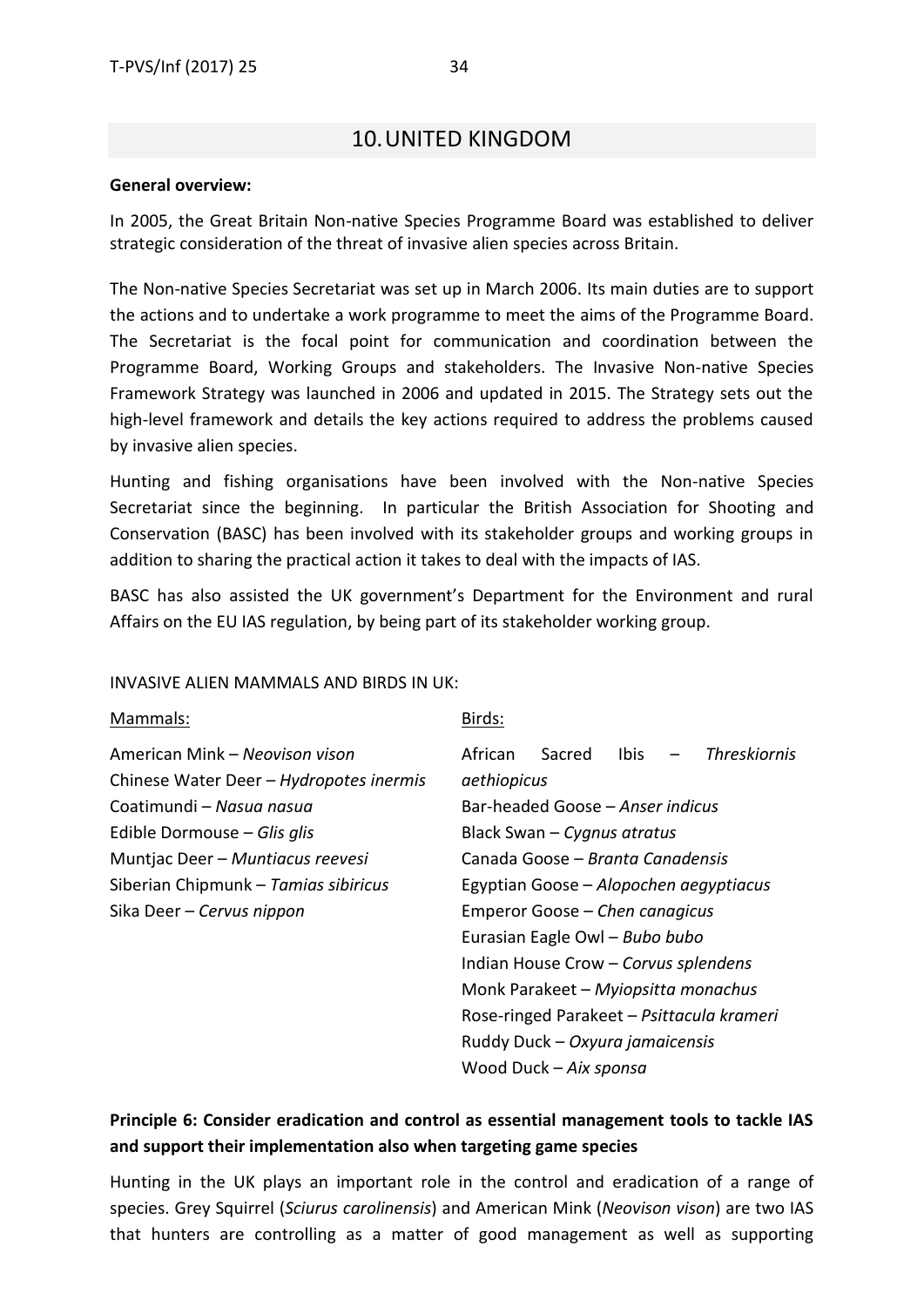coordinated projects run by organisations representing hunting and non-governmental organisations.

BASC is part of the UK Squirrel Accord which draws together the organisations and stakeholders with an interest in controlling Grey Squirrel, to limit their damage to biodiversity and growing timber. BASC has a range of projects across the UK where it sets up groups of hunters to control the Grey Squirrel in strategic locations.

BASC has engaged with the control of American Mink in a coordinated way since 2003. BASC has provided a case study on its extensive American Mink control programme in South West England through FACE's Biodiversity Manifesto website<sup>1</sup>.

BASC's most recent project work is located in Wales, where the government's statutory nature conservation agency has provided £137,000 (c. €195,300) towards the costs of a three year project for the strategic control of American Mink and Grey Squirrel, to benefit biodiversity.

#### <http://basc.org.uk/conservation/green-shoots/green-shoots-in-wales/>

The project is currently creating a network of trained volunteers who will monitor for Grey Squirrel and American Mink and trap and kill them when populations are detected. Volunteers record what they see and cull and this data will be sent back to BASC for analysis and sharing with partners. The core of these volunteers is formed by hunters.

Government and voluntary organisations have come to recognise that working with hunters is a cost-effective and long-term solution to the challenges of controlling certain IAS.

#### **Principle 7: Collaborate in monitoring and surveillance programmes on IAS**

Hunters participate in a range of IAS programmes run by a range of organisations. Through BASC's Green Shoots biodiversity programme, hunters have engaged in the monitoring of a range of both plant and animal IAS. Data is collected both through direct engagement with specific projects and through BASC's Green Shoots Mapping website: [http://basc.org.uk/conservation/green-shoots-mapping/.](http://basc.org.uk/conservation/green-shoots-mapping/) Data from these mechanisms can be shared to enhance the knowledge base of IAS to better understand their status and to target control efforts.

In addition BASC informs its 144,500 members about IAS issues through its bi-monthly membership magazine and the wider UK public through the national press and its website. BASC also published features on new IAS threats and how to report sightings of them. In addition it uses its publications, emails and website to inform hunters on policy development such as the new EU IAS Regulation.

**.** 

<sup>1</sup> [www.biodiversitymanifesto.com](http://www.biodiversitymanifesto.com/)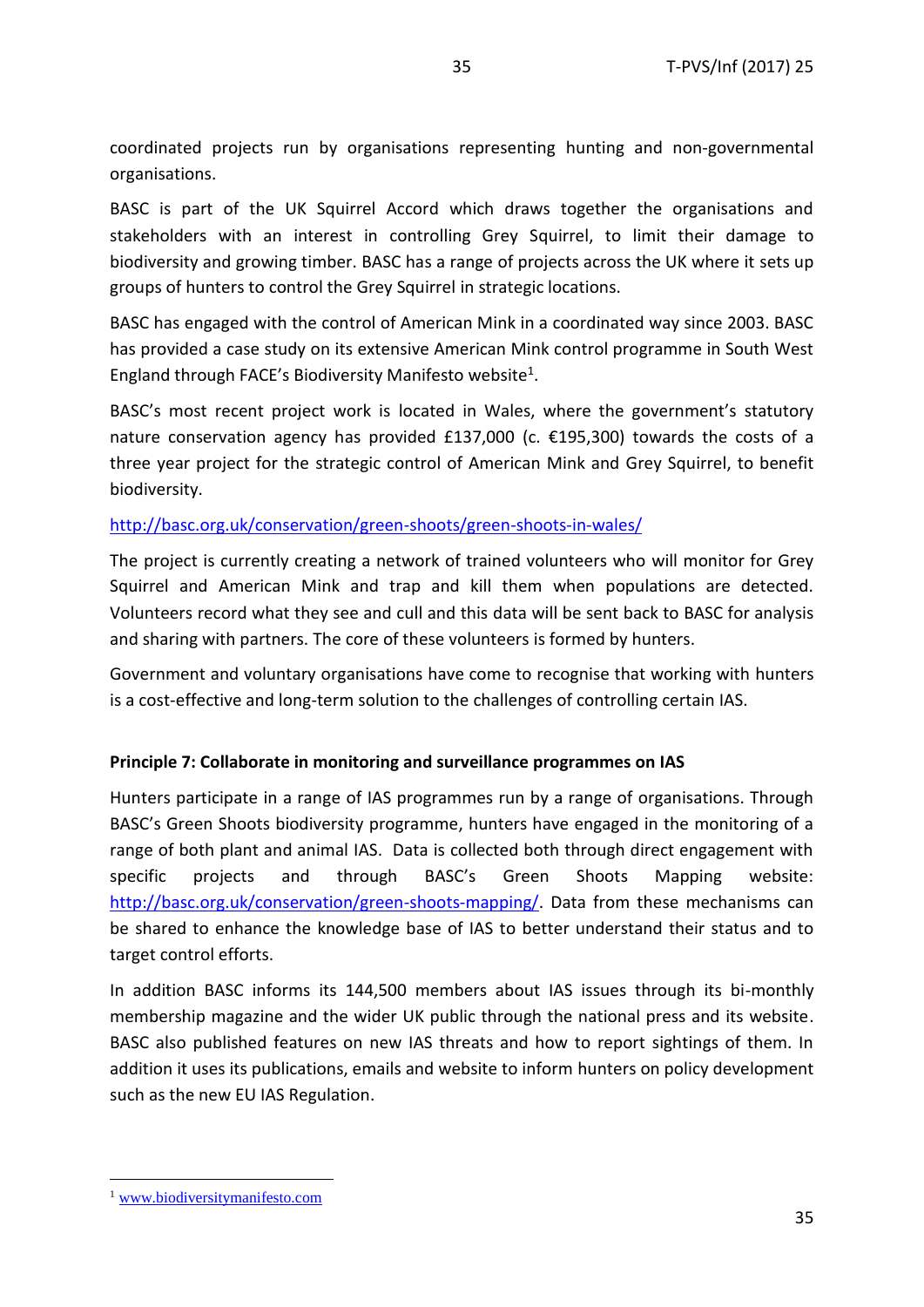## IAF AND REPORT ON PRINCIPLE 5

<span id="page-35-0"></span>*Report by: Adrian Lombard, President of International Association for Falconry and the Conservation of Birds of Prey.*

The International Association for Falconry and the Conservation of Birds of Prey (IAF) is an international non-profit organization registered in Belgium. It is the globally representative organization for Falconry which it defines as "the traditional sport of taking quarry in its natural state and habitat by means of trained birds of prey. It is a hunting art". The IAF represents falconers from 90 member organizations and 67 countries, worldwide. The IAF has the right to send a representative to meetings of the Standing Committee of the Bern Convention.

The IAF contributed to the formulation of Principle 5 of the Code of Conduct for Hunting and Invasive Alien Species, the final draft of which was released by the Bern Convention in August 2013. Since the release of this document, the IAF has taken steps to inform falconers of the content of this document and to implement the proposals contained there-in. As President of the IAF, I presented the Code of Conduct and, specifically, Principle 5 of this Code to my Advisory Committee and then to the Council of Delegates at our Annual General Meeting, held in Doha, Qatar, in January 2014. At this meeting, I gained the acceptance and support for Principle 5 from our member organizations. To further publicize this Code, we have included an article on this topic in our annual flagship publication, The International Journal of Falconry.

### **Principle 5. Practice animal-aided hunting minimizing the risks of escapes and of impacting native species**

#### *Text from Code of Conduct on Hunting and IAS*

**.** 

The unintentional introductions (escapes) of species used in animal-aided hunting (e.g. falconry, ferreting, drive hunting with dogs) can cause impacts on native species. Domestic forms and feral animals of domestic species use in hunting (dogs, ferrets, etc.) in fact represent alien species that in some cases can cause severe impacts on biodiversity<sup>1</sup>

Falconry is a traditional hunting technique, recently stated as Living Human Heritage by UNESCO. Falconry is practiced throughout Europe and often use is made of non-native birds of prey, some of which are hybrids with native birds. The chances of a hybrid falcon hybridising further with a native wild species are very limited but the risk of introduction of non-native genes through falconry should be carefully taken into account.

<sup>&</sup>lt;sup>1</sup> Dogs are known to cause impacts on biodiversity, for example by predating native species or hybridising with the wolf. However, considering there are no evidences that escaped hunting dogs have formed self-sustaining populations in the wild in Europe, the present Code of Conduct does not cover this specific topic.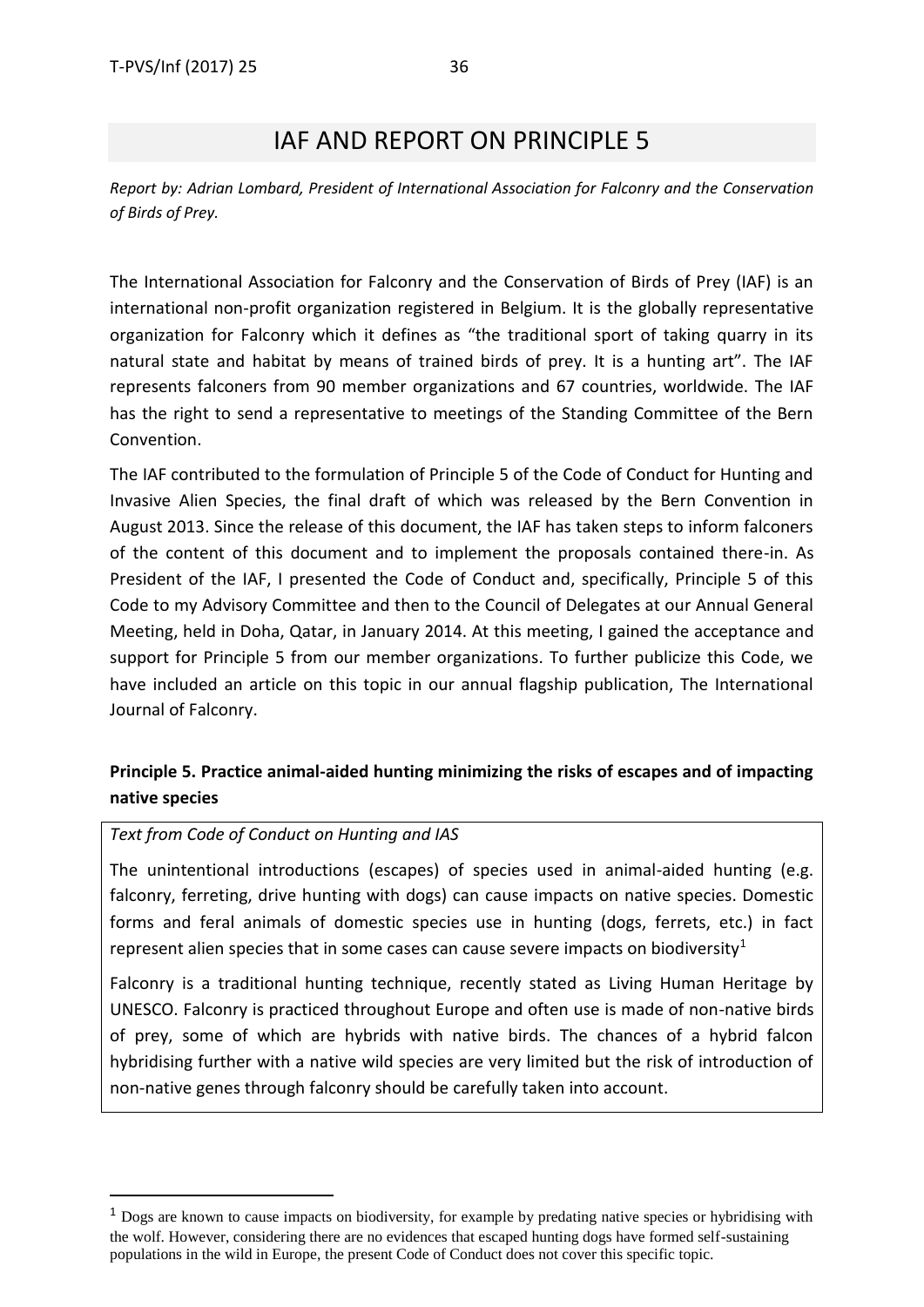The IAF is closely monitoring any evidence of such introgression and will welcome and assist with any scientific research in this area. We include an expert on this topic, Prof. Matthew Gage, on our Advisory Committee and he has been invaluable in collating and assessing the available information. With the assistance of Prof. Gage, we provided comment on this issue to the Saker Task Force of the CMS Raptors MoU in the development of the Saker Falcon Global Action Plan. We also provided extensive comments to the proposed Strategic Plan for Raptor Conservation in the European Union which was developed for the Raptors MoU.

#### *Text from Code of Conduct on Hunting and IAS*

Most of the threats arising from falconry are due to a bad practice of this traditional hunting technique. It is therefore important that falconers take measures to minimize any possible risk caused by the introduction of non-native genes through falconry, and to apply appropriate raining methods for hunting. In order to ensure a safe and sustainable practice of falconry, it is also important to encourage the adoption of voluntary self-regulations (e.g. codes of conduct as recently proposed by the International Association for Falconry and the Conservation of Birds of Prey - IAF).

The IAF has developed its own Code of Conduct with respect to falconry and IAS. This has been presented by Prof. Gage to the Council of Delegates in January 2014 and has been circulated to falconers, internationally, in the form of an eNewsletter. Furthermore, it has been placed on our website, [www.iaf.org.](http://www.iaf.org/) This Code is attached below as an appendix.

#### *Text from Code of Conduct on Hunting and IAS*

Falconers should also negotiate the adoption of appropriate national/regional regulatory measures (e.g. regulation adopted by the Government of Canary Islands in 2011), with national or regional authorities, taking into account the scientific evidence for risk of gene introgression or the establishment of invasive populations of raptors.

As part of the process of informing falconers on this subject, we have advised them to engage with their authorities on this topic. The information on our website as well as the article awaiting publication in our Journal provides resource material for national falconry organizations and the IAF will provide further assistance as requested.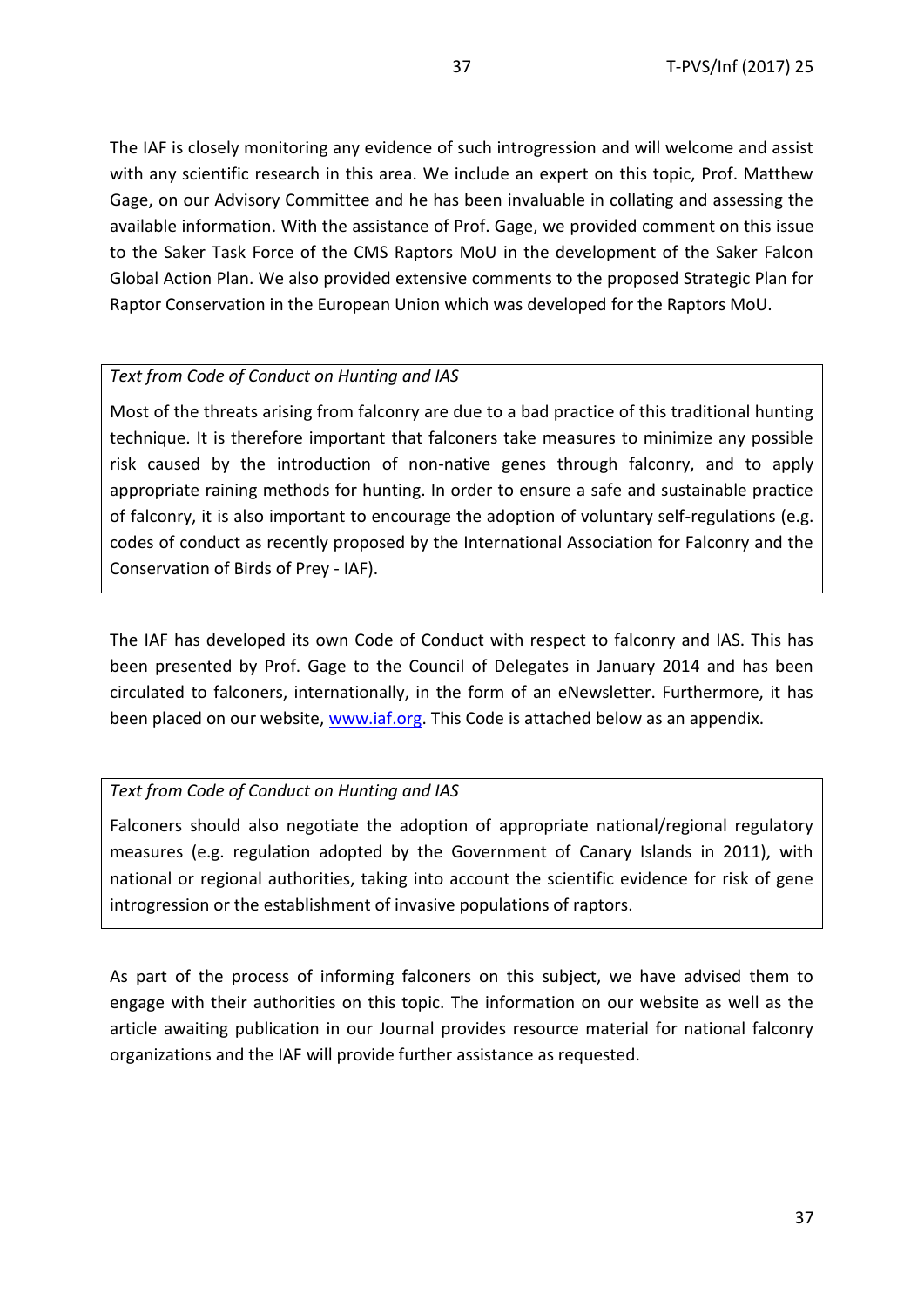### *Text from Code of Conduct on Hunting and IAS*

In terms of self-regulation, falconers should as a starting point adopt the recommendations included in the position statement of the International Association for Falconry and Conservation of birds of prey on falcon hybrids:

- hybrids be fostered if possible by a parent that does not occur locally in the wild;
- hybrids only be hacked<sup>1</sup> in large conditioning pens;
- hybrids only be flown with reliable telemetry equipment;
- maximum efforts be made to recover any hybrid that is lost;
- hybrids should never be deliberately released.

This advice is derived from the IAF statement on Hybrid and Exotic Falcons which was accepted at the Council of Delegates AGM, held in Amarillo, Texas, in 2000. This is largely superseded by our Code of Conduct for Falconry with respect to IAS.

### *Text from Code of Conduct on Hunting and IAS*

Responsible falconers should adopt all possible measures to prevent escapes of birds of prey, in particular of hybrids or non-native birds. Furthermore, a registration scheme, aimed at identifying the origin of each bird (pure-bred or hybrid), should be adopted and, consequently, any bird should be registered and individually marked by a ring and/or a microchip.

All legitimate falconry raptors within the European Union are required by law to wear official tamper-proof rings and to be registered with the national conservation authorities (EC Regulation Nr. 338/97). The IAF proposed a system of "Mark and Bank" registration at the Council of Delegates AGM in Abu Dhabi in 2004. This registration scheme proposes the combination of tamper-proof rings with the storage of DNA material to ensure the accurate identification of any falconry raptor. There is early discussion regarding the proposal to combine this scheme with a central multinational registry or "Stud-book"

#### *Text from Code of Conduct on Hunting and IAS*

Also the establishment of a web-based monitoring system for lost/escaped hybrid or exotic raptors should be considered.

This is currently established and is accessible on our website [www.iaf.org.](http://www.iaf.org/)

**<sup>.</sup>**  $<sup>1</sup>$  Method of "soft release" to learn flying skills</sup>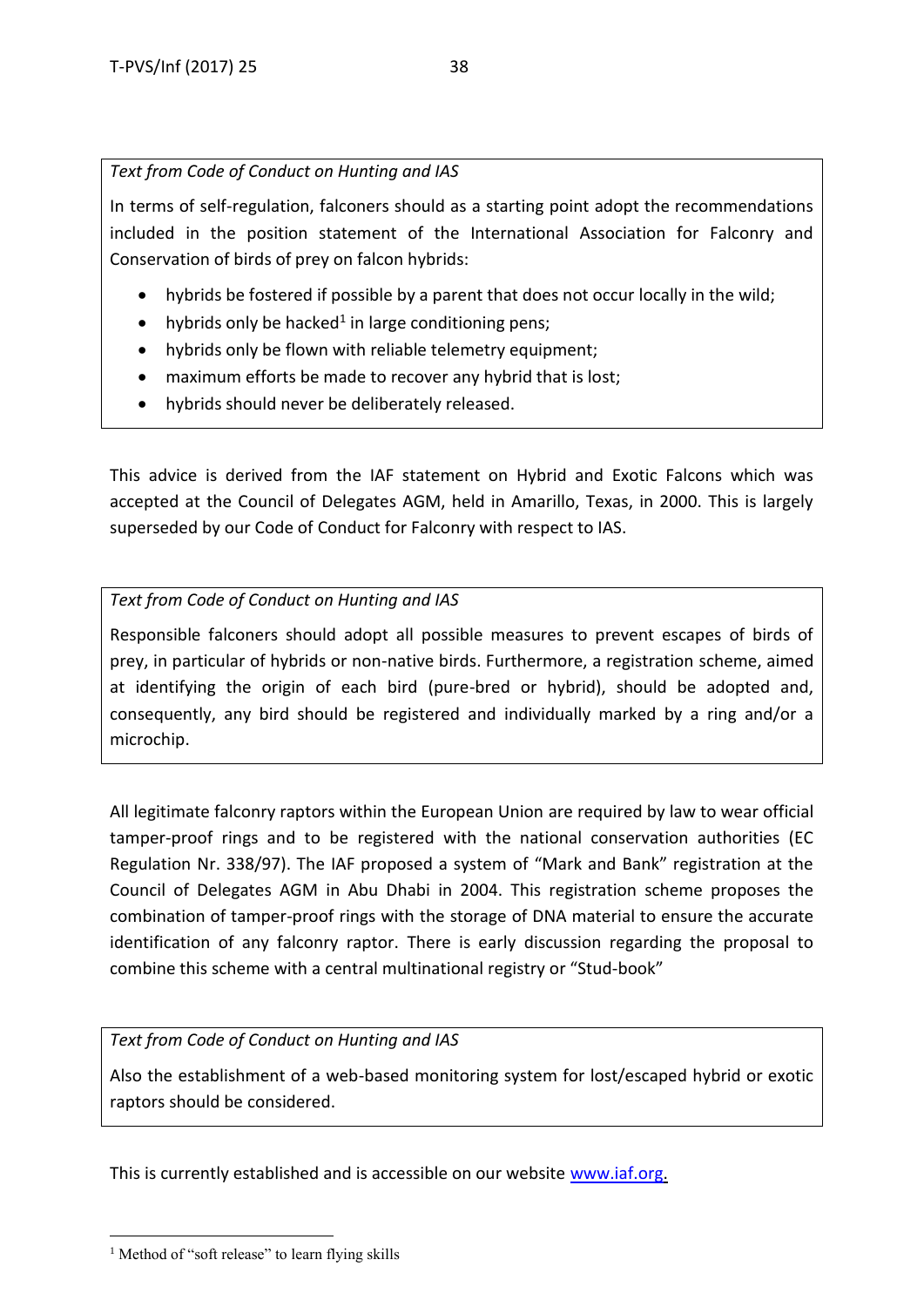### *Text from Code of Conduct on Hunting and IAS*

Finally, within the context of the Birds Directive (79/409/EEC), falconers should be encouraged to reduce the use of hybrids and, specifically, to avoid the use of hybrids with any species which exists only in North America.

Hybrid falcons enjoy limited popularity amongst falconers in European Union countries. They have been banned in Germany. Research has shown that the use of hybrids is significantly reduced in those countries where a limited sustainable harvest of wild raptors is accessible to falconers<sup>12</sup>. It is the strategy of the IAF to actively encourage the establishment of such a harvest, where possible, noting that this is permissible in terms of Article 9 of the Birds Directive. A sustainable wild harvest would have the dual benefit of encouraging falconers to reduce their use of hybrid raptors and would, at the same time, encourage their further active engagement in the conservation effort.

This section demonstrates the engagement of falconers, as represented by the IAF, in the implementation of the Code of Conduct for Hunting and IAS. Whilst appreciating that this will be an ongoing effort, we wish it noted that the requirements of Principle 5 have been implemented or are in process.

**.** 

<sup>&</sup>lt;sup>1</sup> Kenward, R.E. 2004. Management tools for raptors. Pp. 329-339 in Chancellor, R.D. & B.-U. Meyburg (eds). Raptors Worldwide. World Working Group on Birds of Prey and Owls, Berlin, Germany.

<sup>&</sup>lt;sup>2</sup> Kenward, R.E. 2009. Conservation values from falconry. Pp. 181-196 in Adams, W., Dixon, B. and Hutton, J. (eds.) Recreational Hunting, Conservation and Rural Livelihoods: Science and Practice. Zoological Society of London & IUCN SSC/Sustainable Use Specialist Group & Blackwell Publishing.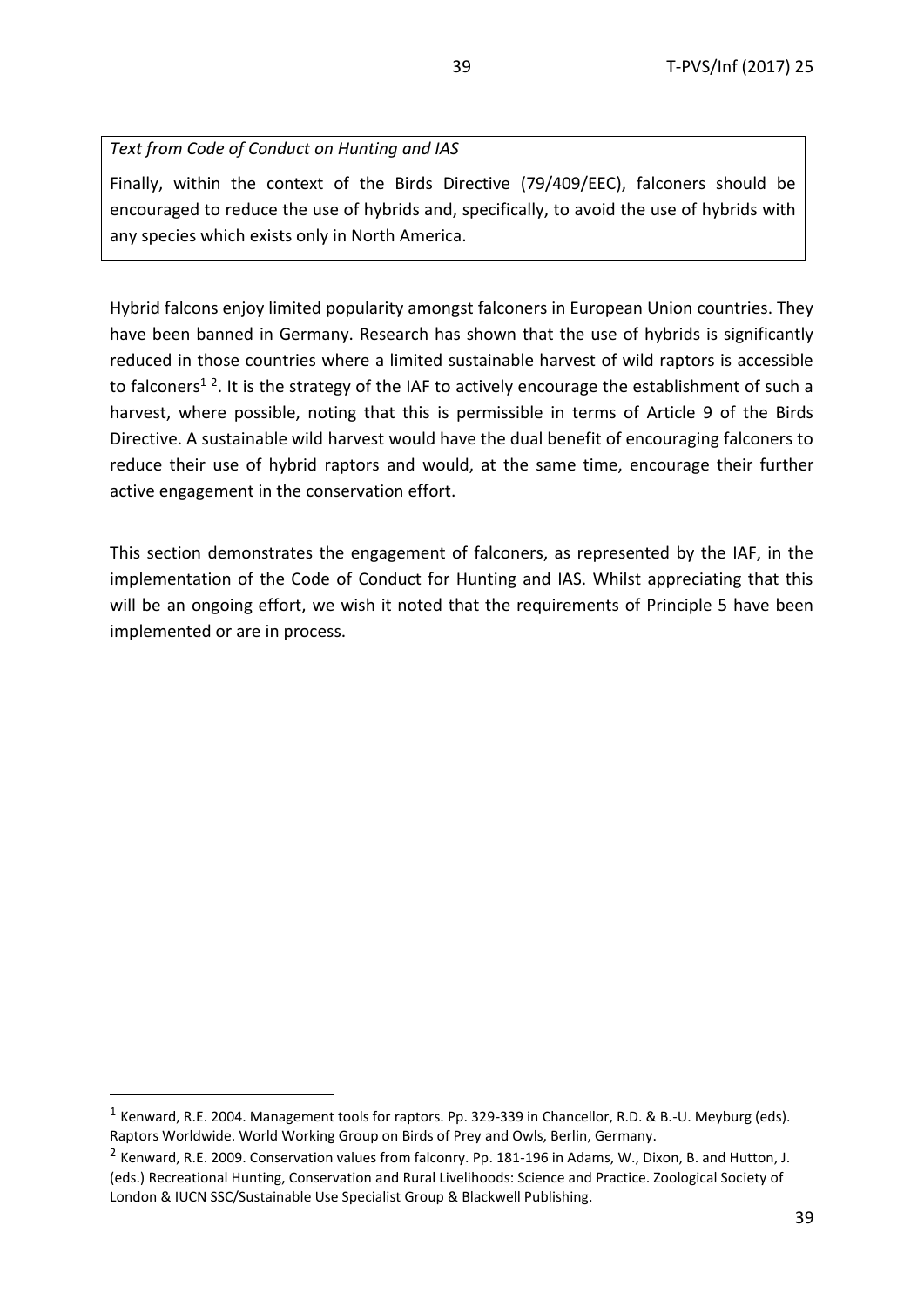# FACE AND ITS ACTIVITIES

#### <span id="page-39-0"></span>**What is FACE?**

FACE is the European Federation of Associations for Hunting and Conservation.

Established in 1977, it represents in the interests of Europe's 7 million hunters as an international non-profit-making non-governmental organisation (INGO). This makes FACE the largest democratically representative body for hunters in the world and is probably one of the largest European civil society organisations.

FACE is made up of its Members; national hunters' associations from 36 European countries including all EU-28 Member States. FACE also has 5 Associate Members.

FACE upholds the principle of sustainable use, has been a member of IUCN since 1987, and more recently Wetlands International. FACE works with its partners on a range of hunting related issues, from international conservation agreements to local implementations with the aim of sustaining hunting across Europe.

FACE is recognised by the European Commission as the representative body for Europe's hunters. It is consulted by the relevant Commission Directorates-General and Units during the preparation, elaboration and monitoring of EU legislation dealing with hunting, wildlife management, nature conservation, firearms, trapping, wild animal health, game meat hygiene, etc.

FACE office is based in Brussels and comprises of ten staff competent in seven languages. Through its member associations FACE has a widespread and well connected network. To strengthen this network certain FACE staff act as focal points for Member State groups (e.g. Baltic, Central Europe, Mediterranean). This has proved effective means to improve the understanding of national issues and raise awareness of EU policy at national level.

#### **FACE activities under Code of Conduct on Hunting and IAS**

FACE and its Members urge policy makers and conservation organisations dealing with species conservation to make decisions based on the best scientific knowledge and wise judgement for the benefit of the concerned species as well as the interacting species.

In the meantime, FACE keeps its Members and hunters informed on the EU Regulation of Invasive alien Species (and the IAS list of EU concerns) as well as the threat of invasive alien species and the way they can be involved in surveillance, eradication and management of the populations.

Best Practice Guidelines for Trapping of Mammals (BPG) in Europe<sup>1</sup> have been developed. Although not developed with primary focus on invasive alien species, they are an important way to spread the information on IAS and possible means to effectively manage their spread or eradication, while considering selectivity of species caught and high welfare standards.

**.**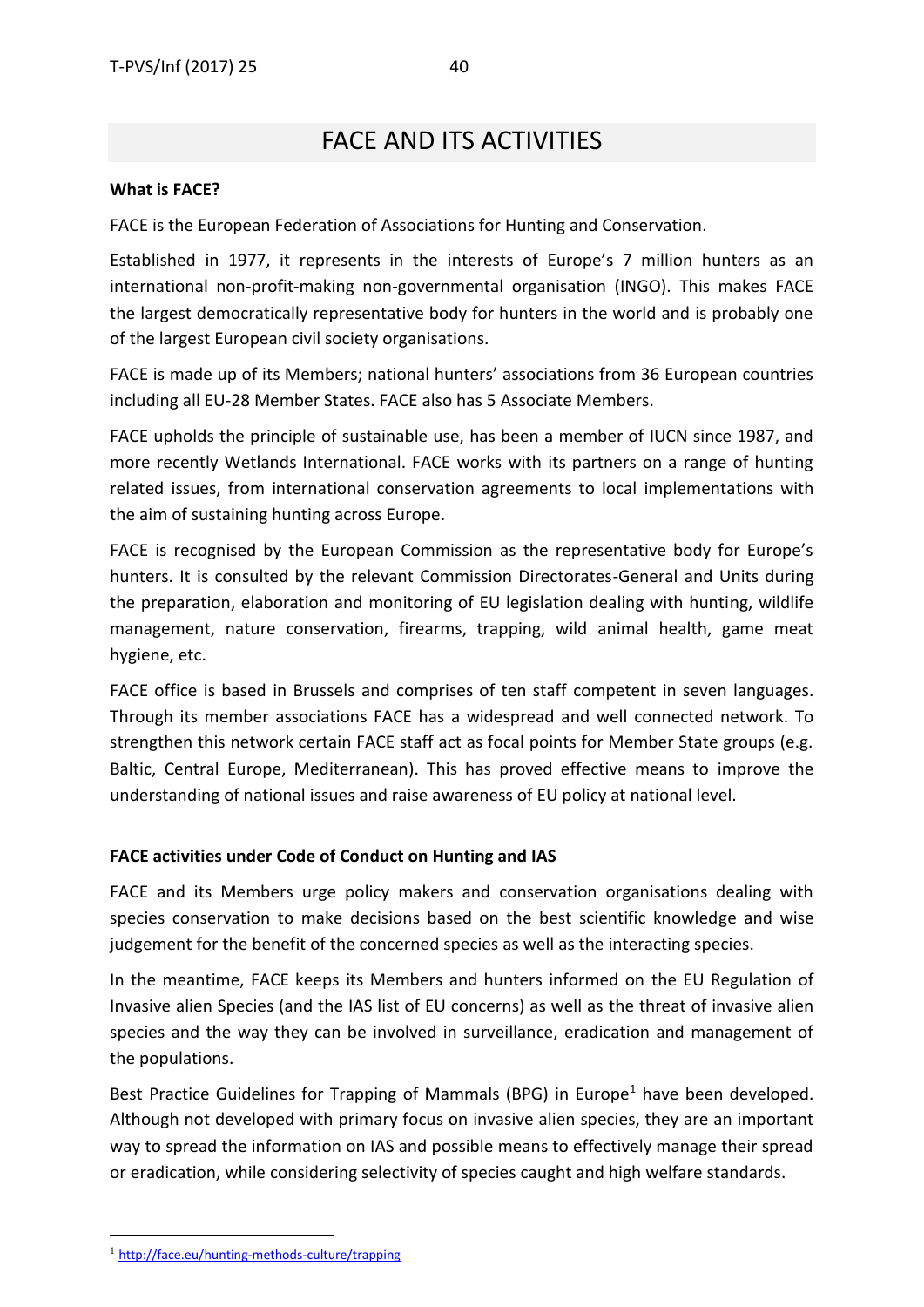BPG is targeted at trappers, authorities, NGOs and other parties interested in the trapping of mammals. The first part of the BPG provides information on international legislation and underlines the need to keep in mind national legislations, health and security while using traps. The second part of the BPG covers species description, their distribution and ecology, foraging behaviour, reproduction, etc. The last part covers possible trap models and types, how to set them, how to ensure selectivity and ensure welfare of trapped animals.

Raccoon Rog (*Nyctereutes procyonoides*) and Muskrat (*Ondatra zibethicus*) are the two invasive alien species, for which the BPG were developed.

FACE also developed the Biodiversity Manifesto (BDM) which demonstrates the commitment of Europe's hunters to biodiversity conservation. In the 2016 implementation report of the BDM, hunters are involved in 29 projects dealing with invasive alien species.